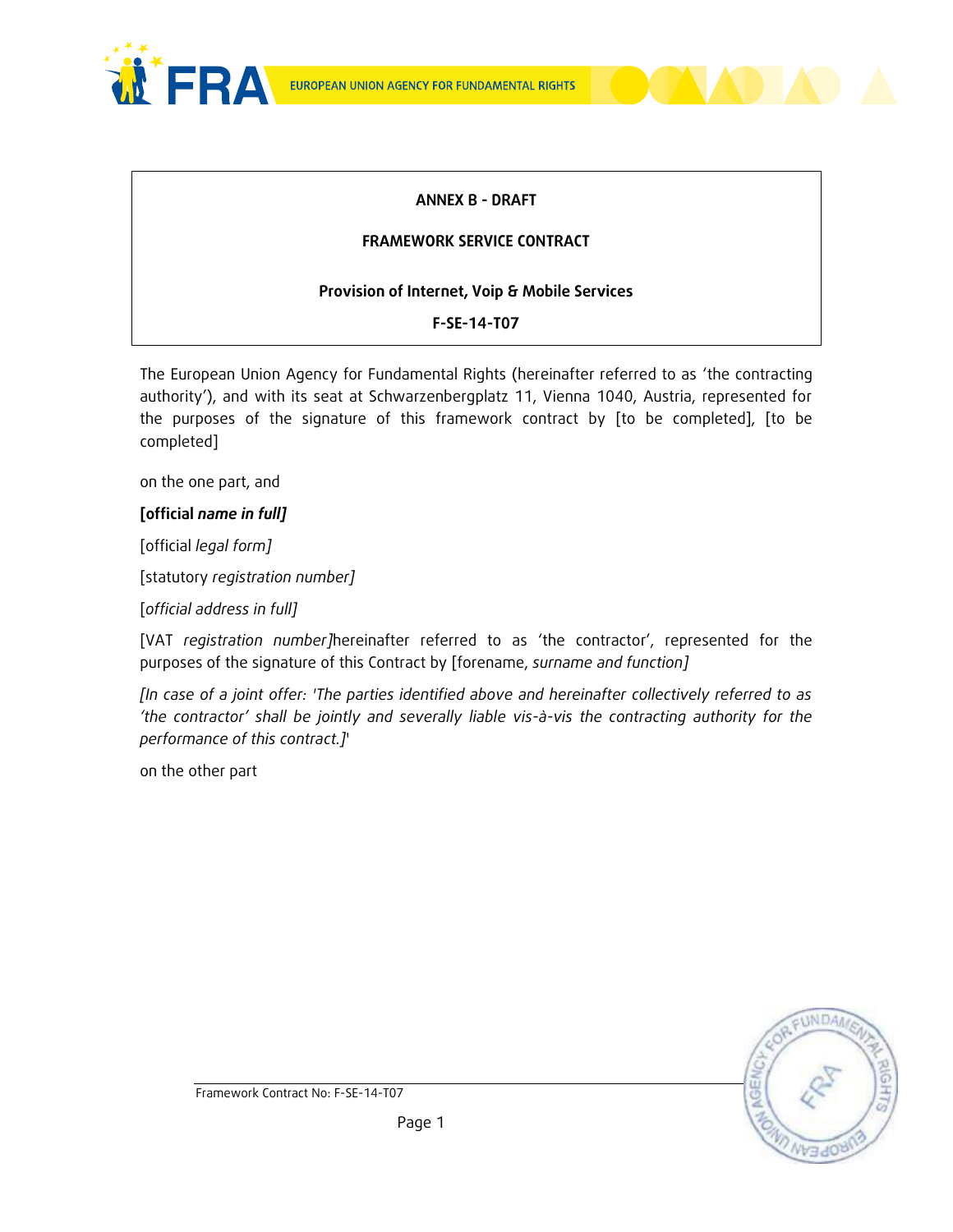

#### HAVE AGREED

the **special conditions**, the **general conditions** for service framework contracts, the **model order form** and **model specific contract** and the following Annexes:

| Annex I   | Tender and technical specifications (Invitation to tender No F-SE-14-T07 of [to be<br>completed]).       |
|-----------|----------------------------------------------------------------------------------------------------------|
| Annex II  | Contractor's tender of [to be completed] - Original archived at the contracting<br>authority's premises. |
| Annex III | Bank Identification Form and Legal Entities File                                                         |
| Annex IV  | Power of Attorney                                                                                        |

which form an integral part of this framework contract (hereinafter referred to as 'the FWC').

- The terms set out in the special conditions shall take precedence over those in the other parts of the FWC.
- The terms set out in the general conditions shall take precedence over those in the model order form and model specific contract
- The terms set out in the model order form and model specific contract shall take precedence over those in the other annexes.
- The terms set out in the tender specifications (Annex I) shall take precedence over those in the tender (Annex II).
- The terms set out in the framework contract shall take precedence over those in the order forms and specific contracts.
- The terms set out in the specific contracts/order forms shall take precedence over those in the requests for services.
- The terms set out in the requests for services shall take precedence over those in the specific tenders.

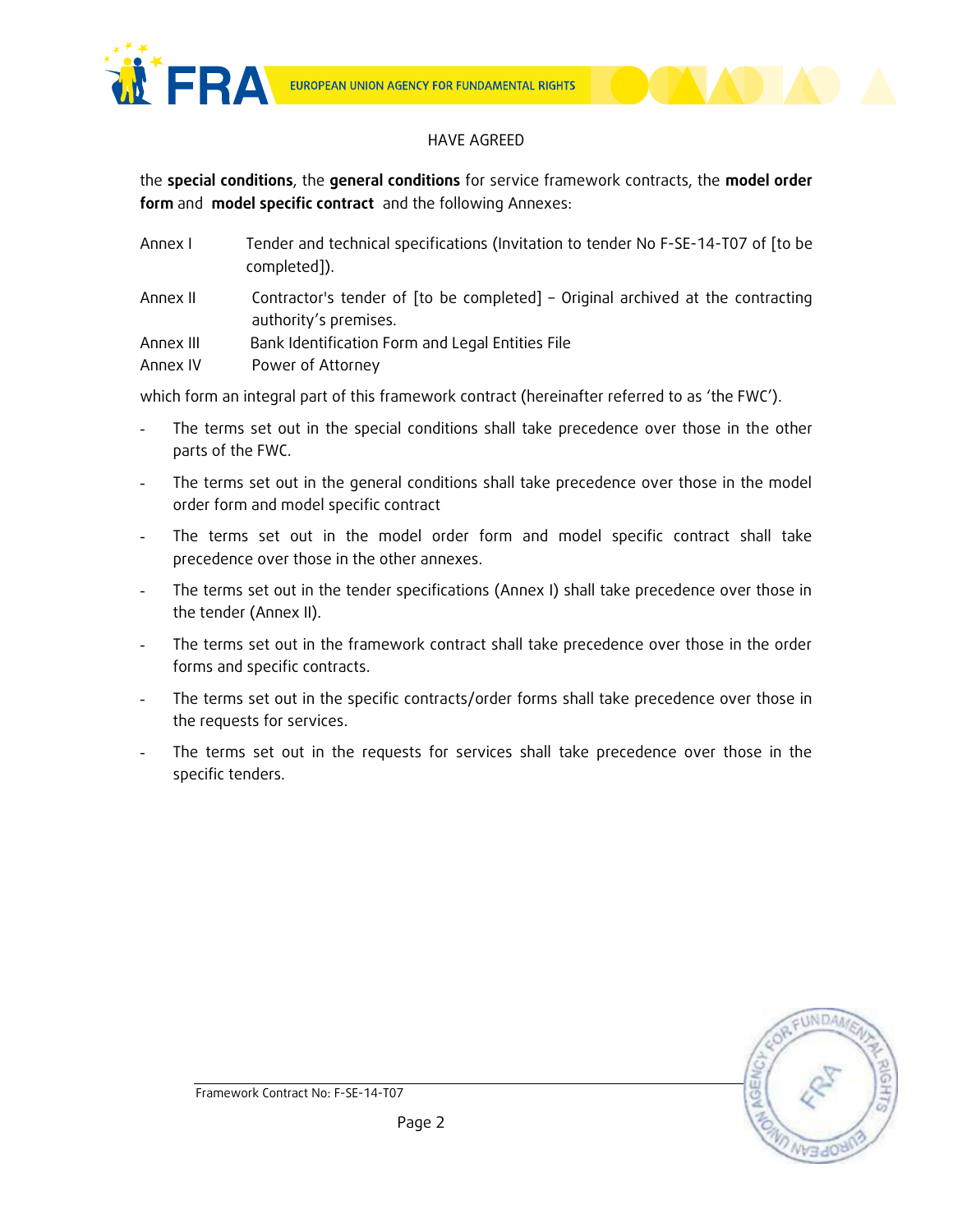



#### **SPECIAL CONDITIONS**

#### **1.1 SUBJECT MATTER**

**1.1.1** The subject matter of the FWC is the provision of Internet, Voip & Mobile Services to the contracting authority, divided in 3 Lots as follows:

Lot 1: Internet services. The purpose of this tender is to award a maximum of three (3) Framework Contracts in cascading order for the provision of internet services as described in Annex A.1 Technical Specifications.

Lot 2: VoIP telephony. The purpose of this tender is to award a maximum of three (3) Framework Contracts in cascading order for the provision of VoIP telephony services as described in Annex A.1 Technical Specifications.

Lot 3: Mobile telephony. The purpose of this tender is to award a maximum of three (3) Framework Contracts in cascading order for the provision of mobile telephony services as described in Annex A.1 Technical Specifications.

**1.1.2** Signature of the FWC imposes no obligation on the contracting authority to purchase. Only performance of the FWC through order forms or specific contracts is binding on the contracting authority.

The contractor is selected for a multiple FWC in cascade in [to be completed] position.

### **1.2 ENTRY INTO FORCE AND DURATION**

- **1.2.1** The FWC shall enter into force on the date on which it is signed by the last party.
- **1.2.2** Under no circumstances may performance commence before the date on which the FWC enters into force. Execution of the tasks may under no circumstances begin before the date on which the order form or specific contract enters into force.
- **1.2.3** The FWC is concluded for a period of four (4) years with effect from the date on which it enters into force. Unless otherwise is specified, all periods specified in the FWC are calculated in calendar days.
- **1.2.4** The order forms or specific contracts shall be signed before the FWC expires.

The FWC shall continue to apply to such order forms and specific contracts after its expiry. They shall be executed no later than six (6) months after its expiry.

#### **1.2.5 FWC renewal**

The FWC shall be renewed automatically up to two (2) times for an additional period of one (1) year each time under the same conditions, unless written notification to the  $\sim$ contrary is sent by one of the parties and received by the other three months before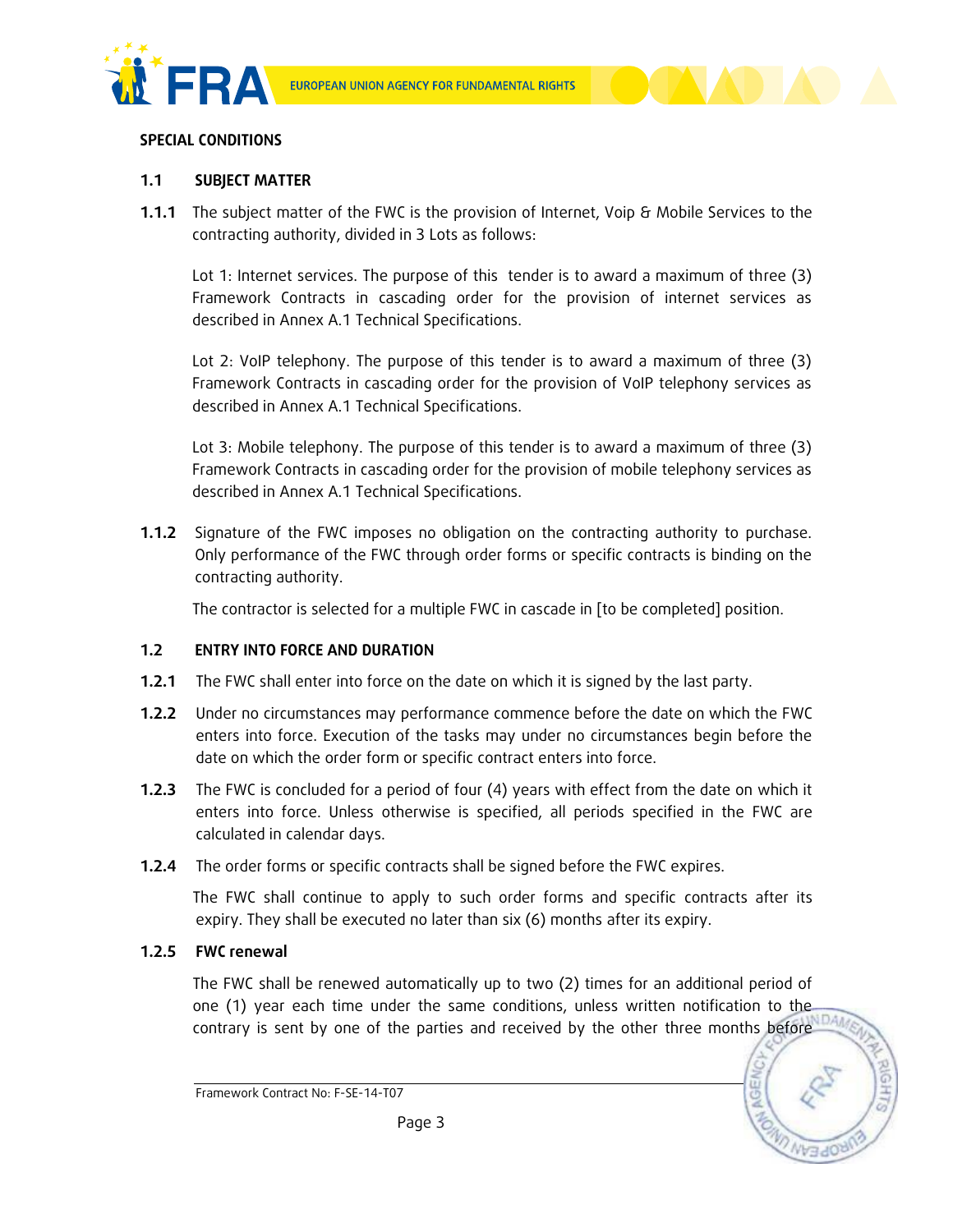



expiry of the period indicated in Article 1.2.3. Renewal does not imply any modification or deferment of existing obligations.

# **1.3 PRICES**

**1.3.1** The maximum amount of the FWC shall be EUR [to *be completed]* excluding VAT. However, this must in no way be construed as a commitment on the contracting authority to purchase for the maximum amount.

The maximum prices of the services shall be as listed in Annex II.

# **1.3.2 Price revision**

Prices shall be fixed and not subject to revision during the first year of duration of the FWC.

At the beginning of the second year and every following year of the FWC, 80% of each price may be revised upwards or downwards, if such revision is requested by one of the parties in writing no later than three months before the anniversary of the date on which it was signed. The other party shall acknowledge receipt within 15 days of reception of the request. The new prices shall be communicated as soon as the final index is available. The contracting authority shall purchase on the basis of the prices in force on the date on which order forms or specific contracts are signed by both parties. Such prices shall not be subject to revision.

This revision shall be determined by the trend in the harmonised consumer price index (HICP) MUICP published for the first time by the Eurostat monthly 'Data in focus' publication at http://www.ec.europa.eu/eurostat/.

Revision shall be calculated in accordance with the following formula:

$$
\begin{array}{c}\n \text{lr} \\
\text{Pr} = \text{Po} (0.2 + 0.8 - ) \\
\text{lo}\n \end{array}
$$

where

Pr = revised price;

Po = price in the original tender;

Io = index for the month corresponding to the final date for submission of tenders;

Ir = index for the month corresponding to the date of receipt of the request to revise prices.

# **1.4 PAYMENT ARRANGEMENTS AND PERFORMANCE OF THE FRAMEWORK CONTRACT**

## **1.4.1 Multiple framework contract in cascade**

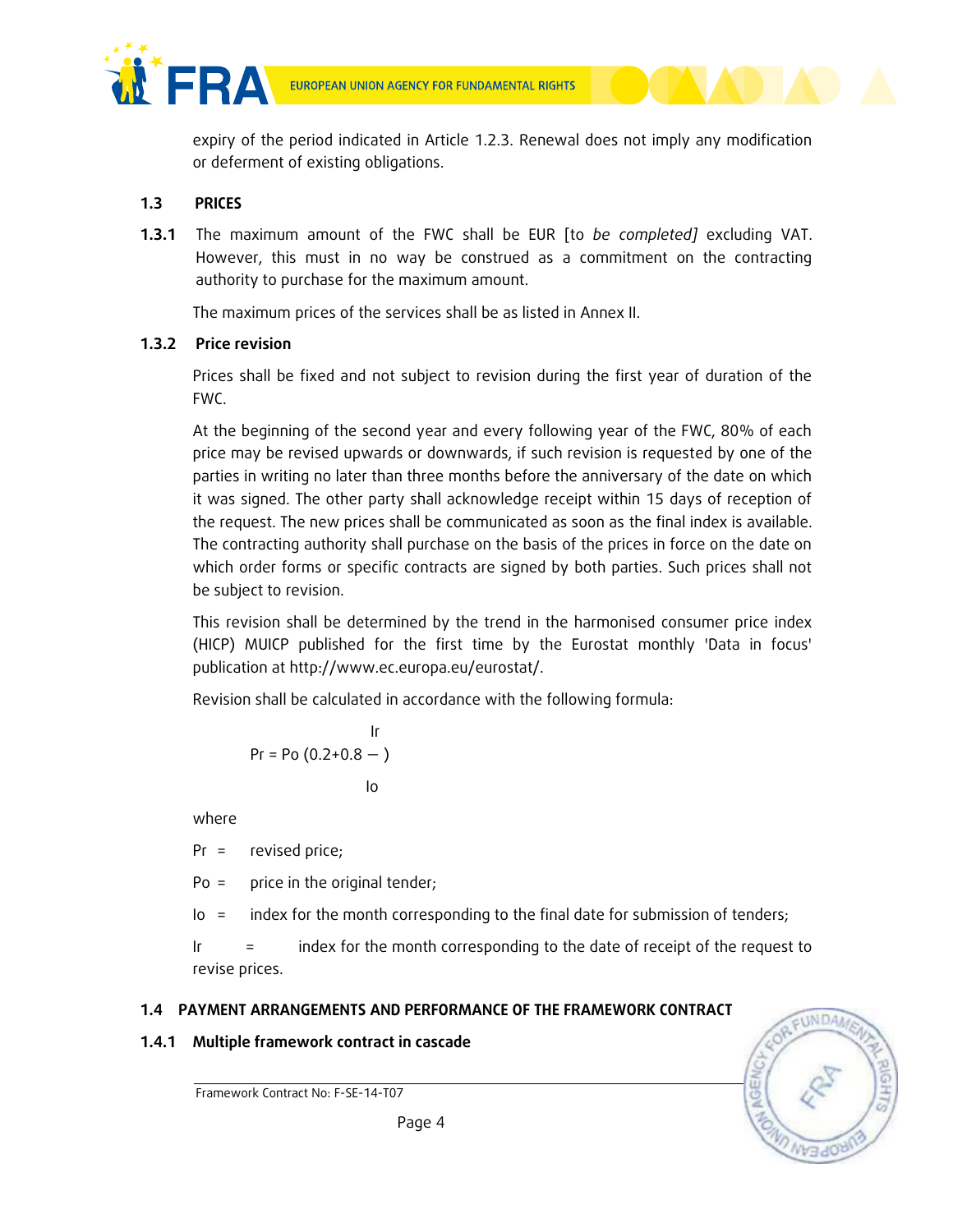

Within five working days of an order form or a request for services being sent by the contracting authority to the contractor, the contracting authority shall receive the completed order form or a specific tender back, duly signed and dated.

Should the contractor be unavailable, it shall give reasons for refusal within the same period and the contracting authority shall be entitled to send the order form or request for services to the next contractor on the list. In the event of failure to observe this deadline, the contractor shall be considered unavailable.

Within seven working days of a specific contract being sent by the contracting authority to the contractor, the contracting authority shall receive it back, duly signed and dated. In the event of failure to observe this deadline, the contractor shall be considered unavailable.

The period allowed for the execution of the tasks shall start to run on the date the last party signs the specific contract/order form, unless a different date is indicated on the form or in the specific contract.

### **1.4.2** Pre-financing

No pre-financing payments are foreseen.

#### **1.4.3 Interim payment**

No interim payments are foreseen.

#### **1.4.4 Payments**

**1.4.4.1 One-off costs** (installation costs including relating hardware and cabling, etc.):

Requests for payment by the Contractor in accordance with the instructions laid down in Annex A.1 Technical Specifications shall be admissible if accompanied by:

– the relevant invoices, indicating the reference number of the Contract to which they refer

– when payment is linked to final acceptance, the task acceptance form, duly signed by the Contracting Authority, shall be attached to the invoice

Within thirty (30) days from reception of the relevant invoices payment of 100% of the total contract value shall be made.

### **1.4.4.2 Regular fees**:

Lot 1 and Lot 2:

l

<sup>1</sup> If duly justified by a risk assessment, the contracting authority **may** require a pre-financing guarantee for specific contracts over EUR 60,000.

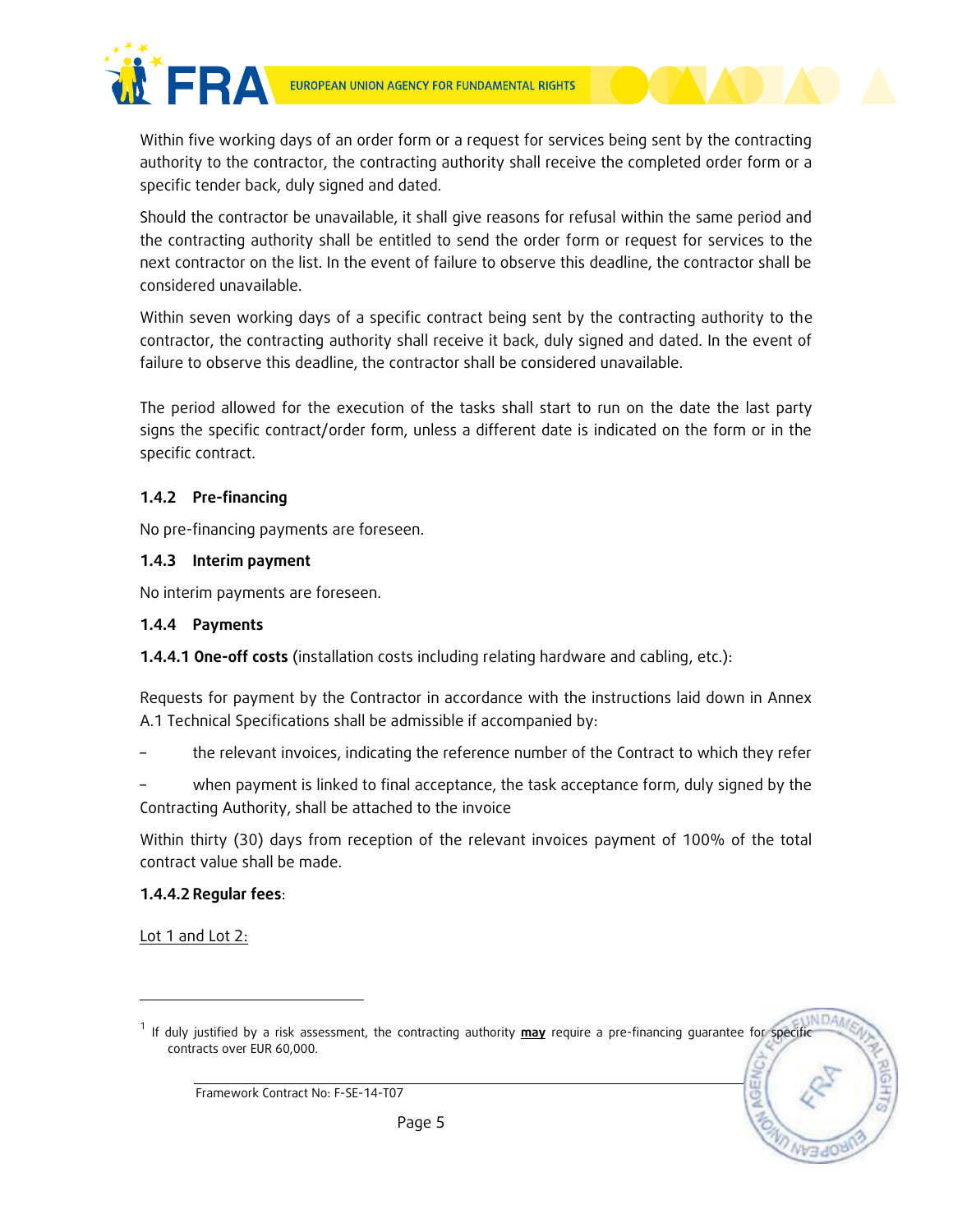

Quarterly payments shall be made upon provision of services requested, provided they have been accepted, within 30 calendar days upon receipt by the Contracting Authority of quarterly invoices and supporting documents. The contractor shall issue separate quarterly invoices for services indicating the reference number of the contract and send them to the Contracting Authority at the address and to the contact person referred in the Article 1.6.

Lot  $3$ :

Monthly payments shall be made upon provision of services requested, provided they have been accepted, within 30 calendar days upon receipt by the Contracting Authority of quarterly invoices and supporting documents. The contractor shall issue separate monthly invoices for services indicating the reference number of the contract and send them to the Contracting Authority at the address and to the contact person referred in the Article 1.6.

Within thirty (30) days from reception of the relevant invoices payment corresponding to the relevant invoices shall be made.

*[Where VAT is due in Belgium, the provisions of the contract constitute a request for VAT exemption No 450, Article 42, paragraph 3.3 of the VAT code (circular 2/1978), provided the contractor includes the following statement in the invoice(s): 'Exonération de la TVA, Article 42, paragraphe 3.3 du code de la TVA (circulaire 2/1978)' or an equivalent statement in the Dutch or German language.]*

*[Where VAT is due in Luxembourg, the contractor shall include the following statement in the invoices: 'Commande destinée à l'usage officiel de l'Union européenne. Exonération de la TVA Article 43 § 1 k 2ième tiret de la loi modifiée du 12.02.79.' In case of intra-Community purchases, the statement to be included in the invoices is: 'For the official use of the European Union. VAT Exemption / European Union/ Article 151 of Council Directive 2006/112/EC.']*

## **1.5 Bank account**

Payments shall be made to the contractor's bank account denominated in euro, identified as follows:

Name of bank: [to *be completed]* Full address of branch: [ to *be completed]* Exact designation of account holder: [ to *be completed]* Full account number including bank codes: [ to *be completed]* IBAN code: [ to *be completed]* BIC code: [ to *be completed]*

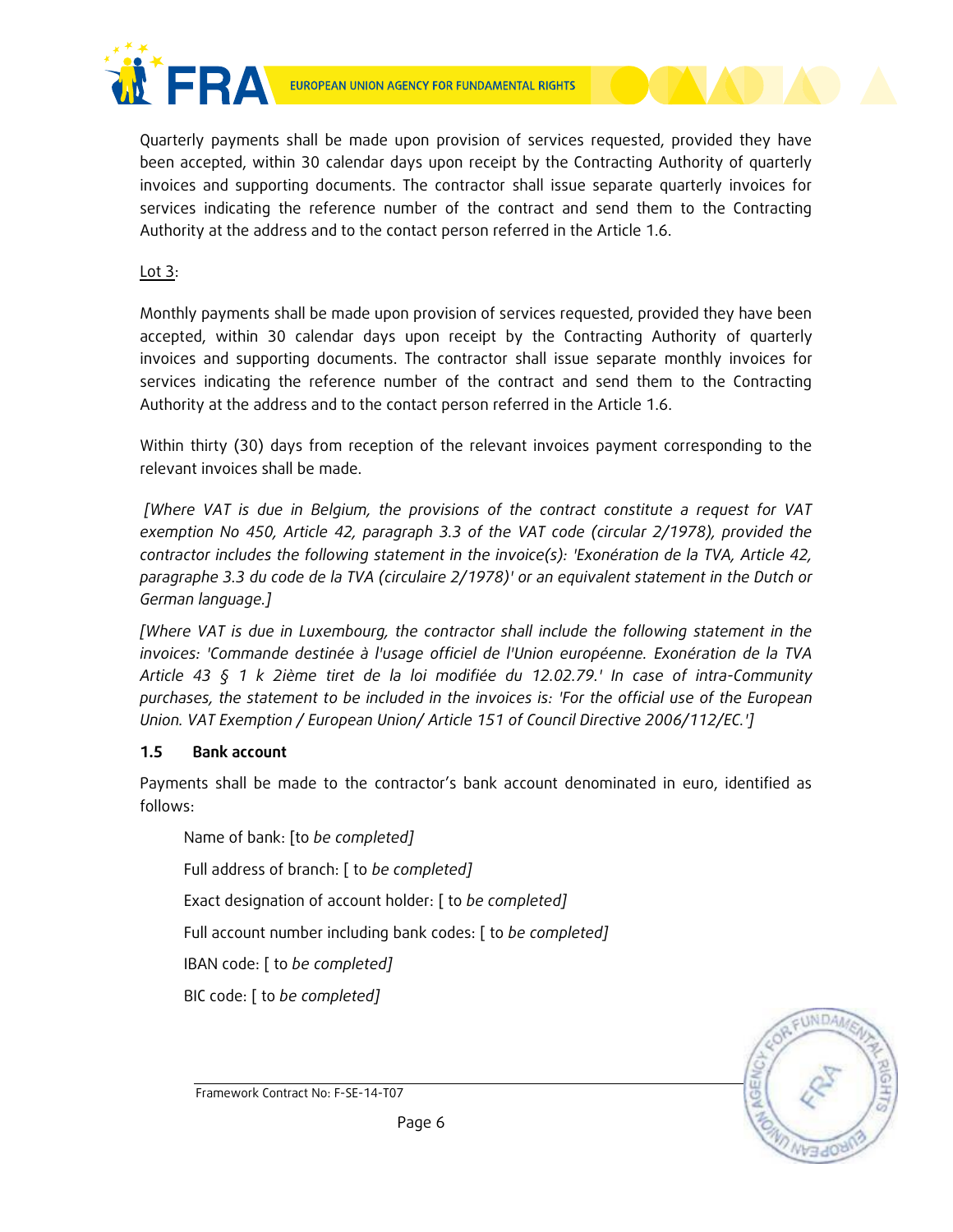



#### **1.6 COMMUNICATION DETAILS AND DATA CONTROLLER**

For the purpose of Article 2.6, the data controller shall be the European Union Fundamental Rights Agency.

Communications shall be sent to the following addresses:

#### Contracting authority:

European Union Agency for Fundamental Rights to the attention of Mr Constantinos Manolopoulos Schwarzenbergplatz 11, Vienna 1040, Austria E-mail: procurement@fra.europa.eu

Contractor:

Mr/Mrs/Ms *[complete]*

[Function]

[Company *name]*

[*Official address in full]*

[Email]

### **1.7 APPLICABLE LAW AND SETTLEMENT OF DISPUTES**

- **1.7.1** The FWC shall be governed by Union Law, complemented, where necessary, by the national law of Austria.
- **1.7.2** Any dispute between the parties in relation to the interpretation, application or validity of the FWC which cannot be settled amicably shall be brought before the Court of Justice of the European Union.

### **1.8 EXPLOITATION OF THE RESULTS OF THE FWC**

### **1.8.1 Modes of exploitation**

In accordance with Article 2.10.2 whereby the contracting authority acquires ownership of the results as defined in the tender specifications (Annex I), these results may be used for any of the following purposes:

(a) use for its own purposes:

Not applicable.

(b) distribution to the public:

Not applicable

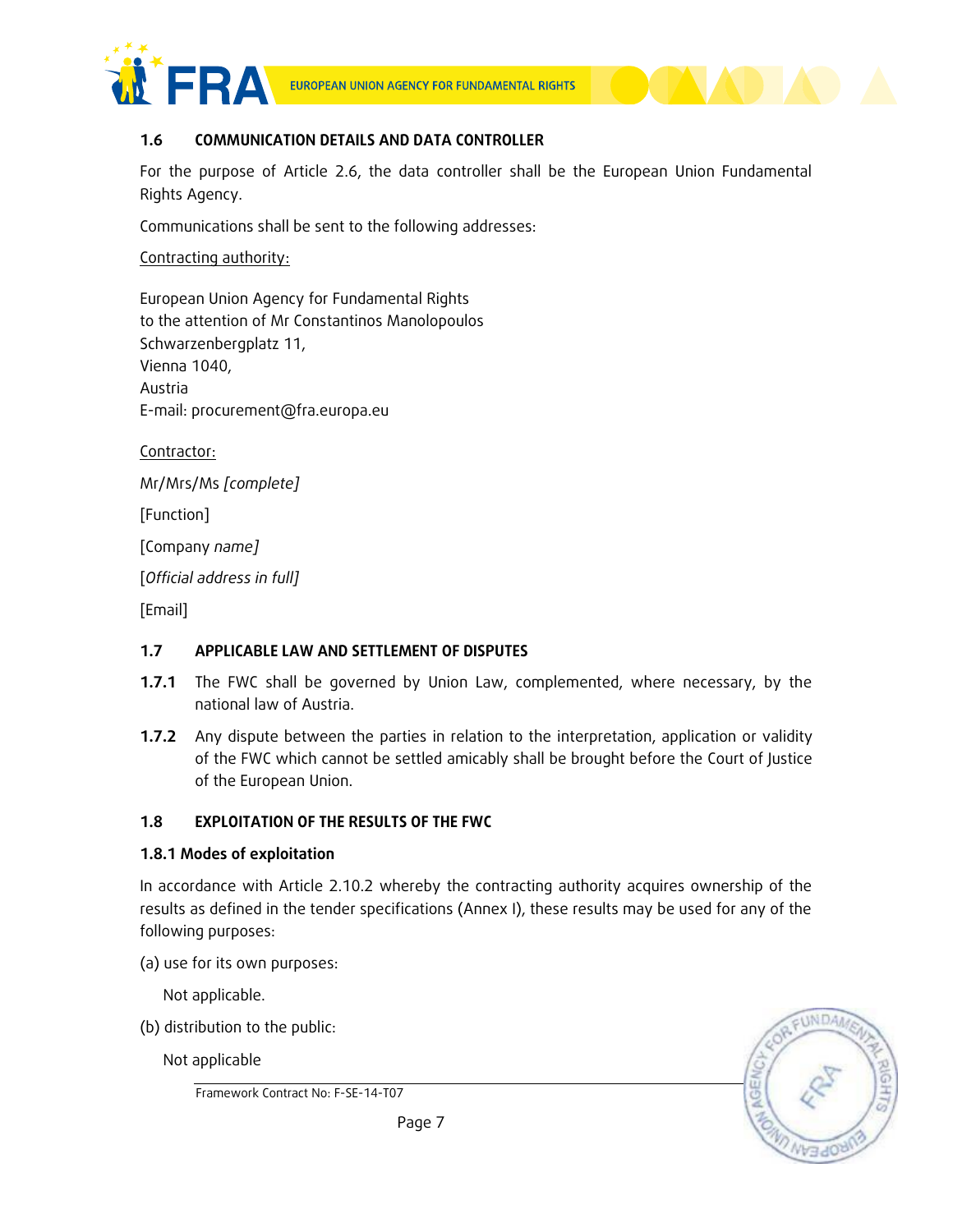

(c) modifications by the contracting authority or by a third party in the name of the contracting authority:

Not applicable.

(d) the modes of exploitation listed in article 2.10.4

This list may be further specified in the specific contracts.

Where the contracting authority becomes aware that the scope of modifications exceeds that envisaged in the FWC, specific contract or order form the contracting authority shall consult the contractor. Where necessary, the contractor shall in turn seek the agreement of any creator or other right holder. The contractor shall reply to the contracting authority within one month and shall provide its agreement, including any suggestions of modifications, free of charge. The creator may refuse the intended modification only when it may harm its honour, reputation or distort integrity of the work.

### **1.8.2 Pre-existing rights, intermediaries, creators' rights**

Not applicable.

## **1.9 TERMINATION BY EITHER PARTY**

Either party may, unilaterally and without being required to pay compensation, terminate either the FWC or the FWC and order forms or specific contracts by formally notifying the other party and by giving one month's notice. Should the contracting authority terminate the FWC, order forms or specific contracts, the contractor shall only be entitled to payment corresponding to the part-performance of the services ordered before the termination date. The first paragraph of Article 2.14.3 shall apply.

### **1.10 FISCAL PROVISIONS**

The contracting authority is in respect of its financial interest in this FWC exempt from all duties and taxes, including value added tax.

The contractor is subject to Value Added Tax. The Value Added Tax registration No. of the contractor is: [to be completed].

If the contractor is not exempt from Value Added and other Taxes, he shall make available to the contracting authority, upon request, all supporting documents which the contracting authority might need in order to apply to the tax authorities for the reimbursement pursuant to Articles 3 and 4 of the Protocol on the Privileges and Immunities of the European Union of any duties and taxes paid in the course of the performance of this FWC.

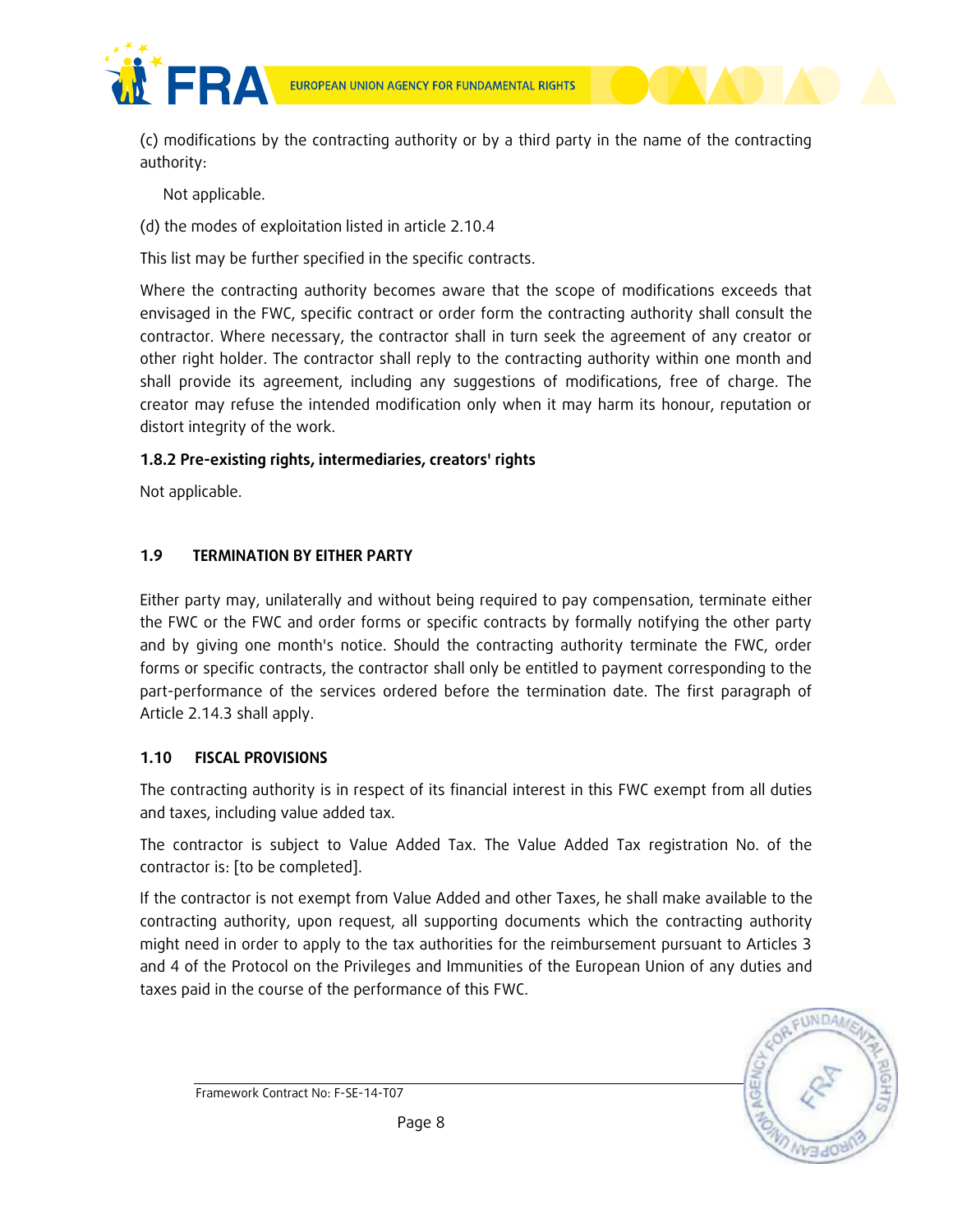

Where the contractor is exempt from Value Added Tax, it is required to submit proof from to this effect from its tax authorities or by a professional, who enjoys special public trust (certified accountant, attorney).

If the FWC is subject to VAT outside Austria, but within the scope of application of Council Directive 2006/112/EC, the contractor declares to accept (for submission to the relevant tax authorities) the duly completed form according to Art. 151 of the specified directive, and to invoice the contracting authority the net price of the contract i.e. excluding VAT. In this case, the contracting authority will only pay the net price of the FWC.

#### **SIGNATURES**

| For the contractor,      | For the contracting authority, |
|--------------------------|--------------------------------|
| [name]                   | Morten Kjaerum                 |
| [function]               | Director                       |
|                          | signature[s]:_________________ |
|                          |                                |
| date: _____________      | Done at Vienna date:           |
| In duplicate in English. |                                |

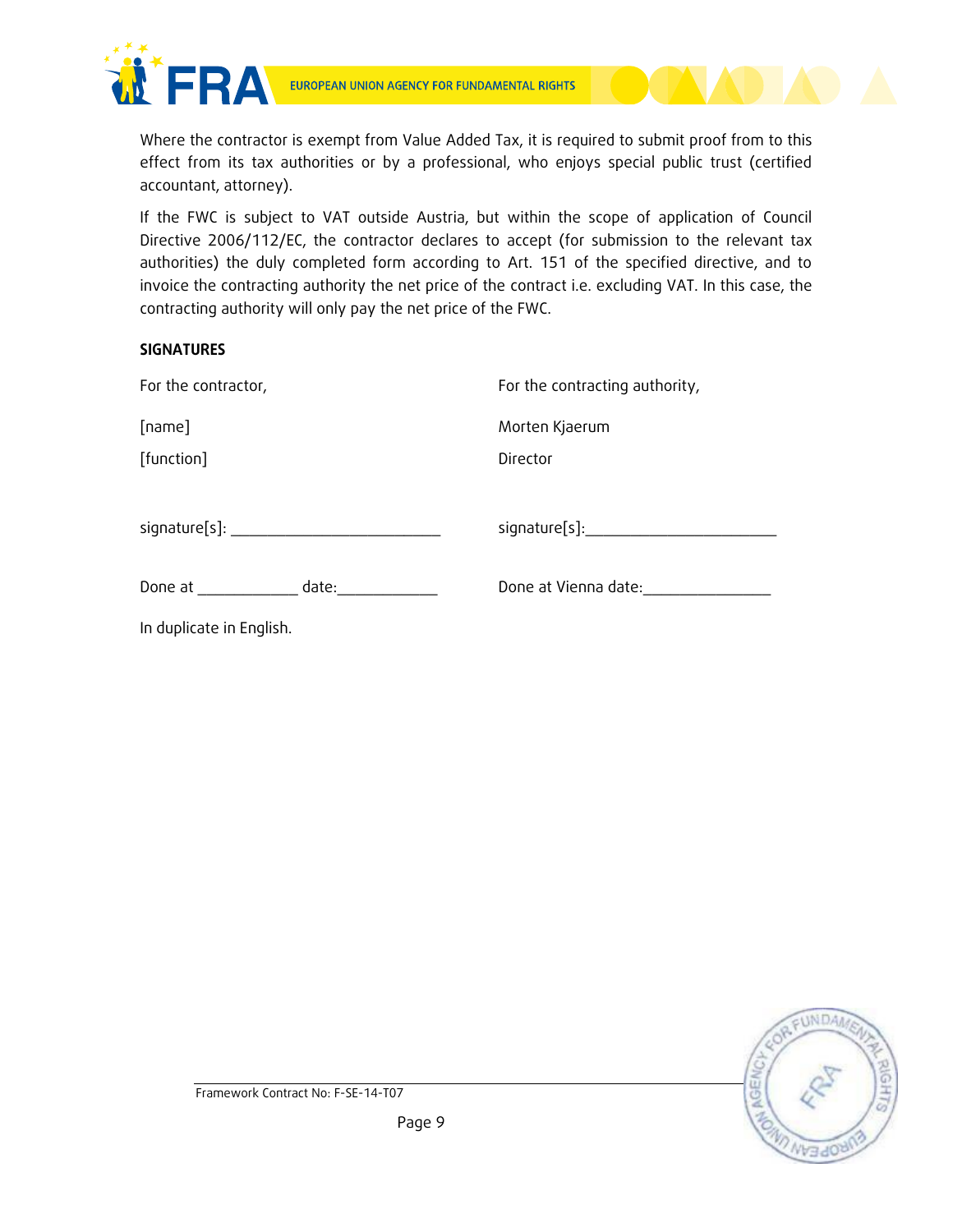



#### **2 GENERAL CONDITIONS FOR SERVICE FRAMEWORK CONTRACTS**

#### **2.1 PERFORMANCE OF THE FWC**

- **2.1.1** The contractor shall perform the FWC to the highest professional standards.
- **2.1.2** The contractor shall be solely responsible for taking the necessary steps to obtain any permit or licence required for performance of the FWC under the laws and regulations in force at the place where the tasks assigned to him are to be executed.
- **2.1.3** Without prejudice to Article 2.4 any reference made to the contractor's personnel in the FWC shall relate exclusively to individuals involved in the performance of the FWC.
- **2.1.4** The contractor must ensure that the personnel performing the FWC possesses the professional qualifications and experience required for the execution of the tasks assigned to it.
- **2.1.5** The contractor shall neither represent the contracting authority nor behave in any way that would give such an impression. The contractor shall inform third parties that it does not belong to the European public service.
- **2.1.6** The contractor shall be solely responsible for the personnel who executes the tasks assigned to him.

The contractor shall stipulate the following employment or service relationships with its personnel:

- personnel executing the tasks assigned to the contractor may not be given orders directly by the contracting authority;
- the contracting authority may not under any circumstances be considered to be the employer of the personnel referred to in point (a) and the personnel shall undertake not to invoke against the contracting authority any right arising from the contractual relationship between the contracting authority and the contractor.
- **2.1.7** In the event of disruption resulting from the action of one of the contractor's personnel working on the contracting authority's premises or in the event that the expertise of one of the contractor's personnel fails to correspond to the profile required by the FWC, the contractor shall replace him without delay. The contracting authority shall have the right to make a reasoned request for the replacement of any such personnel. The replacement personnel must have the necessary qualifications and be capable of performing the FWC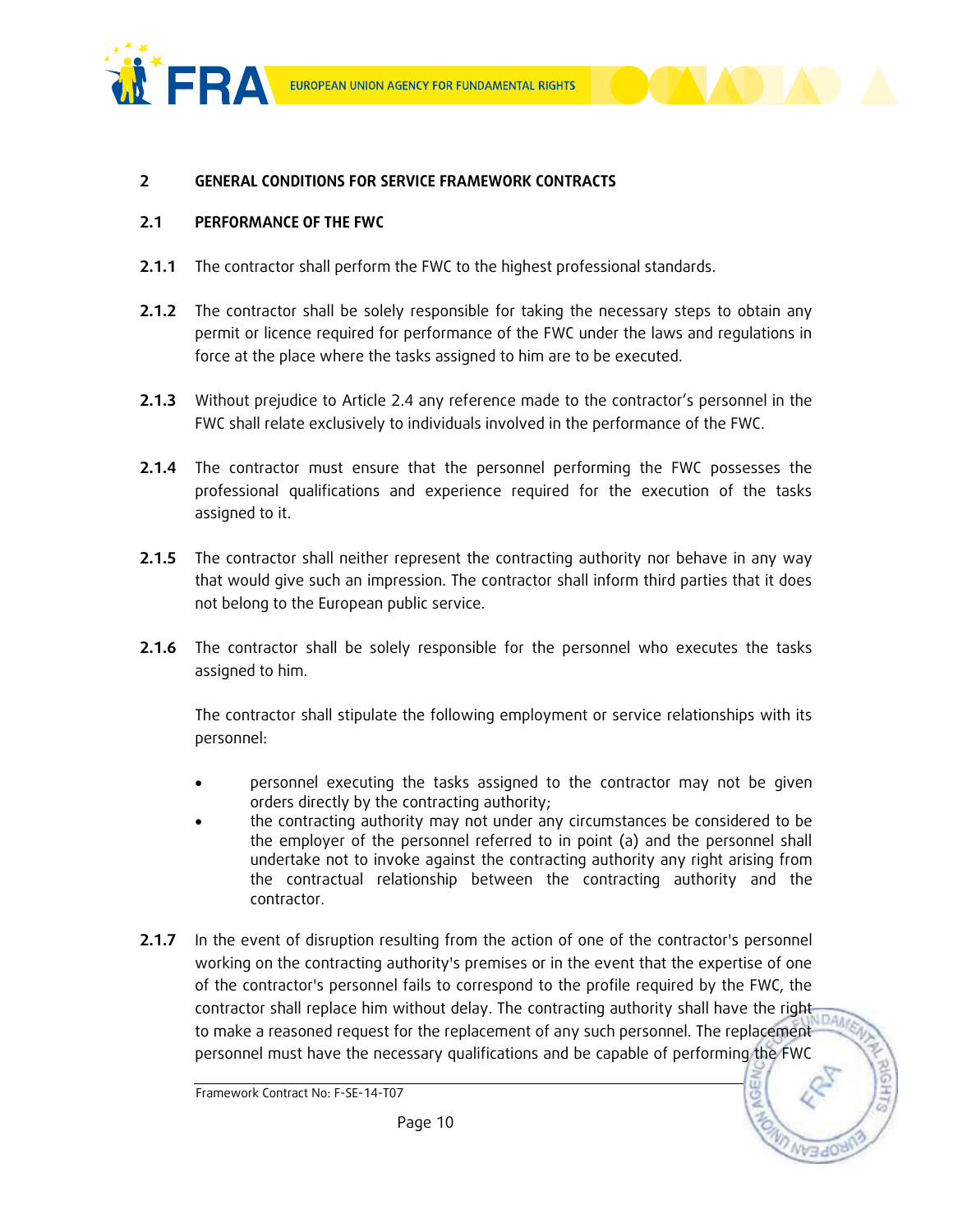



under the same contractual conditions. The contractor shall be responsible for any delay in the execution of the tasks assigned to him resulting from the replacement of personnel.

- **2.1.8** Should the execution of the tasks be directly or indirectly hampered, either partially or totally, by any unforeseen event, action or omission, the contractor shall immediately and on its own initiative record it and report it to the contracting authority. The report shall include a description of the problem and an indication of the date on which it started and of the remedial action taken by the contractor to ensure full compliance with its obligations under this FWC. In such an event the contractor shall give priority to solving the problem rather than determining liability.
- **2.1.9** Should the contractor fail to perform its obligations under the FWC or order form or specific contract, the contracting authority may - without prejudice to its right to terminate the FWC order form or specific contract or - reduce or recover payments in proportion to the scale of the unperformed obligations. In addition, the contracting authority may claim compensation or impose liquidated damages in accordance with Article 2.12.

# **2.2 MEANS OF COMMUNICATION**

- **2.2.1** Any communication relating to the FWC or to its performance shall be made in writing and shall bear the FWC number, and if applicable the order form or specific contract number. Any communication is deemed to have been made when it is received by the receiving party unless otherwise provided for in this FWC.
- **2.2.2** Electronic communication shall be deemed to have been received by the parties on the day of dispatch of that communication provided it is sent to the addressees listed in Article 1.6. Without prejudice to the preceding, if the sending party receives a message of non-delivery to or of absence of the addressee, it shall make every effort to ensure the actual receipt of such communication by the other party.

Electronic communication shall be confirmed by an original signed paper version of that communication if requested by any of the parties provided that this request is submitted without unjustified delay. The sender shall send the original signed paper version without unjustified delay.

**2.2.3** Mail sent using the postal services is deemed to have been received by the contracting authority on the date on which it is registered by the department responsible referred to in Article 1.6.



Framework Contract No: F-SE-14-T07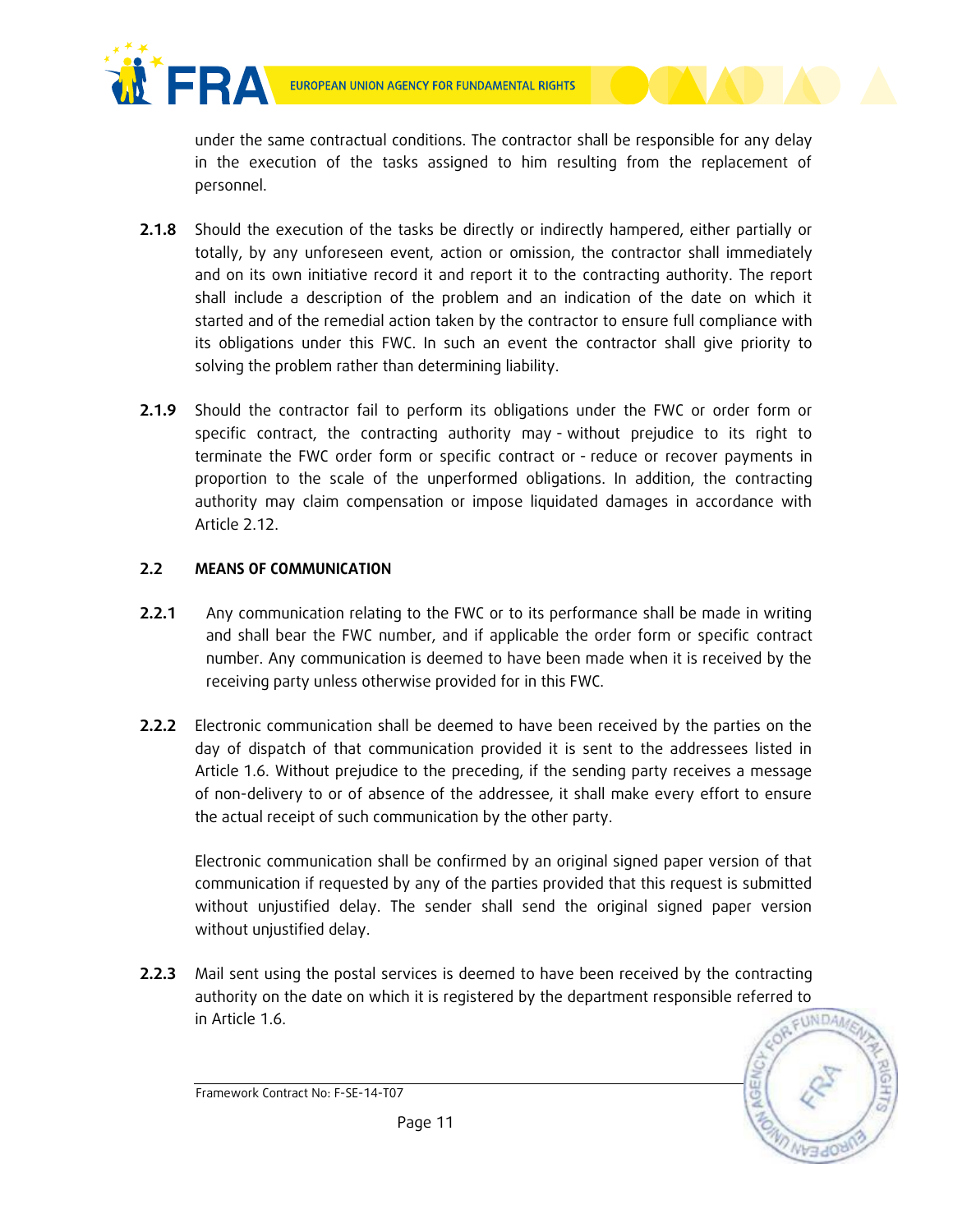

Any formal notification shall be made by registered mail with return receipt or equivalent, or by equivalent electronic means.

### **2.3 LIABILITY**

- **2.3.1** The contractor shall be solely responsible for complying with any legal obligations incumbent on it.
- **2.3.2** The contracting authority shall not be held liable for any damage caused or sustained by the contractor, including any damage caused by the contractor to third parties during or as a consequence of performance of the FWC, except in the event of wilful misconduct or gross negligence on the part of the contracting authority.
- **2.3.3** The contractor shall be held liable for any loss or damage sustained by the contracting authority in performance of the FWC, including in the event of subcontracting, and for any claim by a third party, but only to an amount not exceeding three times the total amount of the relevant order form or specific contract. Nevertheless, if the damage or loss is caused by the gross negligence or wilful misconduct of the contractor or of its personnel or subcontractors, the contractor shall have unlimited liability for the amount of the damage or loss.
- **2.3.4** The contractor shall indemnify and hold the Union harmless for all damages and costs incurred due to any claim. The contractor shall provide compensation in the event of any action, claim or proceeding brought against the contracting authority by a third party as a result of damage caused by the contractor during the performance of the FWC. In the event of any action brought by a third party against the contracting authority in connection with the performance of the FWC including any alleged breach of intellectual property rights, the contractor shall assist the contracting authority. Such expenditure incurred by the contractor may be borne by the contracting authority.
- **2.3.5** The contractor shall take out an insurance policy against risks and damage relating to the performance of the FWC if required by the relevant applicable legislation. It shall take out supplementary insurance as reasonably required by standard practice in the industry. A copy of all the relevant insurance contracts shall be sent to the contracting authority should it so request.

### **2.4 CONFLICT OF INTERESTS**

**2.4.1** The contractor shall take all the necessary measures to prevent any situation of conflict of interest. Such situation arises where the impartial and objective performance of the IDAM FWC is compromised for reasons involving economic interest, political or national affinity, family or emotional ties, or any other shared interest.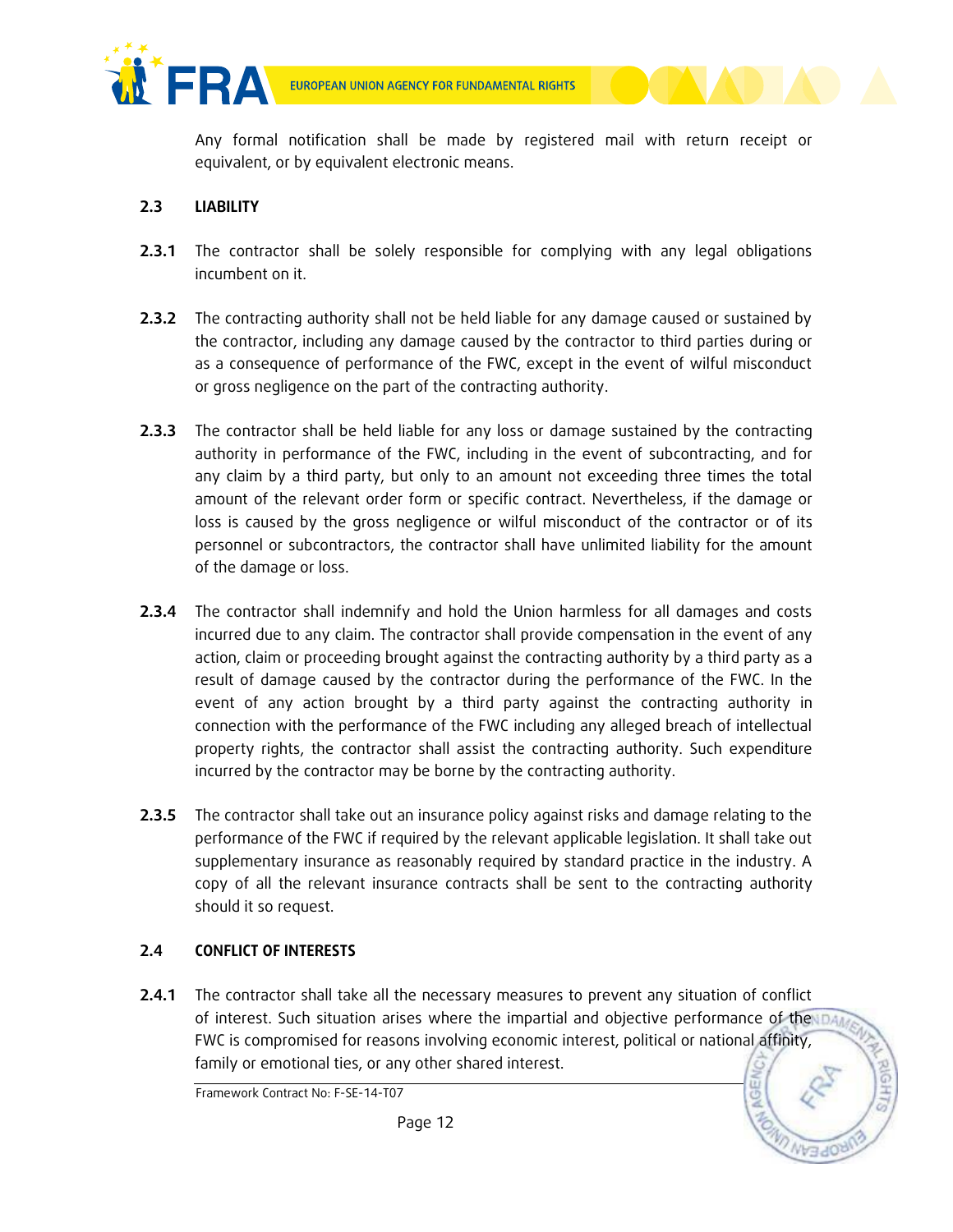

- **2.4.2** Any situation constituting or likely to lead to a conflict of interest during the performance of the FWC shall be notified to the contracting authority in writing without delay. The contractor shall immediately take all the necessary steps to rectify the situation. The contracting authority reserves the right to verify that the steps taken are appropriate and may require that additional steps be taken within a specified deadline.
- **2.4.3** The contractor declares that it has not granted and will not grant, has not sought and will not seek, has not attempted and will not attempt to obtain and has not accepted and will not accept, any advantage, financial or in kind, to or from any party whatsoever, when such advantage constitutes an illegal practice or involves corruption, either directly or indirectly, in so far as it serves as an incentive or reward relating to the performance of the FWC.
- **2.4.4** The contractor shall pass on all the relevant obligations in writing to its personnel and to any natural person with the power to represent it or take decisions on its behalf and ensure that it is not placed in a situation which could give rise to conflicts of interest. The contractor shall also pass on all the relevant obligations in writing to third parties involved in the performance of the FWC including subcontractors.

### **2.5 CONFIDENTIALITY**

**2.5.1.** The contracting authority and the contractor shall treat with confidentiality any information and documents, in any form, disclosed in writing or orally in relation to the performance of the FWC and identified in writing as confidential.

The contractor shall:

- (a) not use confidential information and documents for any purpose other than fulfilling its obligations under the FWC, order form or specific contract without prior written agreement of the contracting authority;
- (b) ensure the protection of such confidential information and documents with the same level of protection it uses to protect its own confidential information, but in no case any less than reasonable care;
- (c) not disclose directly or indirectly confidential information and documents to third parties without prior written agreement of the contracting authority.
- **2.5.2** The confidentiality obligation set out in Article 2.5.1 shall be binding on the contracting authority and the contractor during the performance of the FWC and for five years starting from the date of the payment of the balance unless:

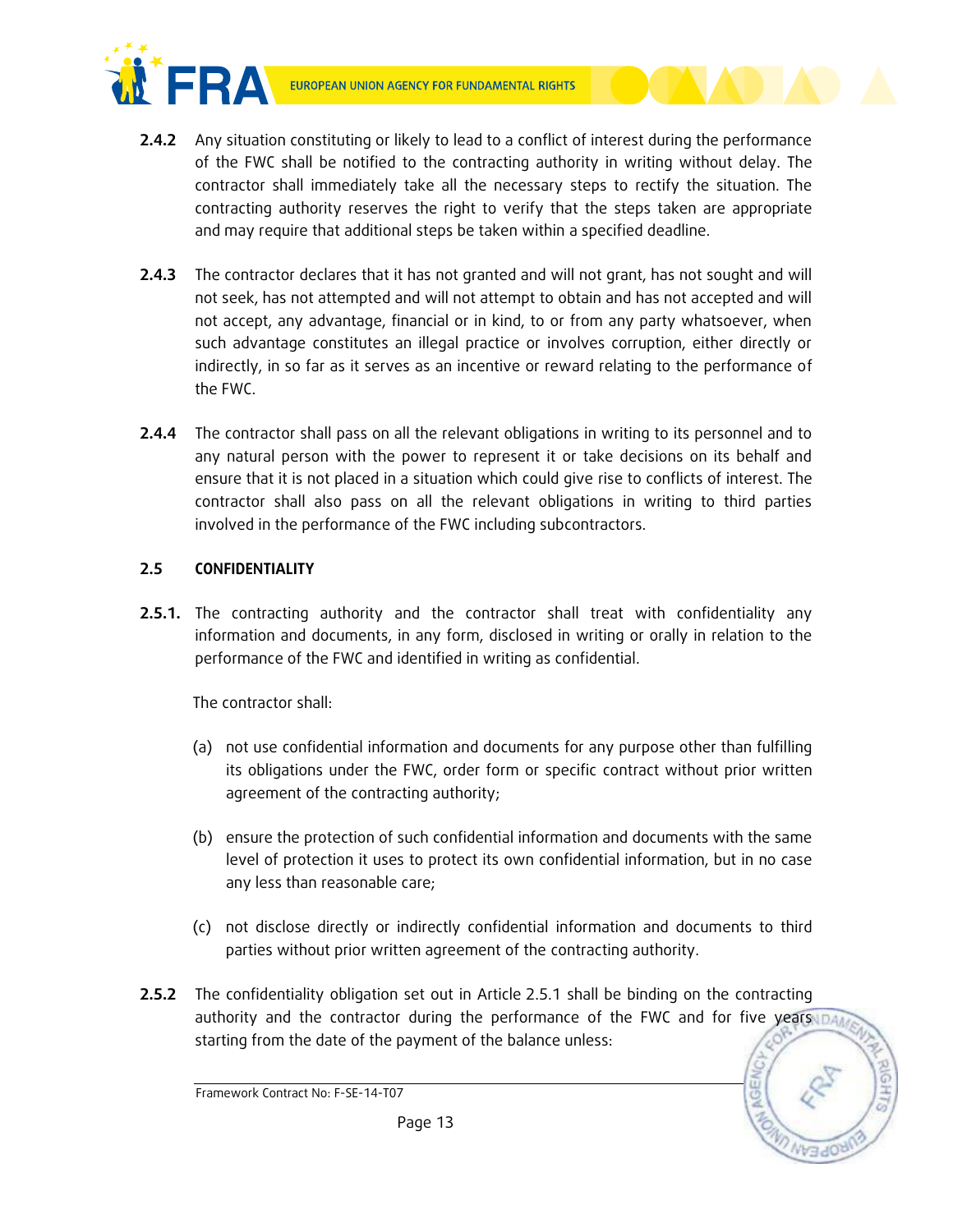

- (a) the disclosing party agrees to release the other party from the confidentiality obligation earlier;
- (b) the confidential information becomes public through other means than in breach of the confidentiality obligation, through disclosure by the party bound by that obligation;
- (c) the disclosure of the confidential information is required by law.
- **2.5.3** The contractor shall obtain from any natural person with the power to represent it or take decisions on its behalf, as well as from third parties involved in the performance of the FWC, order form or specific contract an undertaking that they will comply with the confidentiality obligation set out in Article 2.5.1.

### **2.6 PROCESSING OF PERSONAL DATA**

- **2.6.1** Any personal data included in the FWC shall be processed pursuant to Regulation (EC) 45/2001 of the European Parliament and of the Council of 18 December 2000 on the protection of individuals with regard to the processing of personal data by the Community institutions and bodies and on the free movement of such data. Such data shall be processed by the data controller solely for the purposes of the performance, management and monitoring of the FWC without prejudice to its possible transmission to the bodies charged with monitoring or inspection tasks in application of Union law.
- **2.6.2** The contractor shall have the right to access its personal data and the right to rectify any such data. The contractor should address any queries concerning the processing of its personal data to the data controller.
- **2.6.3** The contractor shall have right of recourse at any time to the European Data Protection Supervisor.
- **2.6.4** Where the FWC requires the processing of personal data by the contractor, the contractor may act only under the supervision of the data controller, in particular with regard to the purposes of the processing, the categories of data which may be processed, the recipients of the data and the means by which the data subject may exercise its rights.
- **2.6.5** The contractor shall grant personnel access to the data to the extent strictly necessary for the performance, management and monitoring of the FWC.

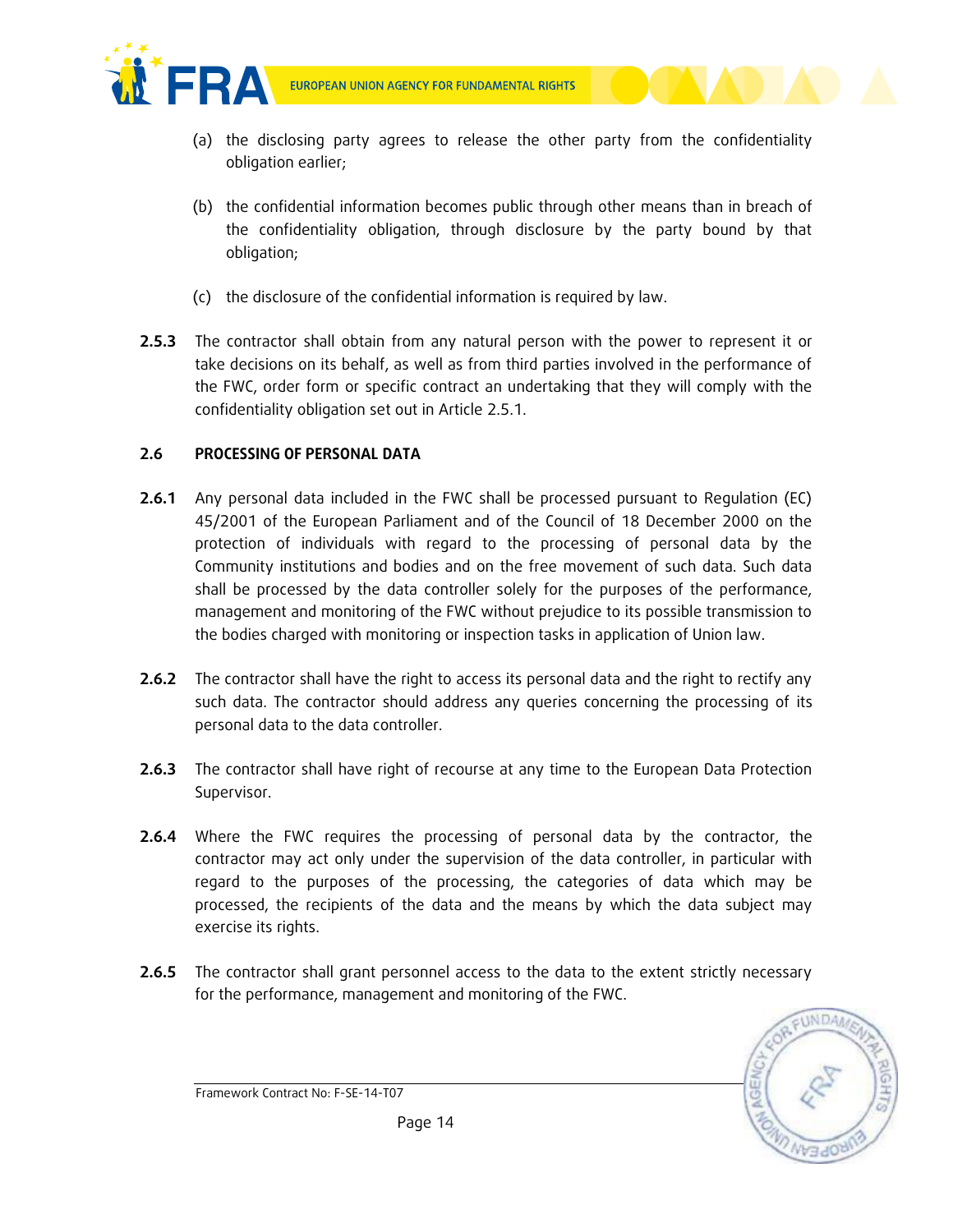



- **2.6.6** The contractor undertakes to adopt appropriate technical and organisational security measures having regard to the risks inherent in the processing and to the nature of the personal data concerned in order to:
	- (a) prevent any unauthorised person from gaining access to computer systems processing personal data, and especially:
		- i. unauthorised reading, copying, alteration or removal of storage media;
		- ii. unauthorised data input, as well as any unauthorised disclosure, alteration or erasure of stored personal data;
		- iii. unauthorised use of data-processing systems by means of data transmission facilities;
	- (b) ensure that authorised users of a data-processing system can access only the personal data to which their access right refers;
	- (c) record which personal data have been communicated, when and to whom;
	- (d) ensure that personal data being processed on behalf of third parties can be processed only in the manner prescribed by the contracting authority;
	- (e) ensure that, during communication of personal data and transport of storage media, the data cannot be read, copied or erased without authorisation;
	- (f) design its organisational structure in such a way that it meets data protection requirements.

## **2.7 SUBCONTRACTING**

- **2.7.1** The contractor shall not subcontract without prior written authorisation from the contracting authority nor cause the FWC to be de facto performed by third parties.
- **2.7.2** Even where the contracting authority authorises the contractor to subcontract to third parties, it shall nevertheless remain bound by its contractual obligations and shall be solely responsible for the proper performance of this FWC.
- **2.7.3** The contractor shall make sure that the subcontract does not affect rights and guarantees granted to the contracting authority by virtue of this FWC, notably by Article 2.18.



Framework Contract No: F-SE-14-T07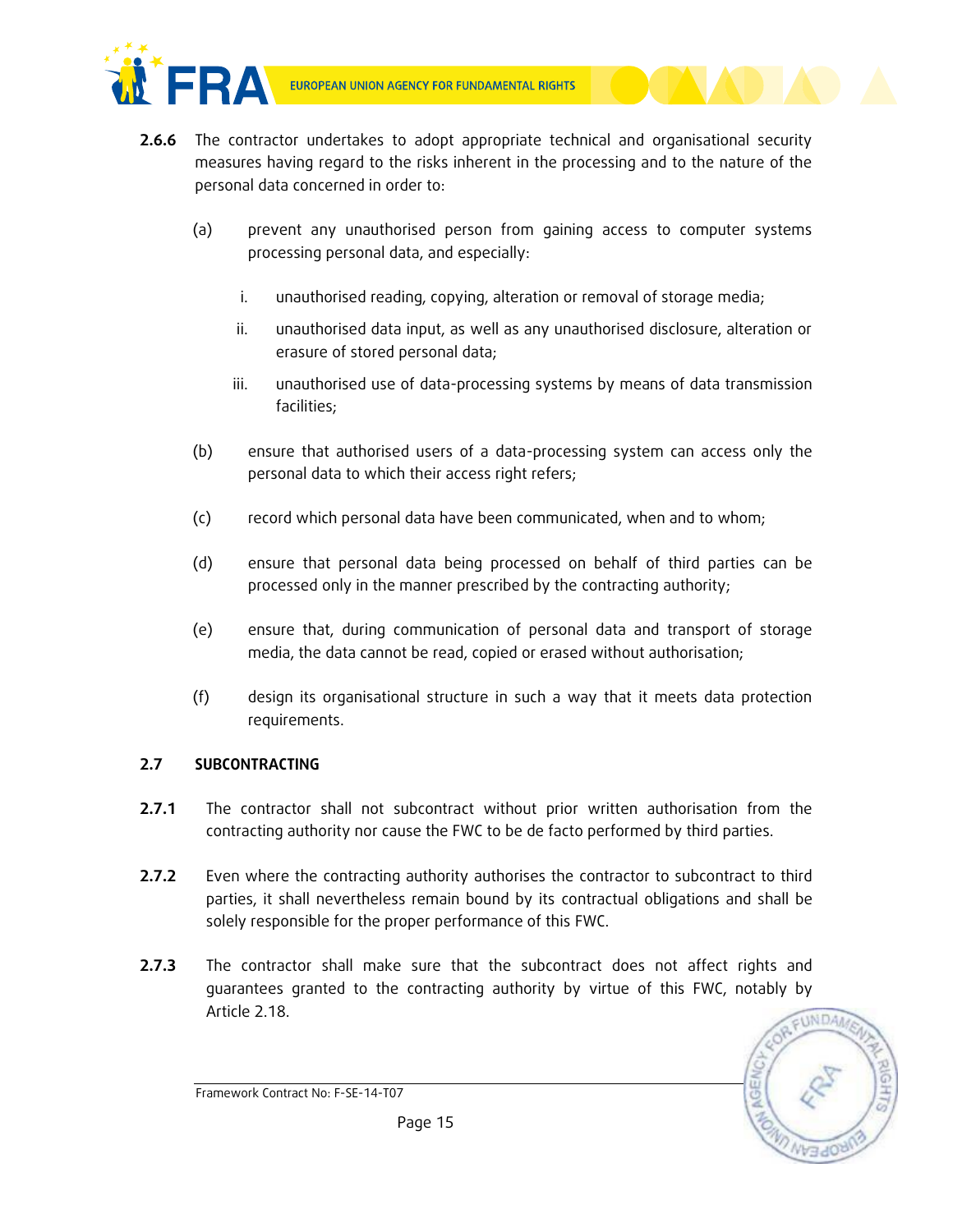





### **2.8 AMENDMENTS**

- **2.8.1** Any amendment to the FWC or order form or specific contract shall be made in writing before fulfilment of all contractual obligations. An order form or a specific contract may not be deemed to constitute an amendment to the FWC.
- **2.8.2** The amendment may not have the purpose or the effect of making changes to the FWC or to order forms or specific contracts which might call into question the decision awarding the FWC, order form or specific contract or result in unequal treatment of tenderers or contractors.

### **2.9 ASSIGNMENT**

- **2.9.1** The contractor shall not assign the rights, including claims for payments, and obligations arising from the FWC, in whole or in part, without prior written authorisation from the contracting authority.
- **2.9.2** In the absence of such authorisation, or in the event of failure to observe the terms thereof, the assignment of rights or obligations by the contractor shall not be enforceable against the contracting authority and shall have no effect on it.

### **2.10 OWNERSHIP OF THE RESULTS - INTELLECTUAL AND INDUSTRIAL PROPERTY**

### **2.10.1 Definitions**

In this FWC the following definitions apply:

- (1) 'results' means any intended outcome of the performance of the FWC which is delivered and finally accepted by the contracting authority.
- (2) 'creator' means any natural person who contributed to the production of the result and includes personnel of the contracting authority or a third party.
- (3) 'pre-existing rights' means any industrial and intellectual property rights, including background technology, which exist prior to the contracting authority or the contractor ordering them for the purpose of the FWC performance and include rights of ownership and use by the contractor, the creator, the contracting authority and any other third parties.

## **2.10.2 Ownership of the results**

The ownership of the results shall be fully and irrevocably acquired by the contracting authority under the FWC including any rights in any of the results listed in the FWC and order forms or specific contracts, including copyright and other intellectual or industrial property rights, and all technological solutions and information contained therein, produced in performance of the FWC.NDAM The contracting authority may exploit them as stipulated in this FWC or order forms or specific

Framework Contract No: F-SE-14-T07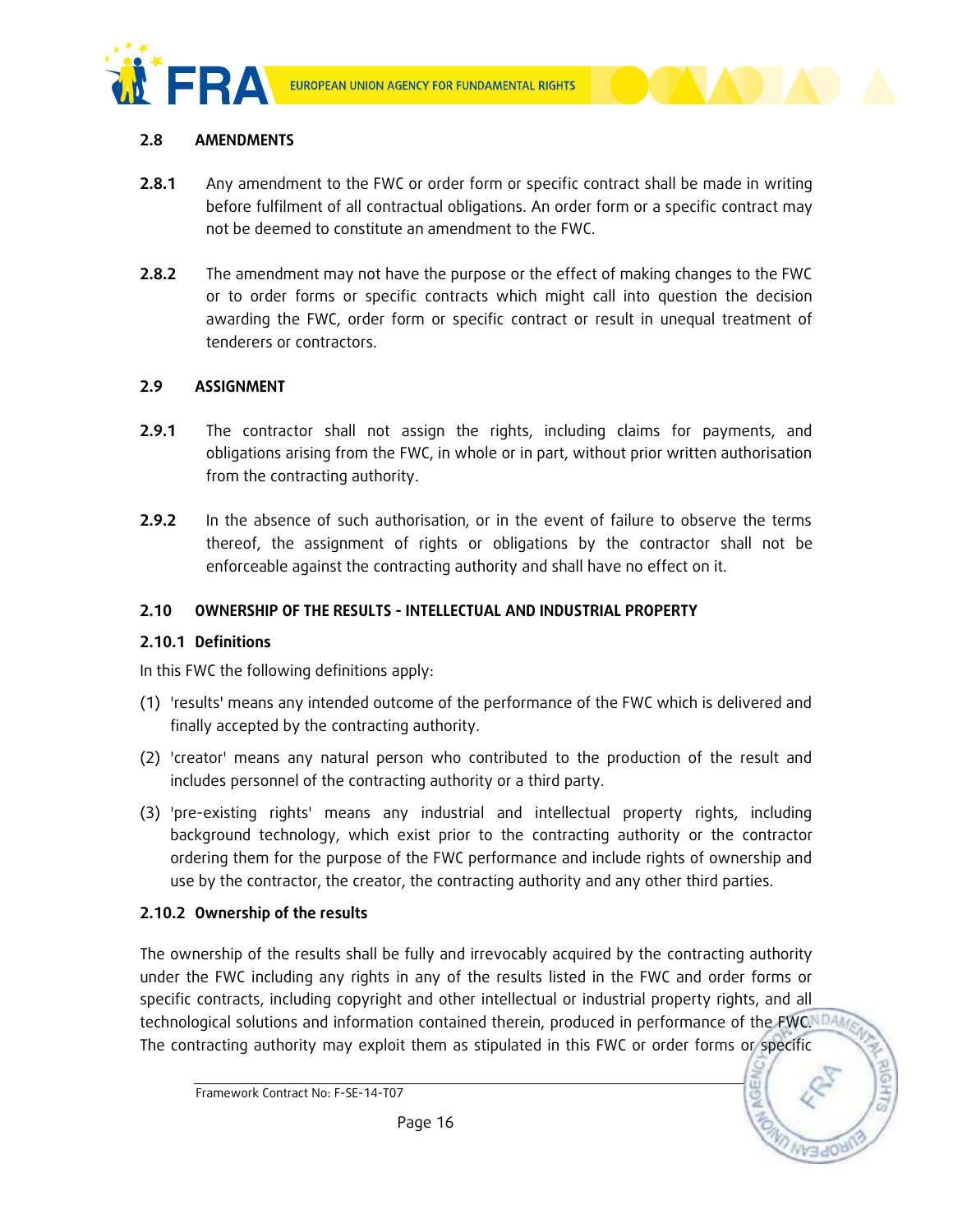



contracts. All the rights shall be acquired by the contracting authority from the moment the results are delivered by the contractor and accepted by the contracting authority. Such delivery and acceptance are deemed to constitute an effective assignment of rights from the contractor to the contracting authority.

The payment of the price as set out in the order forms or specific contracts is deemed to include any fees payable to the contractor in relation to the acquisition of ownership of rights by the contracting authority including all forms of use of the results.

The acquisition of ownership of rights by the contracting authority under this FWC covers all territories worldwide.

Any intermediary sub-result, raw data, intermediary analysis made available by the contractor cannot be used by the contracting authority without the written consent of the contractor, unless the FWC or specific contract or order form explicitly provides for it to be treated as a selfcontained result.

## **2.10.3 Licensing of pre-existing rights**

The contracting authority shall not acquire ownership of the pre-existing rights.

The contractor shall license the pre-existing rights on a royalty-free, non-exclusive and irrevocable basis to the contracting authority which may use the pre-existing right as foreseen in Article 1.8.1 or in order forms or specific contracts. All the pre-existing rights shall be licensed to the contracting authority from the moment the results were delivered and accepted by the contracting authority.

The licensing of pre-existing rights to the contracting authority under this FWC covers all territories worldwide and is valid for the whole duration of intellectual property rights protection.

## **2.10.4 Modes of exploitation**

The contracting authority shall acquire ownership of each of the results produced as an outcome of the FWC which may be used for any of the following purposes:

- (1) giving access upon individual requests without the right to reproduce or exploit, as provided for by Regulation 1049/2001 of the European Parliament and of the Council of 30 May 2001 regarding public access to European Parliament, Council and Commission documents;
- (2) storage of the original and copies made in accordance with this FWC or specific contract or order form;

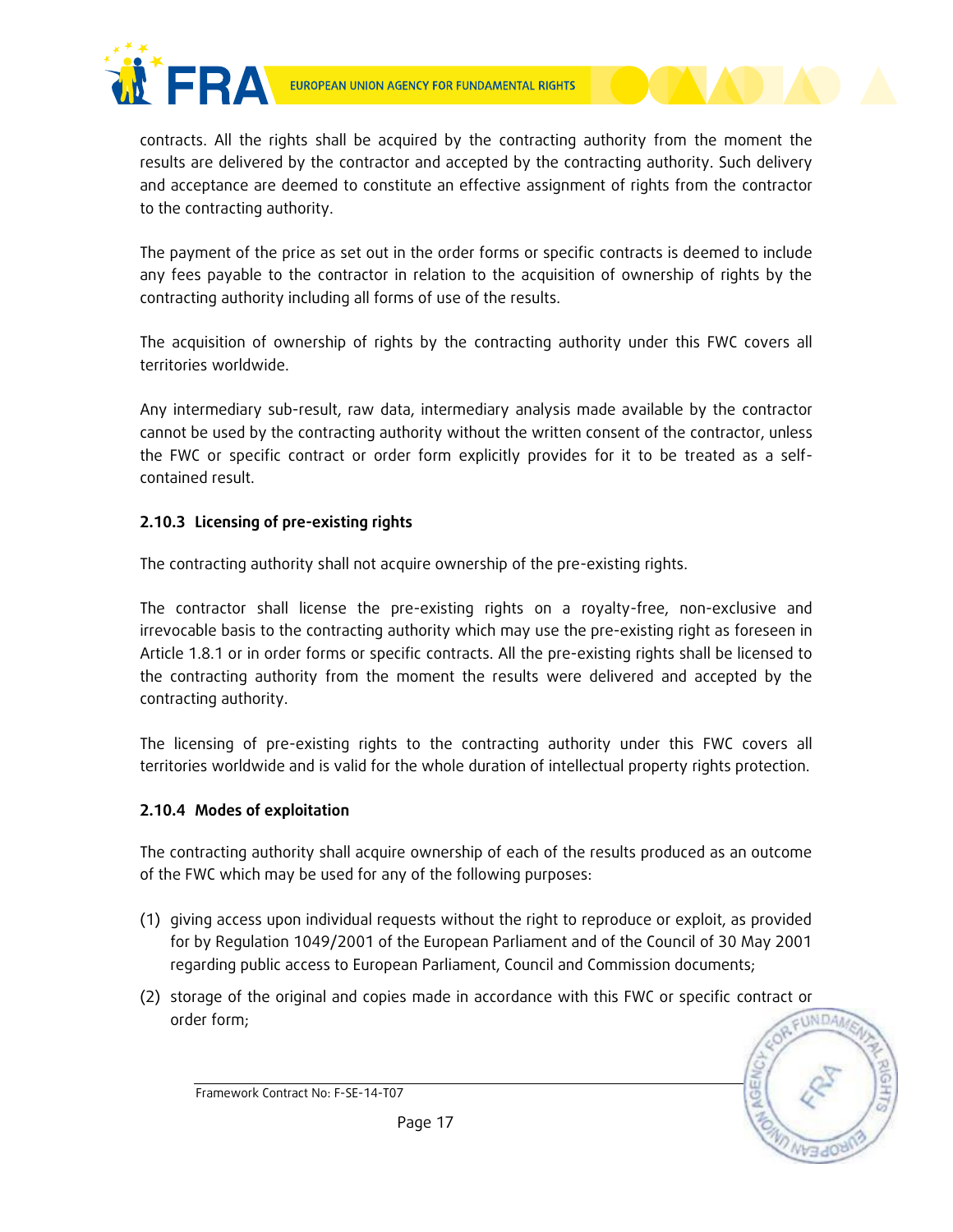

(3) archiving in line with the document management rules applicable to the contracting authority.

#### **2.10.5 Identification and evidence of granting of pre-existing rights and rights of third parties**

When delivering the results, the contractor shall warrant that they are free of rights or claims from creators and third parties including in relation to pre-existing rights, for any use envisaged by the contracting authority. This does not concern the moral rights of natural persons.

The contractor shall establish to that effect a list of all pre-existing rights and rights of creators and third parties on the results of this FWC or parts thereof. This list shall be provided no later than the date of delivery of the final results.

In the result the contractor shall clearly point out all quotations of existing textual works. The complete reference should include as appropriate: name of the author, title of the work, date and place of publication, date of creation, address of publication on internet, number, volume and other information which allows the origin to be easily identified.

Upon request by the contracting authority, the contractor shall provide evidence of ownership or rights to use all the listed pre-existing rights and rights of third parties except for the rights owned by the contracting authority.

This evidence may refer, inter alia, to rights to: parts of other documents, images, graphs, tables, data, software, technical inventions, know-how etc. (delivered in paper, electronic or other form), IT development tools, routines, subroutines and/or other programs ("background technology"), concepts, designs, installations or pieces of art, data, source or background materials or any other parts of external origin.

The evidence shall include, as appropriate:

- (a) the name and version number of a software product;
- (b) the full identification of the work and its author, developer, creator, translator, data entry person, graphic designer, publisher, editor, photographer, producer;
- (c) a copy of the licence to use the product or of the agreement granting the relevant rights to the contractor or a reference to this licence;
- (d) a copy of the agreement or extract from the employment contract granting the relevant rights to the contractor where parts of the results were created by its personnel;
- (e) the text of the disclaimer notice if any.

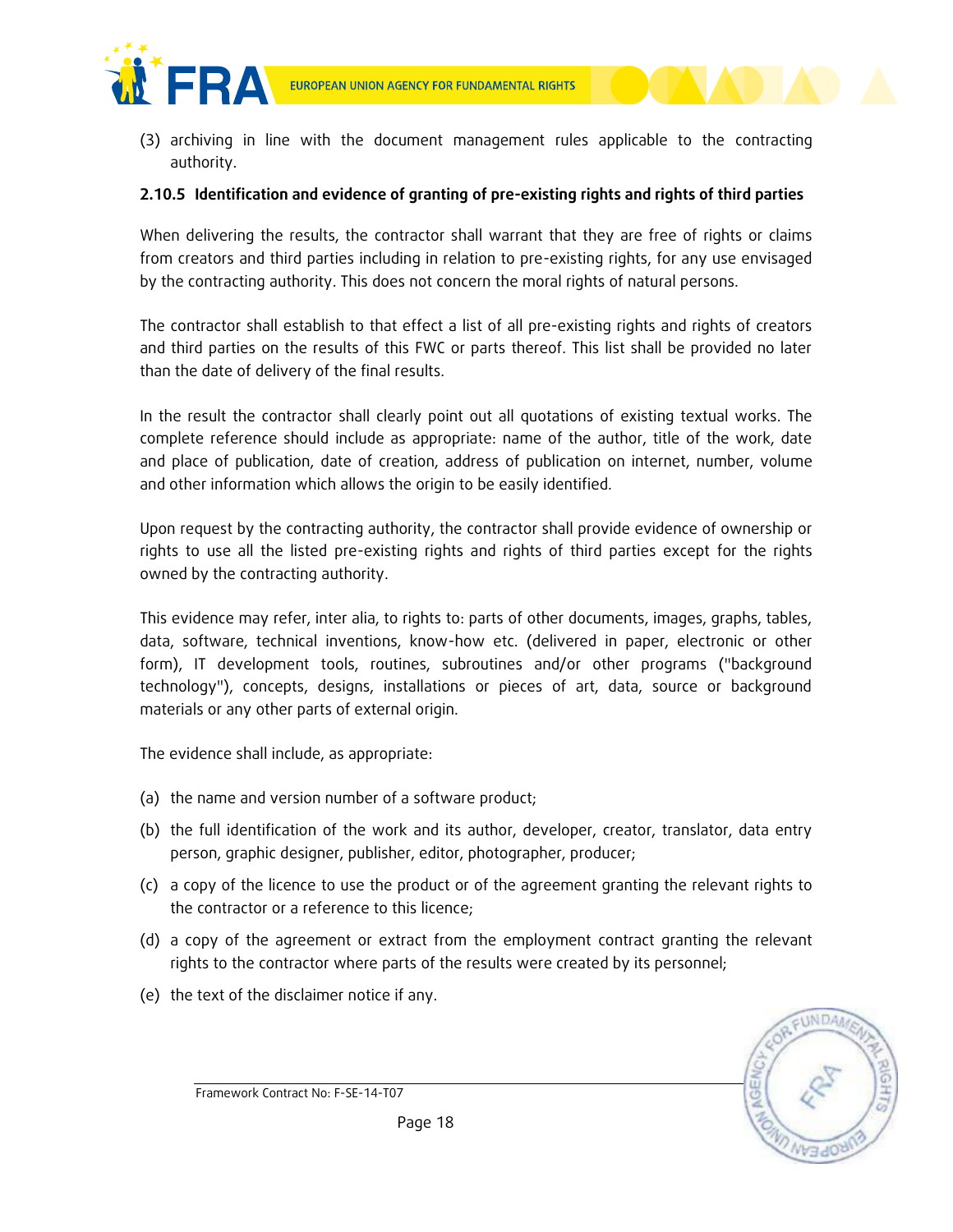

Provision of evidence does not release the contractor from its responsibilities in case it is found that it does not hold the necessary rights, regardless of when and by whom this fact was revealed.

The contractor also warrants that it possesses the relevant rights or powers to execute the transfer and that it has paid or has verified payment of all due fees including fees due to collecting societies, related to the final results.

### **2.10.6 Creators**

By delivering the results the contractor warrants that the creators undertake not to oppose that their names be recalled when the results are presented to the public and confirms that the results can be divulged. Names of authors shall be recalled on request in the manner communicated by the contractor to the contracting authority.

The contractor shall obtain the consent of creators regarding the granting of the relevant rights and be ready to provide documentary evidence upon request.

### **2.10.7 Persons appearing in photographs or films**

If natural, recognisable persons appear in a result or their voice is recorded the contractor shall submit a statement of these persons (or of the persons exercising parental authority in case of minors) where they give their permission for the described use of their image or voice on request by the contracting authority. This does not apply to persons whose permission is not required in line with the law of the country where photographs were taken, films shot or audio records made.

### **2.10.8 Copyright for pre-existing rights**

When the contractor retains pre**-**existing rights on parts of the results, reference shall be inserted to that effect when the result is used as set out in Article 1.8.1 with the following disclaimer: © year – European Union Agency for Fundamental Rights. All rights reserved. Certain parts are licensed under conditions to the European Union Agency for Fundamental Rights.

### **2.10.9 Visibility of Union funding and disclaimer**

When making use of the results, the contractor shall declare that they have been produced within a contract with the Union and that the opinions expressed are those of the contractor only and do not represent the contracting authority's official position. The contracting authority may waive this obligation in writing.

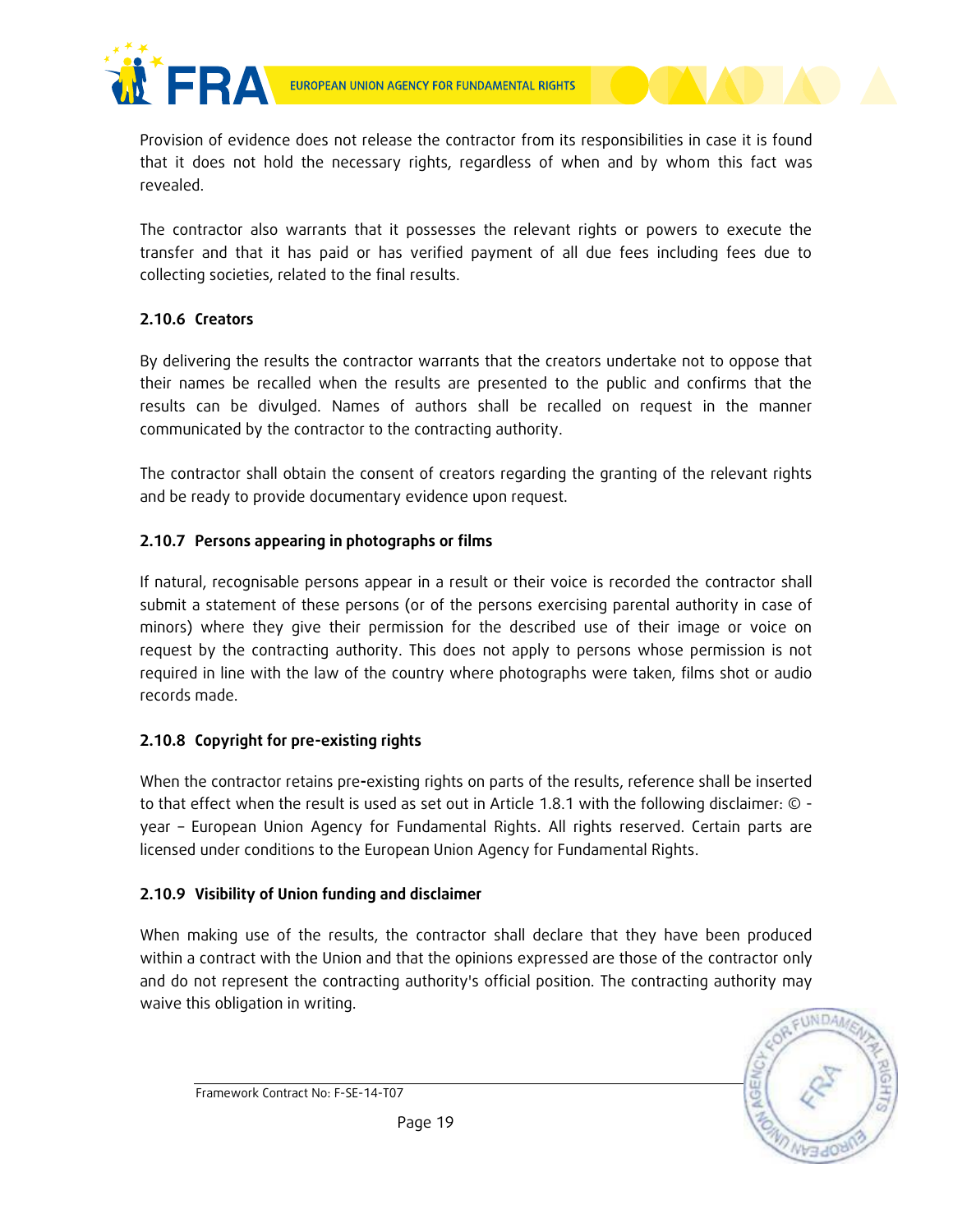



## **2.11 FORCE MAJEURE**

- **2.11.1** 'Force majeure' means any unforeseeable and exceptional situation or event beyond the parties' control which prevents either of them from fulfilling any of their obligations under the FWC, which was not attributable to error or negligence on their part or on the part of subcontractors and which proves to be inevitable in spite of exercising due diligence. Any default of a service, defect in equipment or material or delays in making them available, unless they stem directly from a relevant case of force majeure, as well as labour disputes, strikes or financial difficulties, cannot be invoked as force majeure.
- **2.11.2** A party faced with force majeure shall formally notify the other party without delay, stating the nature, likely duration and foreseeable effects.
- **2.11.3** The party faced with force majeure shall not be held in breach of its contractual obligations if it has been prevented from fulfilling them by force majeure. Where the contractor is unable to fulfil its contractual obligations owing to force majeure, it shall have the right to remuneration only for the tasks actually executed.
- **2.11.4** The parties shall take all the necessary measures to limit any damage due to force majeure.

## **2.12 LIQUIDATED DAMAGES**

The contracting authority may impose liquidated damages should the contractor fail to complete its contractual obligations, also with regard to the required quality level, according to the tender specifications.

Should the contractor fail to perform its contractual obligations within the time limits set by the FWC or the relevant order form or specific contract, then, without prejudice to the contractor's actual or potential liability or to the contracting authority's right to terminate the FWC or the relevant order form or specific contract, the contracting authority may impose liquidated damages for each and every calendar day of delay according to the following formula:

0.3 x (*V/d*)

*V* is the price of the relevant purchase;

*d* is the duration specified in the relevant order form or specific contract or, failing that, the period between the date specified in Article 2.4.1 and the date of delivery or performance specified in the relevant order form or specific contract, expressed in calendar days

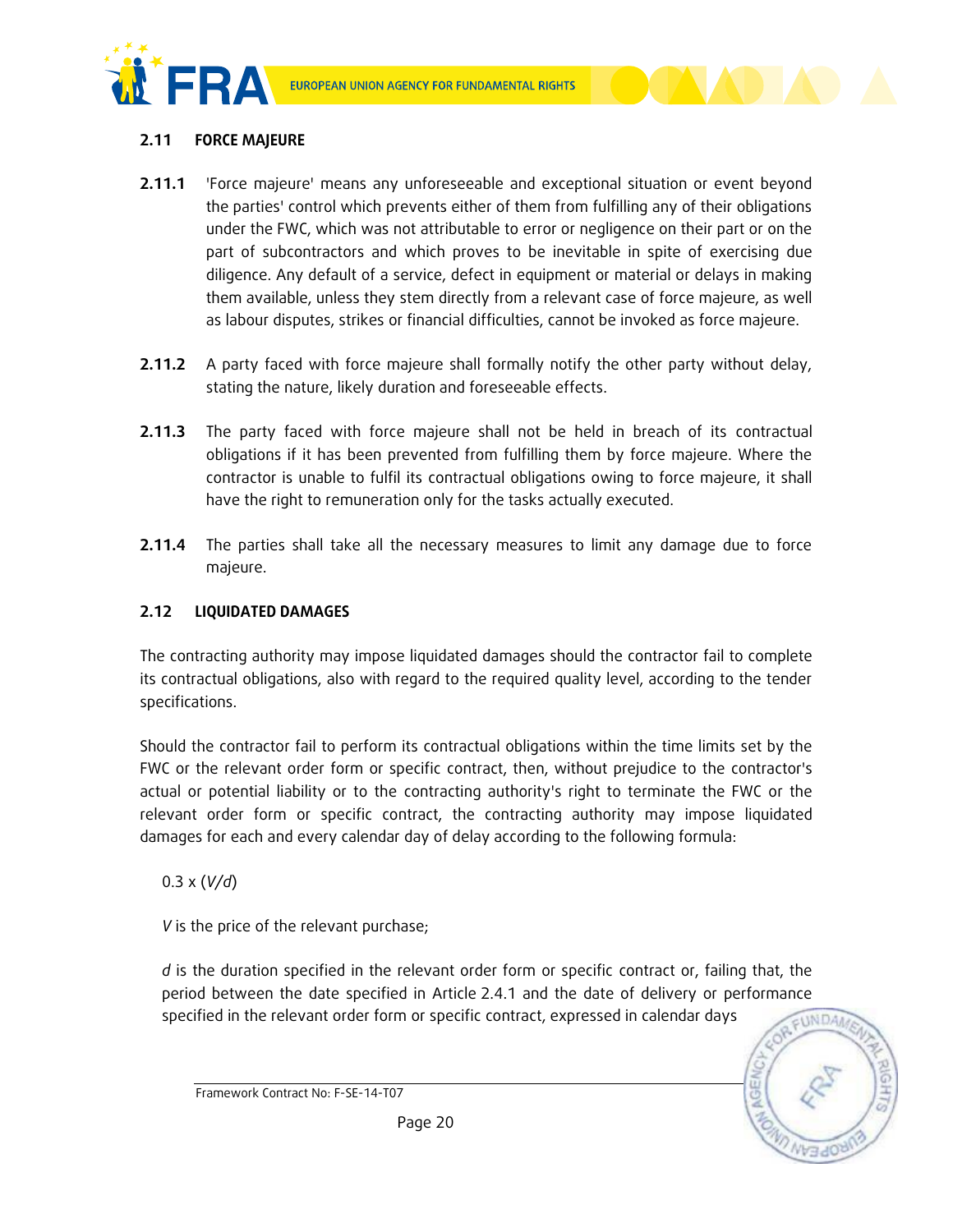



The contractor may submit arguments against this decision within 30 days of receipt of the formal notification. In the absence of a reaction on its part or of written withdrawal by the contracting authority within 30 days of the receipt of such arguments, the decision imposing the liquidated damages shall become enforceable.

The parties expressly acknowledge and agree that any sums payable under this article are in the nature of liquidated damages and not penalties, and represent a reasonable estimate of fair compensation for the losses incurred due to failure to fulfil obligations which may be reasonably anticipated.

### **2.13 SUSPENSION OF THE CONTRACT**

### **2.13.1 Suspension by the contractor**

The contractor may suspend the performance of the FWC or order form or specific contract or any part thereof if a case of force majeure makes such performance impossible or excessively difficult. The contractor shall inform the contracting authority about the suspension without delay, giving all the necessary reasons and details and the envisaged date for resuming the performance of the FWC, order form or specific contract.

Once the circumstances allow resuming performance, the contractor shall inform the contracting authority immediately, unless the contracting authority has already terminated the FWC, order form or specific contract.

## **2.13.2 Suspension by the contracting authority**

The contracting authority may suspend the performance of the FWC or order form or specific contract or any part thereof:

- (a) if the FWC or order form or specific contract award procedure or the performance of the FWC prove to have been subject to substantial errors, irregularities or fraud;
- (b) in order to verify whether presumed substantial errors, irregularities or fraud have actually occurred.

Suspension shall take effect on the day the contractor receives formal notification, or at a later date where the notification so provides. The contracting authority shall as soon as possible give notice to the contractor to resume the service suspended or inform the contractor that it is proceeding with termination of the FWC or order form or specific contract. The contractor shall not be entitled to claim compensation on account of suspension of the FWC or order form or specific contract or of part thereof.

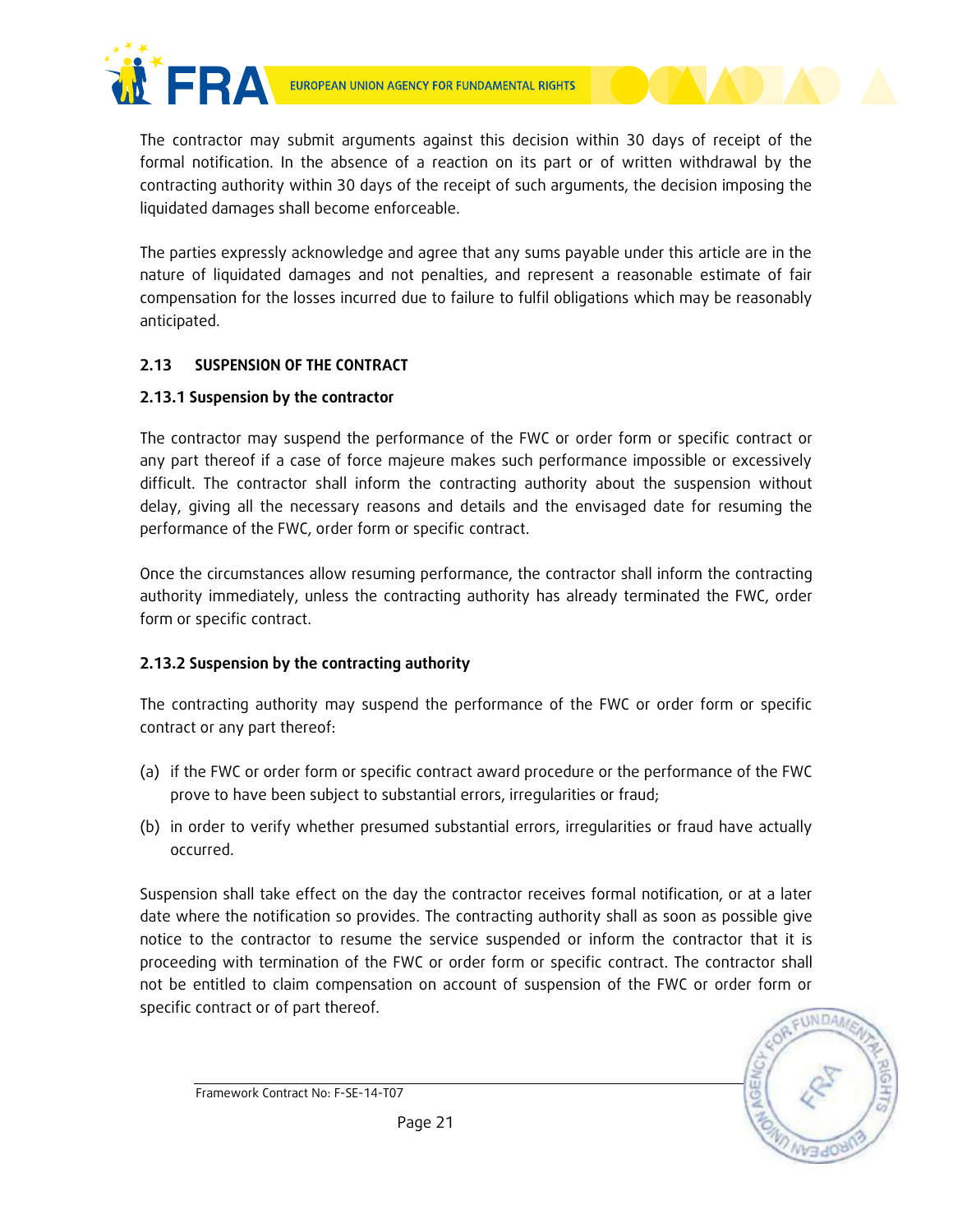



### **2.14 TERMINATION BY THE CONTRACTING AUTHORITY**

#### **2.14.1 Grounds for termination**

The contracting authority may terminate the FWC, an order form or a specific contract respectively in the following circumstances:

- (a) if a change to the contractor's legal, financial, technical or organisational or ownership situation is likely to affect the performance of the FWC or order form or specific contract substantially or call into question the decision to award the FWC;
- (b) if execution of the tasks under a pending order form or a specific contract has not actually commenced within 15 days of the date foreseen, and the new date proposed, if any, is considered unacceptable by the contracting authority, taking into account article 2.8.2;
- (c) if the contractor does not perform the FWC or an order form or specific contract as established in the tender specifications or request for service or fails to fulfil another substantial contractual obligation; termination of three of more order forms or specific contracts on this ground shall constitute ground for termination of the FWC;
- (d) in the event of force majeure notified in accordance with article 2.11 or if the performance of the FWC or order form or specific contract has been suspended by the contractor as a result of force majeure, notified in accordance with article 2.13, where either resuming performance is impossible or the modifications to the FWC or order form or specific contract might call into question the decision awarding the FWC or order form or specific contract, or result in unequal treatment of tenderers or contractors;
- (e) if the contractor is declared bankrupt, is being wound up, is having its affairs administered by the courts, has entered into an arrangement with creditors, has suspended business activities, is the subject of proceedings concerning those matters, or is in any analogous situation arising from a similar procedure provided for in national legislation or regulations;
- (f) if the contractor or any natural person with the power to represent it or take decisions on its behalf has been found guilty of professional misconduct proven by any means;
- (g) if the contractor is not in compliance with its obligations relating to the payment of social security contributions or the payment of taxes in accordance with the legal provisions of the country in which it is established or with those of the country of the DAM applicable law of this FWC or those of the country where the FWC is to be performed;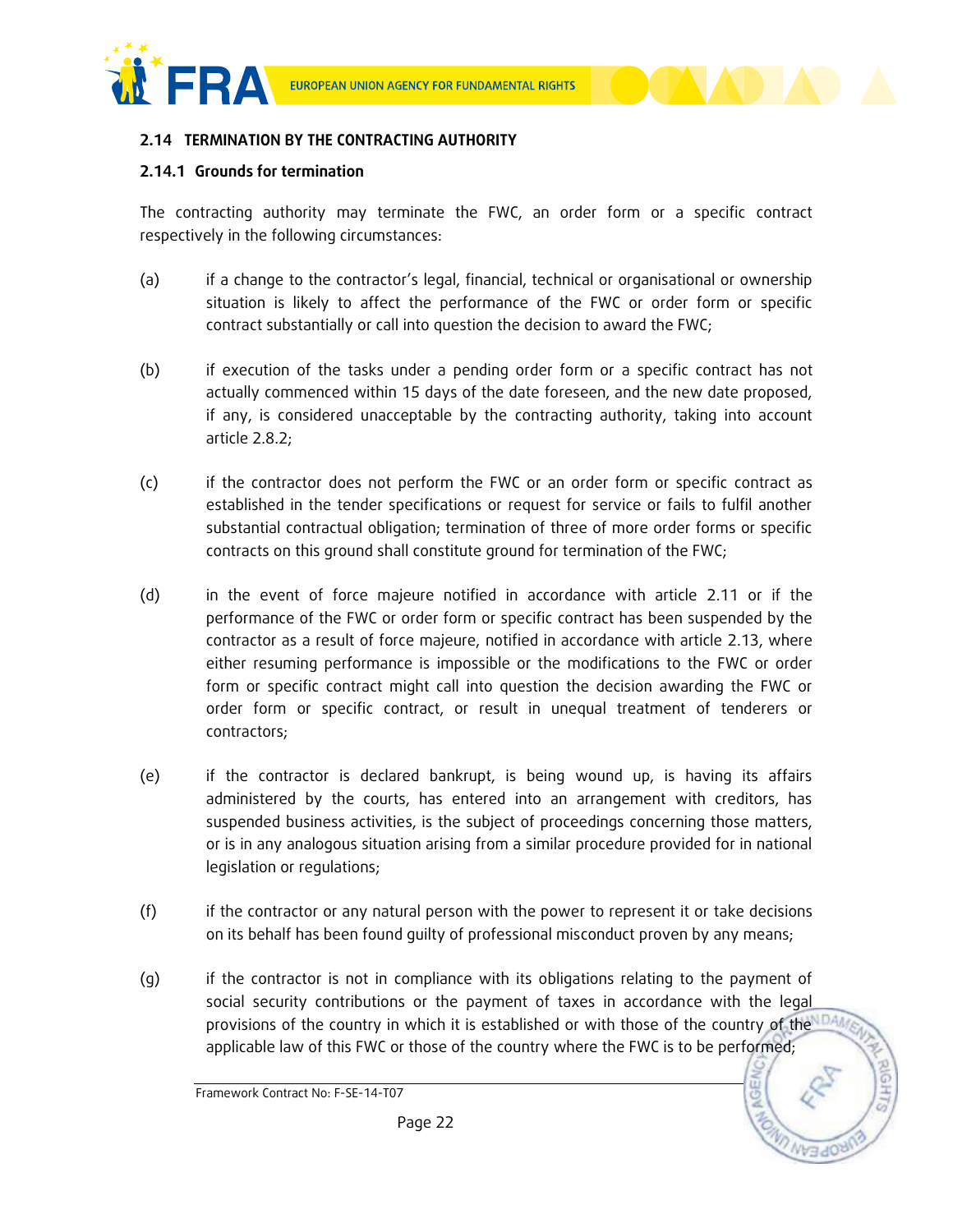

- (h) if the contracting authority has evidence that the contractor or any natural persons with the power to represent it or take decisions on its behalf have committed fraud, corruption, or are involved in a criminal organisation, money laundering or any other illegal activity detrimental to the Union's financial interests;
	- (i) if the contracting authority has evidence that the contractor or any natural persons with the power to represent it or take decisions on its behalf have committed substantial errors, irregularities or fraud in the award procedure or the performance of the FWC, including in the event of submission of false information;
	- (j) if the contractor is unable, through its own fault, to obtain any permit or licence required for performance of the FWC or order form or specific contract;
	- (k) if the needs of the contracting authority change and it no longer requires new services under the FWC;
	- (l) when due to the termination of the FWC with one or more of the contractors there is no minimum required competition within the multiple framework contract with reopening of competition.

## **2.14.2 Procedure for termination**

**FRA** 

When the contracting authority intends to terminate the FWC or order form or specific contract it shall formally notify the contractor of its intention specifying the grounds thereof. The contracting authority shall invite the contractor to make any observations and, in the case of point (c) of Article 2.14.1, to inform the contracting authority about the measures taken to continue the fulfilment of its contractual obligations, within 30 days from receipt of the notification.

If the contracting authority does not confirm acceptance of these observations by giving written approval within 30 days of receipt, the termination procedure shall proceed. In any case of termination the contracting authority shall formally notify the contractor about its decision to terminate the FWC or order form or specific contract. In the cases referred to in points (a), (b),  $(c)$ ,  $(e)$ ,  $(g)$ ,  $(j)$ ,  $(k)$  and  $(l)$  of Article 2.14.1 the formal notification shall specify the date on which the termination takes effect. In the cases referred to in points (d), (f), (h), and (i) of Article 2.14.1 the termination shall take effect on the day following the date on which notification of termination is received by the contractor.

## **2.14.3 Effects of termination**

In the event of termination, the contractor shall waive any claim for consequential damages, including any loss of anticipated profits for uncompleted work. On receipt of the notification of

Framework Contract No: F-SE-14-T07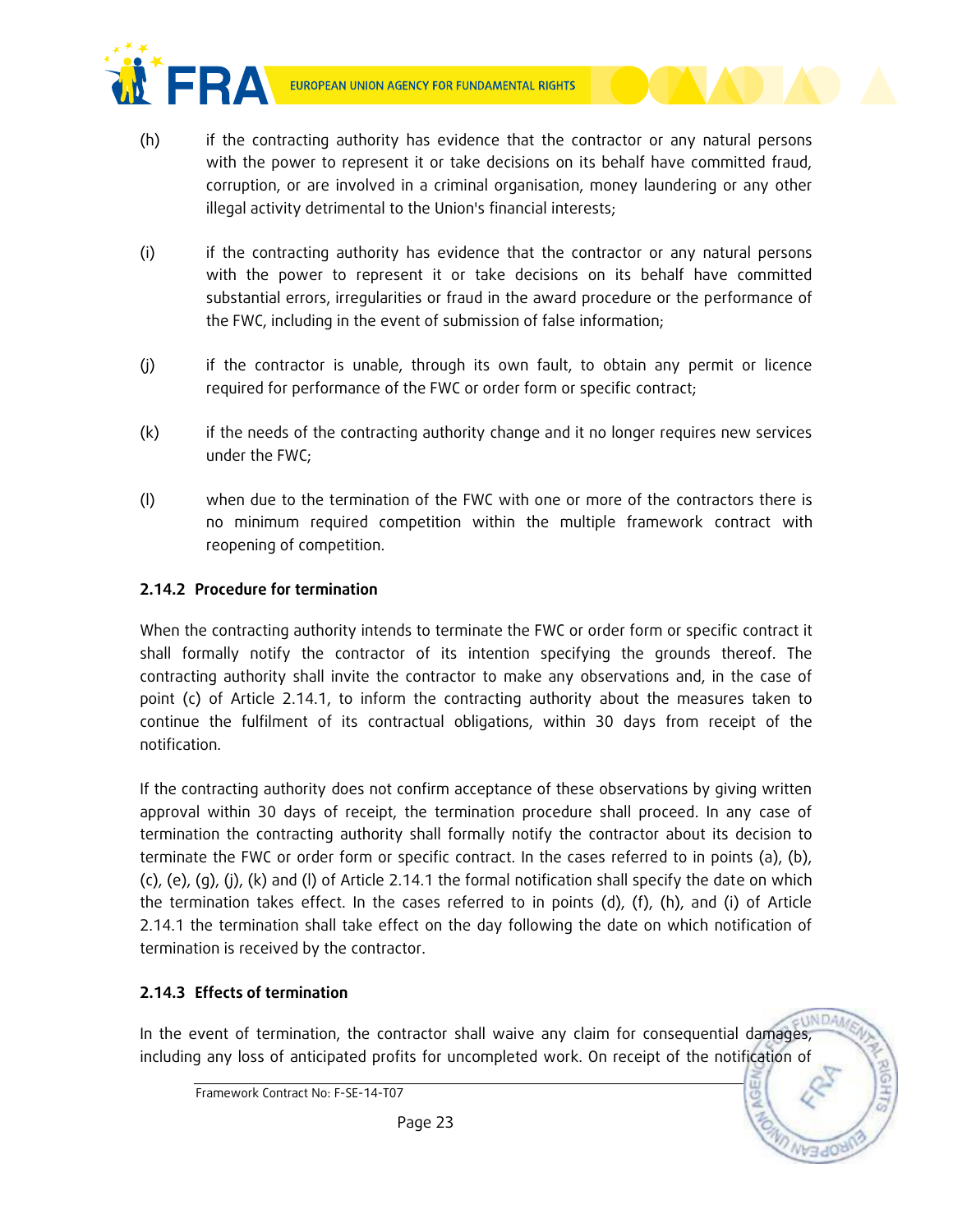



termination, the contractor shall take all the appropriate measures to minimise costs, prevent damages, and cancel or reduce its commitments. The contractor shall have 60 days from the date of termination to draw up the documents required by the special conditions or order forms or specific contracts for the tasks already executed on the date of termination and produce an invoice if necessary. The contracting authority may recover any amounts paid under the FWC.

The contracting authority may claim compensation for any damage suffered in the event of termination.

On termination the contracting authority may engage any other contractor to execute or complete the services. The contracting authority shall be entitled to claim from the contractor all extra costs incurred in this regard, without prejudice to any other rights or guarantees it may have under the FWC.

## **2.15 REPORTING AND PAYMENTS**

### **2.15.1 Date of payment**

Payments shall be deemed to be effected on the date when they are debited to the contracting authority's account.

### **2.15.2 Currency**

The FWC shall be in euros.

Payments shall be executed in euros or in the local currency as provided for in Article 1.5.

Conversion between the euro and another currency shall be made according to the daily euro exchange rate published in the *Official Journal of the European Union* or, failing that, at the monthly accounting exchange rate established by the European Commission and published on its website, applicable on the day on which the payment order is issued by the contracting authority.

### **2.15.3 Costs of transfer**

The costs of the transfer shall be borne in the following way:

- (a) costs of dispatch charged by the bank of the contracting authority shall be borne by the contracting authority,
- (b) cost of receipt charged by the bank of the contractor shall be borne by the contractor,
- **UNDA** (c) costs for repeated transfer caused by one of the parties shall be borne by the party causing repetition of the transfer.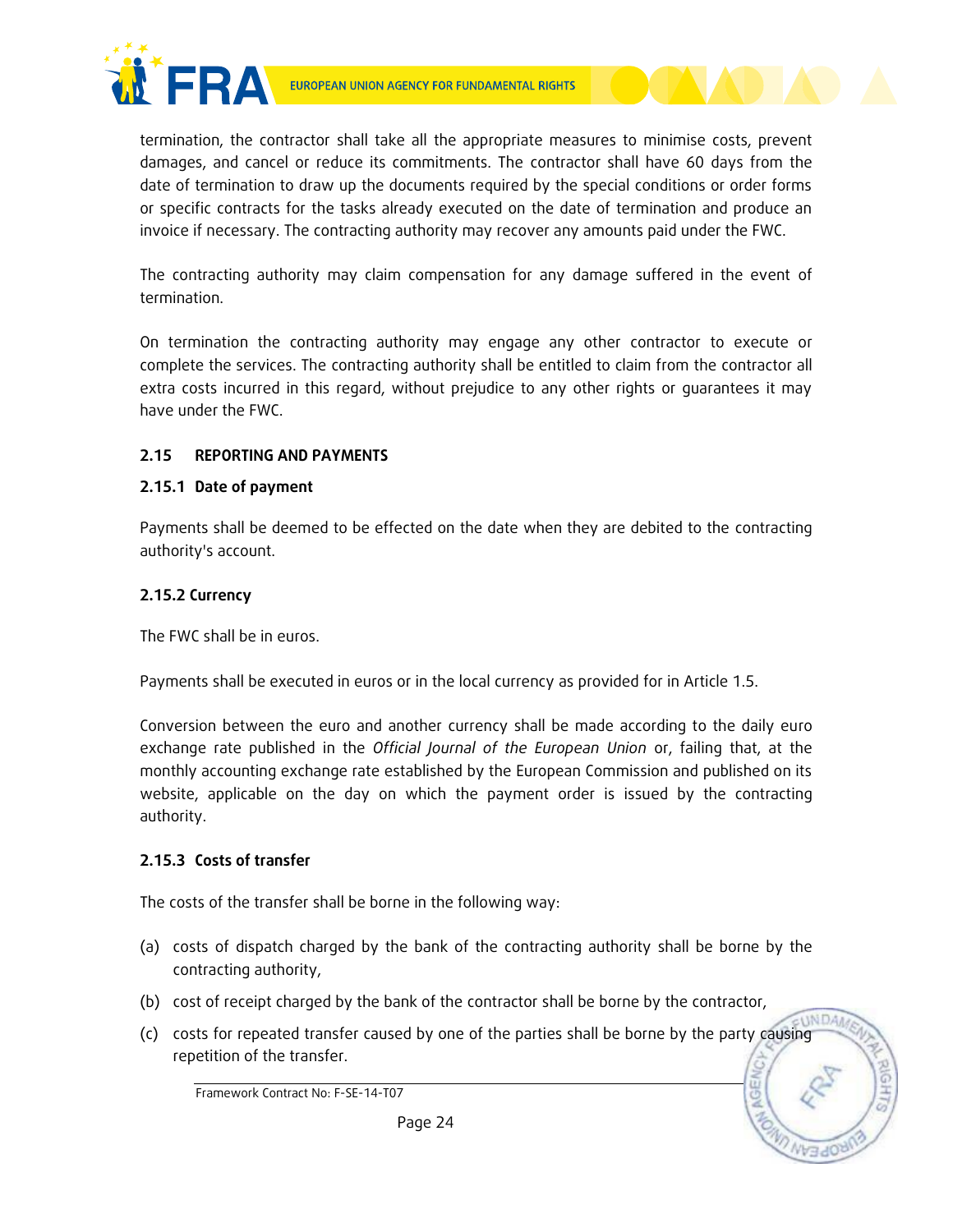



### **2.15.4 Invoices and Value Added Tax**

Invoices shall contain the contractor's identification, the amount, the currency and the date, as well as the FWC reference and reference to the order form or specific contract.

Invoices shall indicate the place of taxation of the contractor for value added tax (VAT) purposes and shall specify separately the amounts not including VAT and the amounts including VAT.

The contracting authority is, as a rule, exempt from all taxes and duties, including VAT, pursuant to the provisions of Articles 3 and 4 of the Protocol on the Privileges and Immunities of the European Union.

The contractor shall accordingly complete the necessary formalities with the relevant authorities to ensure that the supplies and services required for performance of the FWC are exempt from taxes and duties, including VAT exemption.

### **2.15.5 Pre-financing and performance guarantees**

Pre-financing guarantees shall remain in force until the pre-financing is cleared against interim payments or payment of the balance and, in case the latter takes the form of a debit note, three months after the debit note is notified to the contractor. The contracting authority shall release the guarantee within the following month.

Performance guarantees shall cover performance of the service in accordance with the terms set out in the request for services until its final acceptance by the contracting authority. The amount of the performance guarantee shall not exceed the total price of the order form or specific contract. The guarantee shall provide that it remains in force until final acceptance. The contracting authority shall release the guarantee within a month following the date of final acceptance.

Where, in accordance with Article 1.4*,* a financial guarantee is required for the payment of prefinancing, or as performance guarantee, it shall fulfil the following conditions:

- (a) the financial guarantee is provided by a bank or an approved financial institution or, at the request of the contractor and agreement by the contracting authority, by a third party;
- (b) the guarantor stands as first-call guarantor and does not require the contracting authority to have recourse against the principal debtor (the contractor).

The cost of providing such guarantee shall be borne by the contractor.

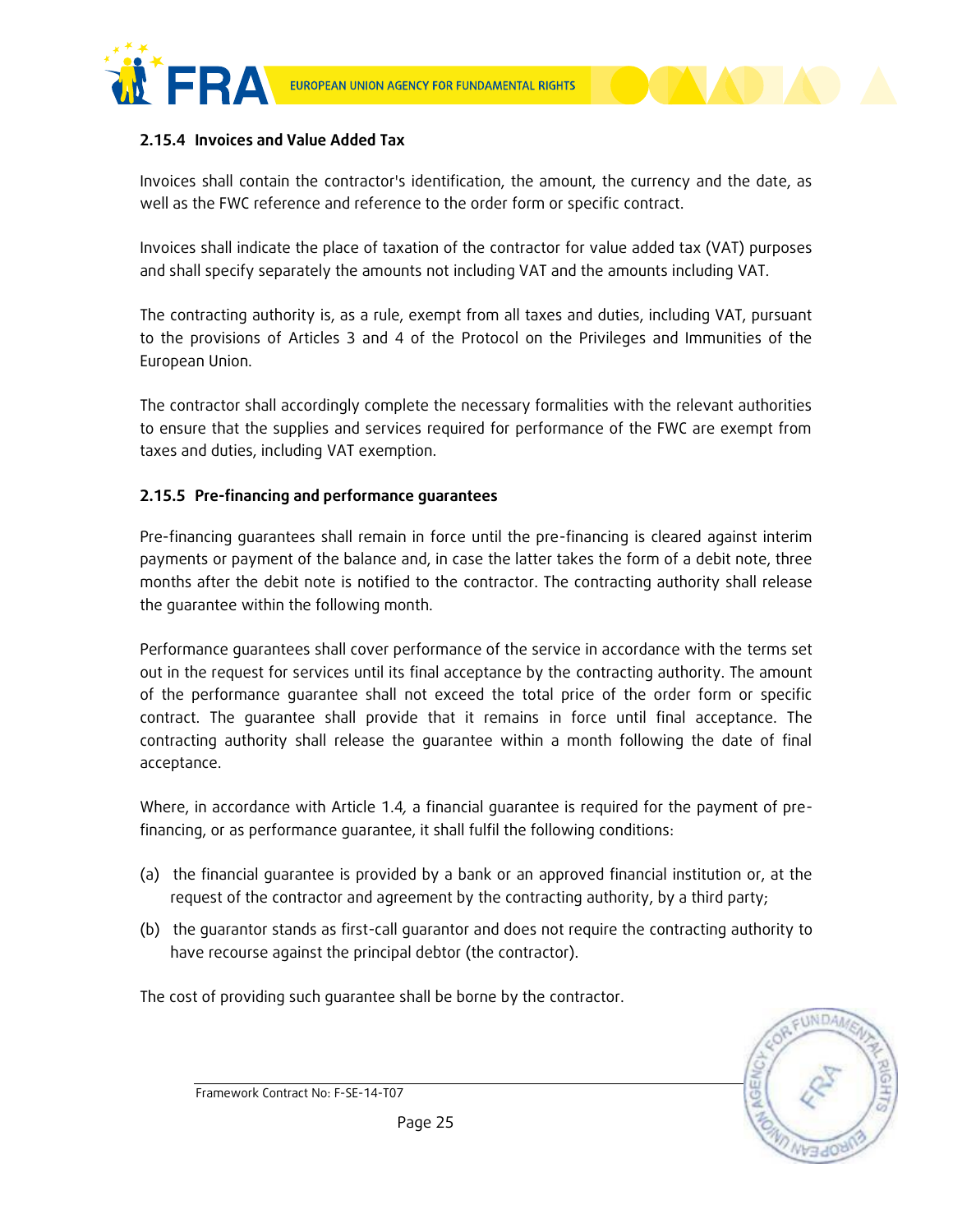



### **2.15.6 Interim payments and payment of the balance**

The contractor shall submit an invoice for interim payment upon delivery of intermediary results, accompanied by a progress report or any other documents, as provided for in Article 1.4 or in the tender specifications or in the order form or specific contract.

The contractor shall submit an invoice for payment of the balance within 60 days following the end of the period referred to in Article 1.2.2, accompanied by a final progress report or any other documents provided for in Article 1.4 or in the tender specifications or in the order form or specific contract.

Upon receipt, the contracting authority shall pay the amount due as interim or final payment, within the periods specified in Article 1.4, provided the invoice and documents have been approved and without prejudice to Article 2.15.7. Approval of the invoice and documents shall not imply recognition of the regularity or of the authenticity, completeness and correctness of the declarations and information they contain.

Payment of the balance may take the form of recovery.

### **2.15.7 Suspension of the time allowed for payment**

The contracting authority may suspend the payment periods specified in Article 1.4 at any time by notifying the contractor that its invoice cannot be processed, either because it does not comply with the provisions of the FWC, or because the appropriate documents have not been produced.

The contracting authority shall inform the contractor in writing as soon as possible of any such suspension, giving the reasons for it.

Suspension shall take effect on the date the notification is sent by the contracting authority. The remaining payment period shall start to run again from the date on which the requested information or revised documents are received or the necessary further verification, including on-the-spot checks, is carried out. Where the suspension period exceeds two months, the contractor may request the contracting authority to justify the continued suspension.

Where the payment periods have been suspended following rejection of a document referred to in the first paragraph and the new document produced is also rejected, the contracting authority reserves the right to terminate the order form or specific contract in accordance with Article 2.14.1(c)*.*

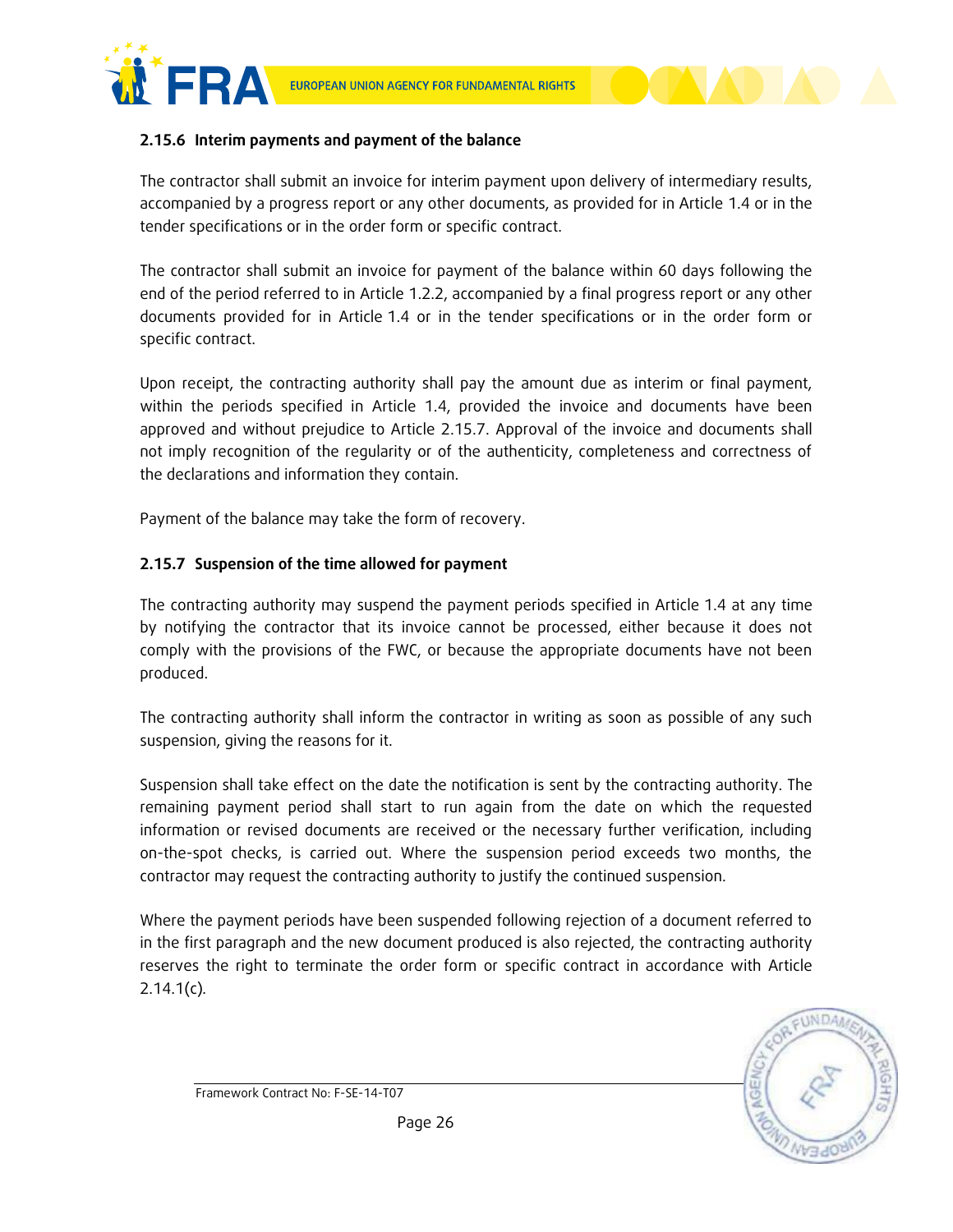



#### **2.15.8 Interest on late payment**

On expiry of the payment periods specified in Article 1.4, and without prejudice to Article 2.15.7, the contractor is entitled to interest on late payment at the rate applied by the European Central Bank for its main refinancing operations in Euros (the reference rate) plus eight points. The reference rate shall be the rate in force on the first day of the month in which the payment period ends, as published in the C series of the *Official Journal of the European Union*.

The suspension of the payment period in accordance with Article 2.15.7 may not be considered as a late payment.

Interest on late payment shall cover the period running from the day following the due date for payment up to and including the date of actual payment as defined in Article 2.15.1.

However, when the calculated interest is lower than or equal to EUR 200, it shall be paid to the contractor only upon request submitted within two months of receiving late payment.

#### **2.16 REIMBURSEMENTS**

- **2.16.1** Where provided by the special conditions or by the tender specifications, the contracting authority shall reimburse the expenses that are directly connected with execution of the tasks on production of original supporting documents, including receipts and used tickets, or failing that, on production of copies or scanned originals, or on the basis of flat rates.
- **2.16.2** Travel and subsistence expenses shall be reimbursed, where appropriate, on the basis of the shortest itinerary and the minimum number of nights necessary for overnight stay at the destination.
- **2.16.3** Travel expenses shall be reimbursed as follows:
- (a) travel by air shall be reimbursed up to the maximum cost of an economy class ticket at the time of the reservation;
- (b) travel by boat or rail shall be reimbursed up to the maximum cost of a first class ticket;
- (c) travel by car shall be reimbursed at the rate of one first class rail ticket for the same journey and on the same day;

In addition, travel outside Union territory shall be reimbursed provided the contracting authority has given its prior written consent.



Framework Contract No: F-SE-14-T07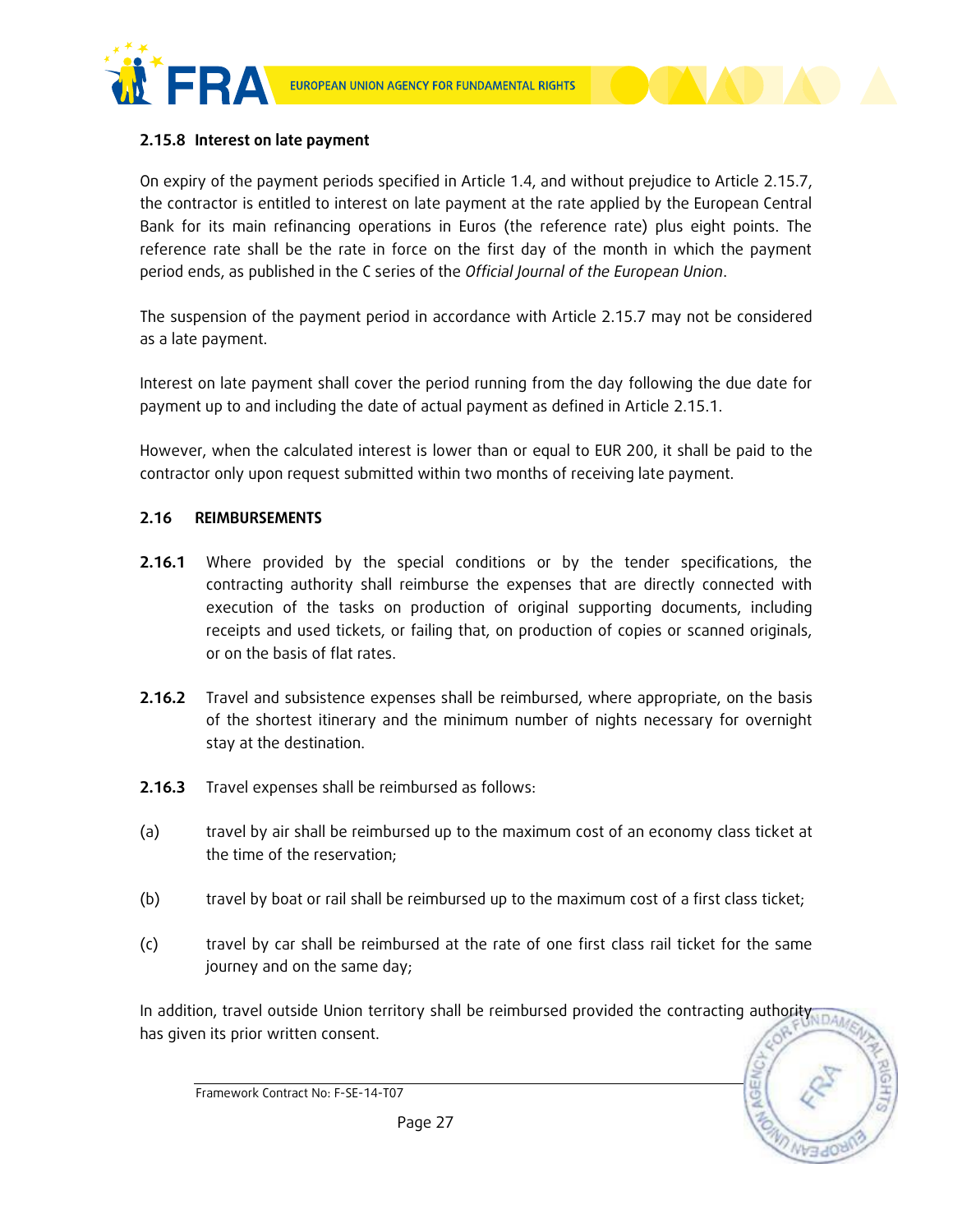

- **2.16.4** Subsistence expenses shall be reimbursed on the basis of a daily subsistence allowance as follows:
- (a) for journeys of less than 200 km for a return trip, no subsistence allowance shall be payable;
- (b) daily subsistence allowance shall be payable only on receipt of supporting documents proving that the person concerned was present at the destination;
- (c) daily subsistence allowance shall take the form of a flat-rate payment to cover all subsistence expenses, including meals, local transport which includes transport to and from the airport or station, insurance and sundries;
- (d) daily subsistence allowance shall be reimbursed at the flat rates specified in Article 1.3;
- (e) accommodation shall be reimbursed on receipt of supporting documents proving the necessary overnight stay at the destination, up to the flat-rate ceilings specified in Article 1.3.
- **2.16.5** The cost of shipment of equipment or unaccompanied luggage shall be reimbursed provided the contracting authority has given prior written authorisation.
- **2.16.6.** Conversion between the euro and another currency shall be made as specified in Article 2.15.2.

### **2.17 RECOVERY**

- **2.17.1** If an amount is to be recovered under the terms of the FWC, the contractor shall repay the contracting authority the amount in question according to the terms and by the date specified in the debit note.
- **2.17.2** If the obligation to pay the amount due is not honoured by the date set by the contracting authority in the debit note, the amount due shall bear interest at the rate indicated in Article 2.15.8. Interest on late payments shall cover the period from the day following the due date for payment up to and including the date when the contracting authority receives the full amount owed.

Any partial payment shall first be entered against charges and interest on late payment and then against the principal amount.

**2.17.3** If payment has not been made by the due date, the contracting authority may, after informing the contractor in writing, recover the amounts due by offsetting them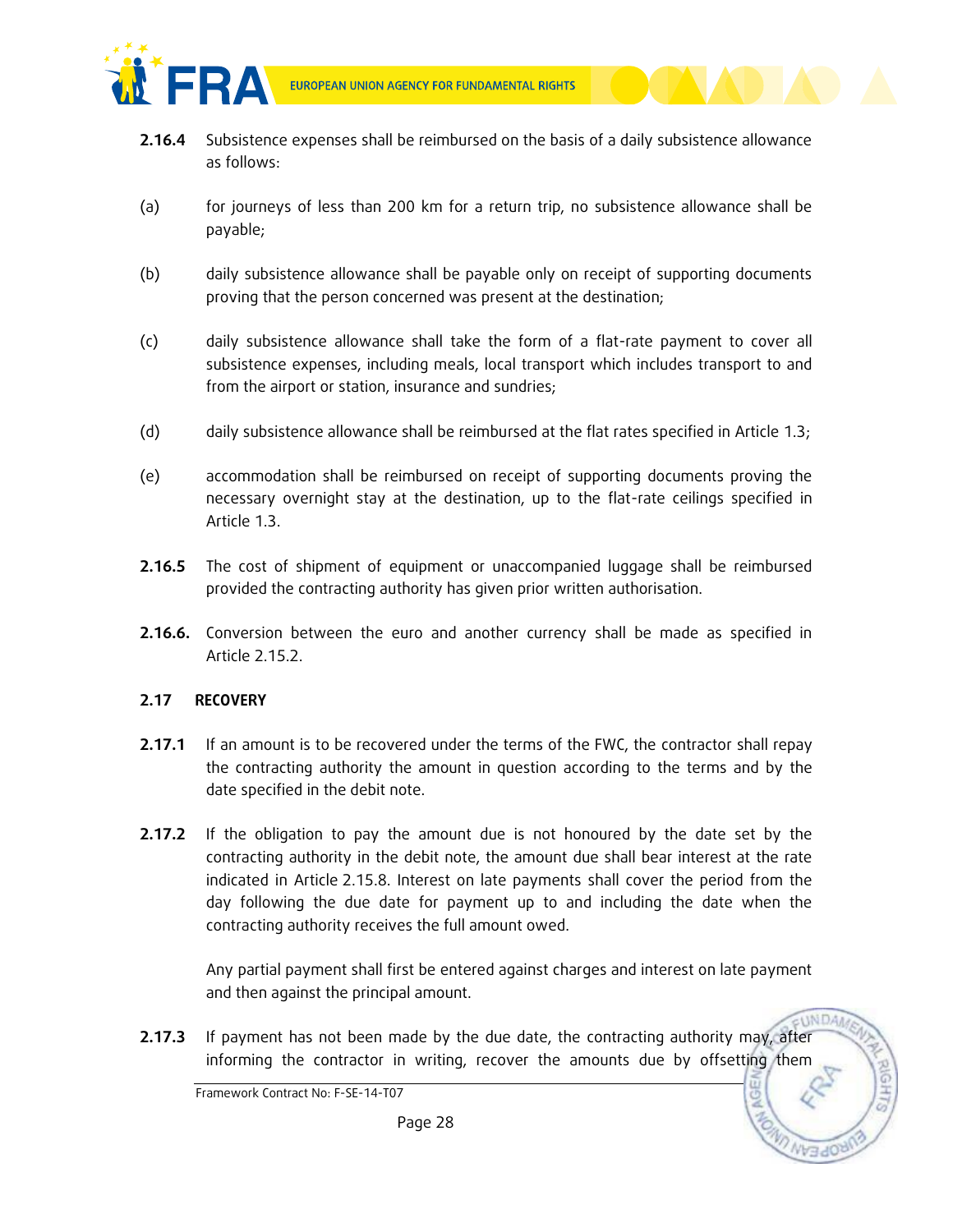

against any amounts owed to the contractor by the Union or by the European Atomic Energy Community or by calling in the financial guarantee, where provided for in Article 1.4 or in the specific contract.

### **2.18 CHECKS AND AUDITS**

**2.18.1** The contracting authority and the European Anti-Fraud Office may check or have an audit on the performance of the FWC. It may be carried out either directly by its own staff or by any other outside body authorised to do so on its behalf.

Such checks and audits may be initiated during the performance of the FWC and during a period of five years which starts running from the date of expiry of the FWC.

The audit procedure shall be deemed to be initiated on the date of receipt of the relevant letter sent by the contracting authority. Audits shall be carried out on a confidential basis.

- **2.18.2** The contractor shall keep all original documents stored on any appropriate medium, including digitised originals when they are authorised by national law and under the conditions laid down therein, for a period of five years which starts running from the date of expiry of the FWC.
- 2.18.3 The contractor shall allow the contracting authority's staff and outside personnel authorised by the contracting authority the appropriate right of access to sites and premises where the FWC is performed and to all the information, including information in electronic format, needed in order to conduct such checks and audits. The contractor shall ensure that the information is readily available at the moment of the check or audit and, if so requested, that information be handed over in an appropriate form.
- **2.18.4** On the basis of the findings made during the audit, a provisional report shall be drawn up. It shall be sent to the contractor, which shall have 30 days following the date of receipt to submit observations. The final report shall be sent to the contractor within 60 days following the expiry of that deadline.

On the basis of the final audit findings, the contracting authority may recover all or part of the payments made and may take any other measures which it considers necessary.

**2.18.5** By virtue of Council Regulation (Euratom, EC) No 2185/96 of 11 November 1996 concerning on-the-spot checks and inspection carried out by the Commission in order to protect the European Communities' financial interests against fraud and other DAM irregularities and Regulation (EC) No 1073/1999 of the European Parliament and the Council of 25 May 1999 concerning investigation conducted by the European Anti-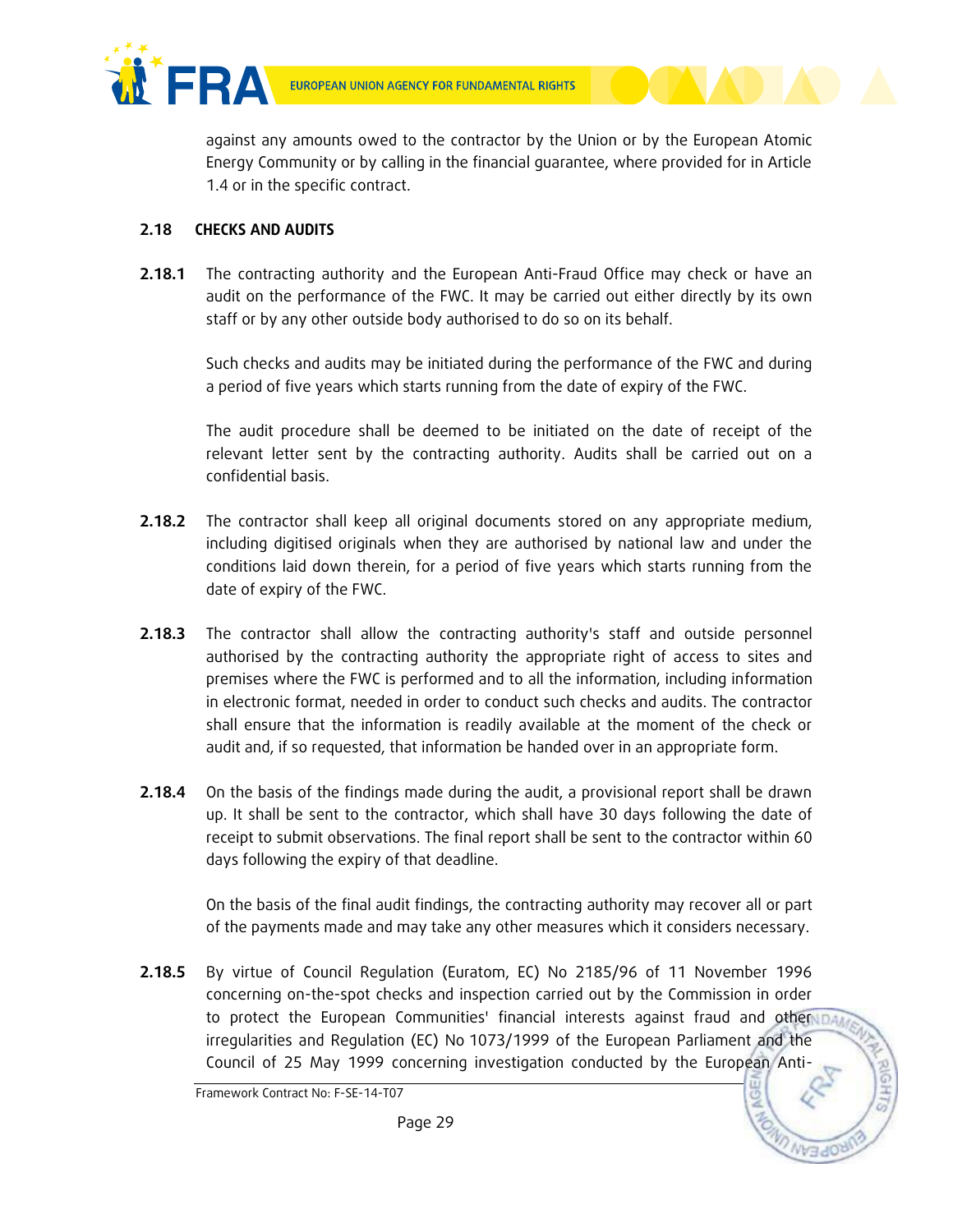

Fraud Office (OLAF), the OLAF may also carry out on-the-spot checks and inspections in accordance with the procedures laid down by Union law for the protection of the financial interests of the Union against fraud and other irregularities. Where appropriate, the findings may lead to recovery by the contracting authority.

**2.18.6** The Court of Auditors shall have the same rights as the contracting authority, notably right of access, for the purpose of checks and audits.

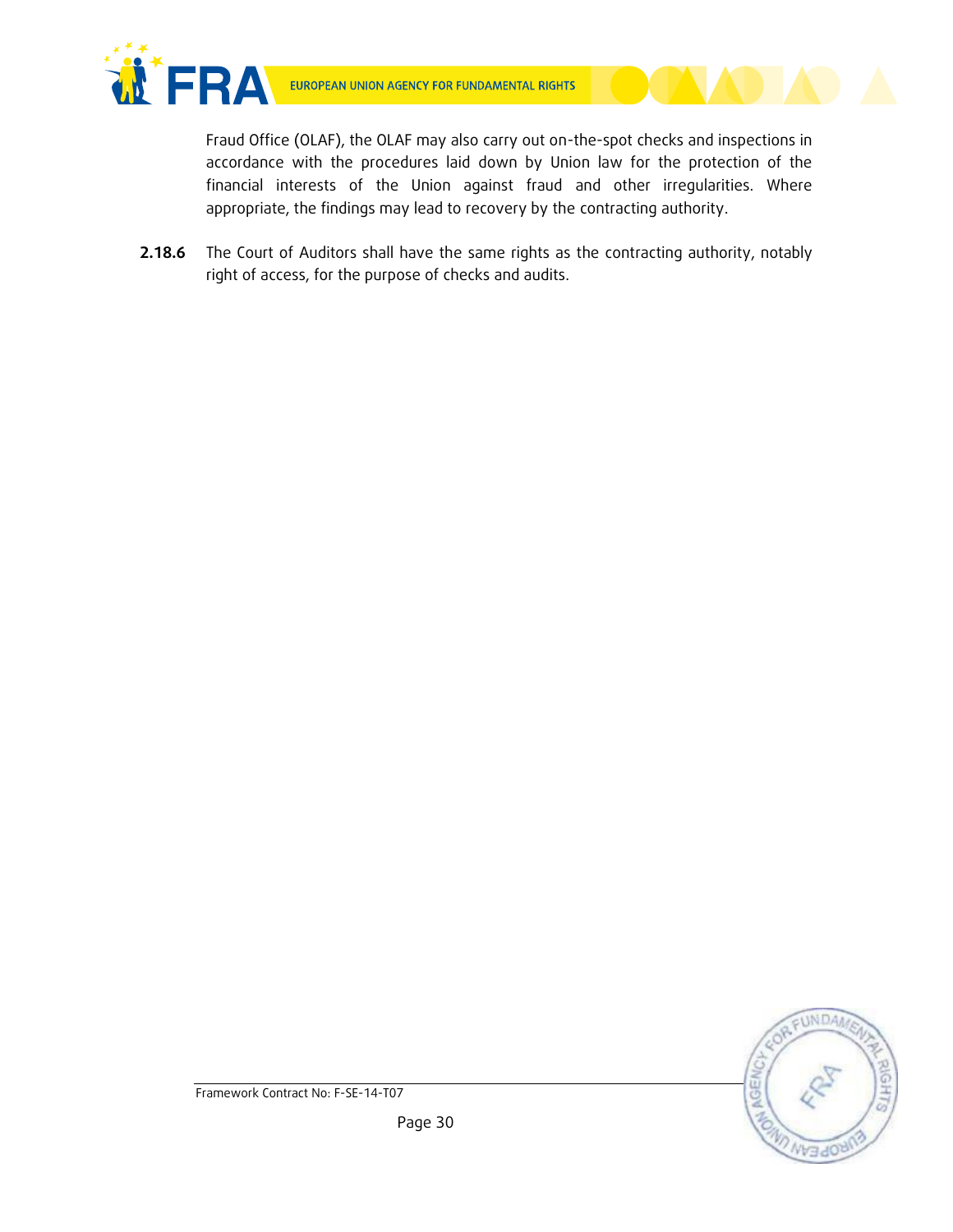



The European Union Agency for Fundamental Rights (hereinafter referred to as 'the contracting authority'), with its seat at Schwarzenbergplatz 11, Vienna 1040, Austria, which is represented for the purposes of the signature of this contract by [forename, surname and function]

of the one part

## **[official name in full]**

[official legal form]

[statutory registration number]

[official address in full]

[VAT registration number]

[(hereinafter referred to as 'the contractor'), [represented for the purposes of the signature of this specific contract by [forename, surname and function]

[The parties identified above and collectively referred to as 'the contractor' shall be jointly and severally liable vis-à-vis the contracting authority for the performance of this specific contract']

of the other part

## **HAVE AGREED**

## **3.1 SUBJECT MATTER**

- 3.1.1 This specific contract implements framework contract (FWC) No [complete] signed by the contracting authority and the contractor on [complete date].
- 3.1.2 The subject matter of this specific contract is [short description of subject]. [This specific contract relates to lot [complete] of the FWC.]
- 3.1.3 The contractor undertakes, in accordance with the terms set out in the FWC and in this specific contract and the annex[es] thereto, which form an integral part thereof, to perform the tasks specified in Annex I.

## **3.2 ENTRY INTO FORCE AND DURATION**

3.2.1 This specific contract shall enter into force on the date on which it is signed by the last party.

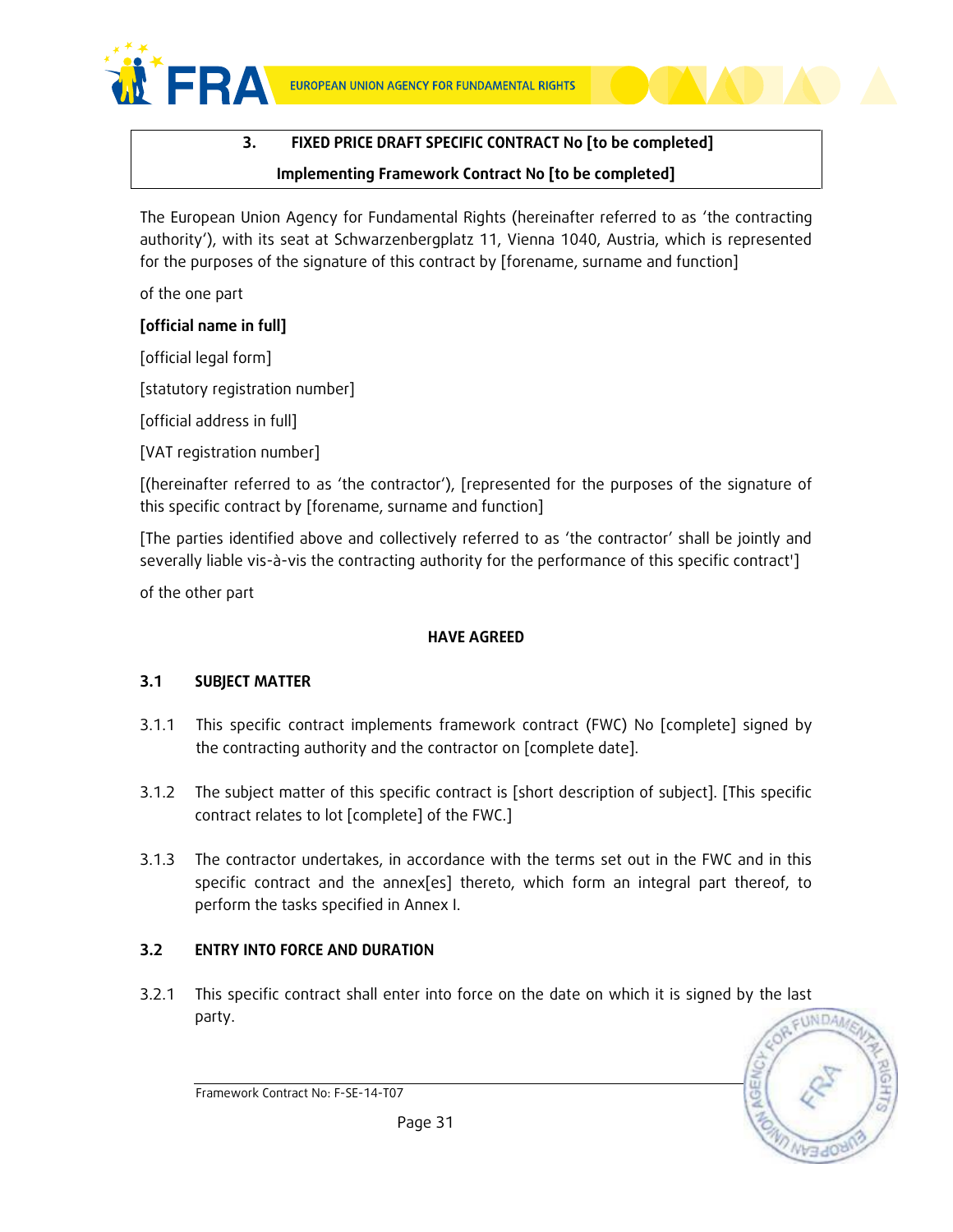



3.2.2 [The duration of the execution of the tasks shall not exceed [complete] [days/weeks/months].] [Execution of the tasks shall be completed before [to be competed].] Execution of the tasks shall start from the date of entry into force of this specific contract.

The period of execution of the tasks may be extended only with the express written agreement of the parties before such period elapses.

# **3.3 PERFORMANCE AND LOCATION**

3.3.1 The tasks performed by the contractor under this specific contract shall result in deliverables, defined according to the provisions of Annex I.

Signature by the contracting authority of the Task Acceptance Form attached in Annex III shall provide evidence of the work performed.

3.3.2 The tasks shall be performed at the contractor's premises, unless otherwise specified in Annex I.

# **3.4 PRICE AND PAYMENTS**

- 3.4.1 The maximum total price to be paid under this specific contract shall be EUR [amount in figures and in words] covering all tasks executed.
- 3.4.2 This amount shall cover all expenditure incurred by the contractor in performing this specific contract. No reimbursable expenses are foreseen.
- 3.4.3 In conformity with Articles 1.4 of the special conditions and 2.15 of the general conditions of the FWC, the invoicing procedures for the services, once accepted by the contracting authority, are as follows:
- 3.4.3.1 **One-off costs** (installation costs including relating hardware and cabling, etc.):

100% on completion of the work, based on a Tasks Acceptance Form signed by the contracting authority in accordance with the form in Annex III (to be attached to the invoice).

Requests for payment by the Contractor in accordance with the instructions laid down in Annex A.1 Technical Specifications shall be admissible if accompanied by:

– the relevant invoices, indicating the reference number of the Contract to which they refer

– when payment is linked to final acceptance, the task acceptance form, duly signed by the Contracting Authority, shall be attached to the invoice

Within thirty (30) days from reception of the relevant invoices payment of 100% of the total contract value shall be made.

Framework Contract No: F-SE-14-T07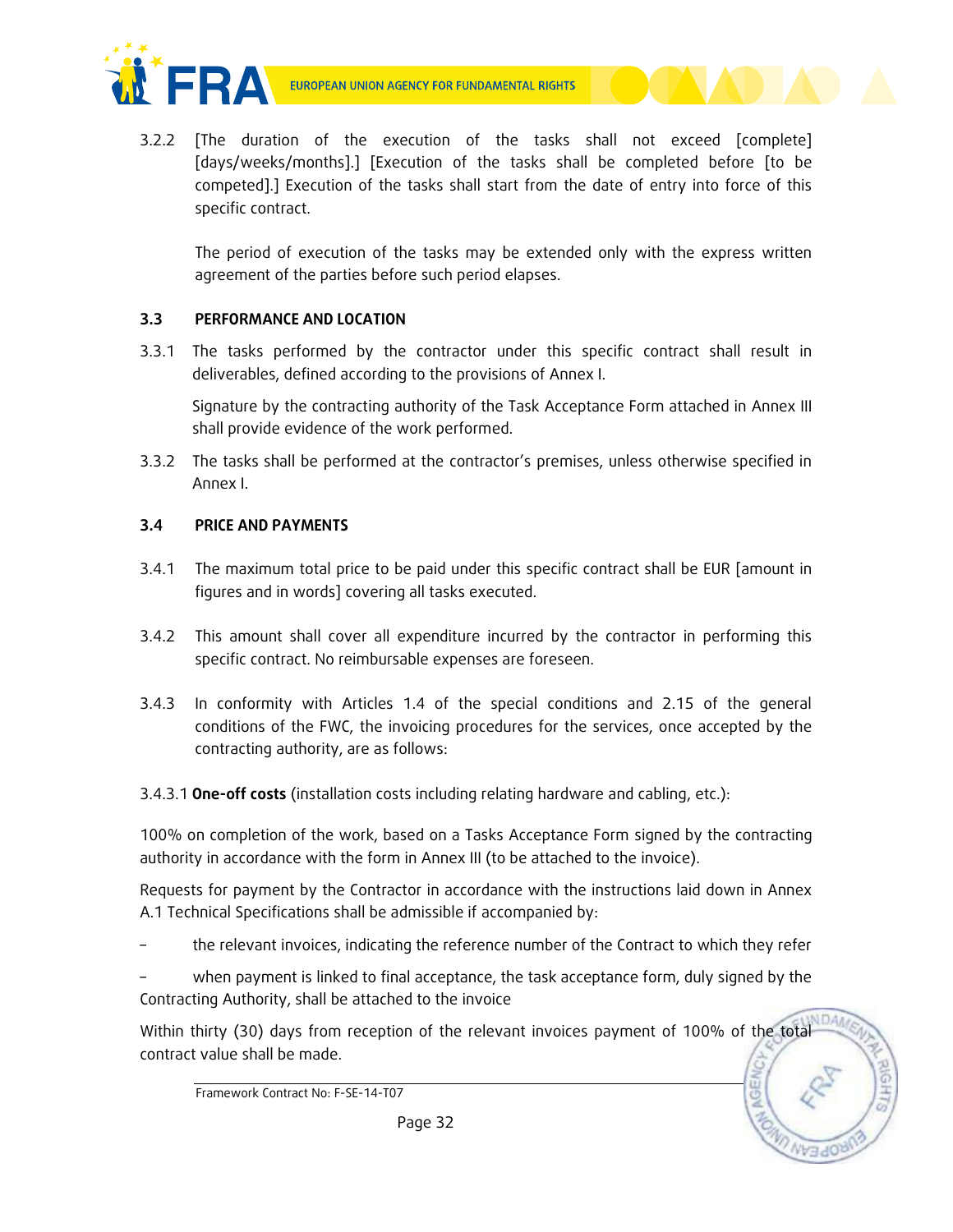





For specific contracts of a contract amount above EUR 25,000.00:

• a pre-financing payment of 20 % of the total price of the specific contract

• payment of the balance upon completion of the work, based on Tasks Acceptance Form signed by the contracting authority in accordance with the form in Annex III (to be attached to the invoice)

### 3.4.3.2 **Regular fees**:

### Lot 1 and Lot 2:

Quarterly payments shall be made upon provision of services requested, provided they have been accepted, within 30 calendar days upon receipt by the Contracting Authority of quarterly invoices and supporting documents. The contractor shall issue separate quarterly invoices for services indicating the reference number of the contract and send them to the Contracting Authority at the address and to the contact person referred in the Article 1.6.

### Lot 3:

Monthly payments shall be made upon provision of services requested, provided they have been accepted, within 30 calendar days upon receipt by the Contracting Authority of quarterly invoices and supporting documents. The contractor shall issue separate monthly invoices for services indicating the reference number of the contract and send them to the Contracting Authority at the address and to the contact person referred in the Article 1.6.

Within thirty (30) days from reception of the relevant invoices payment corresponding to the relevant invoices shall be made.

- 3.4.4 Payments shall be made to account No [to be completed] held with [to be completed] on production of the invoice showing separately the amount of the services and the VAT applied and within no more than [30/60] calendar days from the date the invoice is received by the department indicated in article 3.4.5 below. Invoices presented by the contractor shall indicate his place of taxation for VAT purposes and shall specify separately the amounts not including VAT from those amounts including VAT. The payment shall be deemed to have been effected on the day the contracting authority's financial account is debited.
- 3.4.5 The address for invoices is:

European Union Agency for Fundamental Rights to the attention of the Administration Department

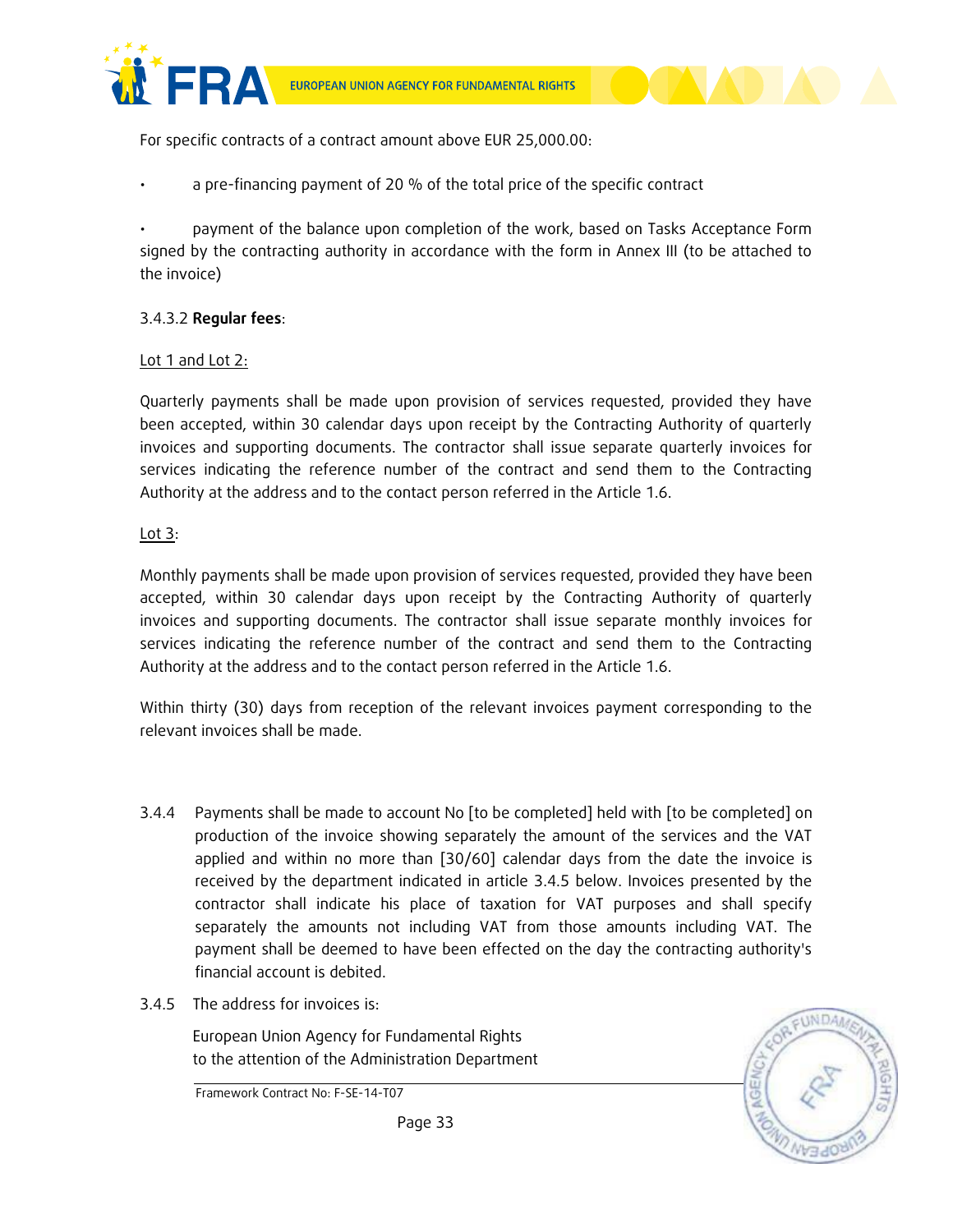





Schwarzenbergplatz 11, Vienna 1040, Austria

\*\*\*\*

[Option: for contractors for which VAT is due in Belgium]

[Where VAT is due in Belgium, the provisions of this specific contract constitute a request for VAT exemption No 450, Article 42, paragraph 3.3 of the VAT code (circular 2/1978), provided the contractor includes the following statement in the invoice(s): 'Exonération de la TVA, Article 42, paragraphe 3.3 du code de la TVA (circulaire 2/1978) ' or an equivalent statement in the Dutch or German language.]

[Option: for contractors for which VAT is due in Luxembourg]

[Where VAT is due in Luxembourg, the contractor shall include the following statement in the invoices: 'Commande destinée à l'usage officiel de l'Union européenne. Exonération de la TVA Article 43 § 1 k 2ième tiret de la loi modifiée du 12.02.79. ' In case of intra-Community purchases, the statement to be included in the invoices is: 'For the official use of the European Union. VAT Exemption / European Union/ Article 151 of Council Directive 2006/112/EC. ']

# **3.5 SUBCONTRACTING**

[Subcontracting is not allowed]

or

[In accordance with article 2.7 of the general conditions, the contractor has been permitted to subcontract.

Tasks stated in Annex I may be performed by the subcontractor [name subcontractor, address], entirely at the risk of the contractor.

Without prejudice to the contracting authority's other rights under article 2.7 of the general conditions, if the contractor fails to meet his obligations, the specific contract with the contracting authority may be terminated in accordance with Article 2.14.1 c) of the general conditions. This clause applies throughout the terms of the specific contract.]

# **3.6 PERFORMANCE GUARANTEE**

No performance guarantee will be required.

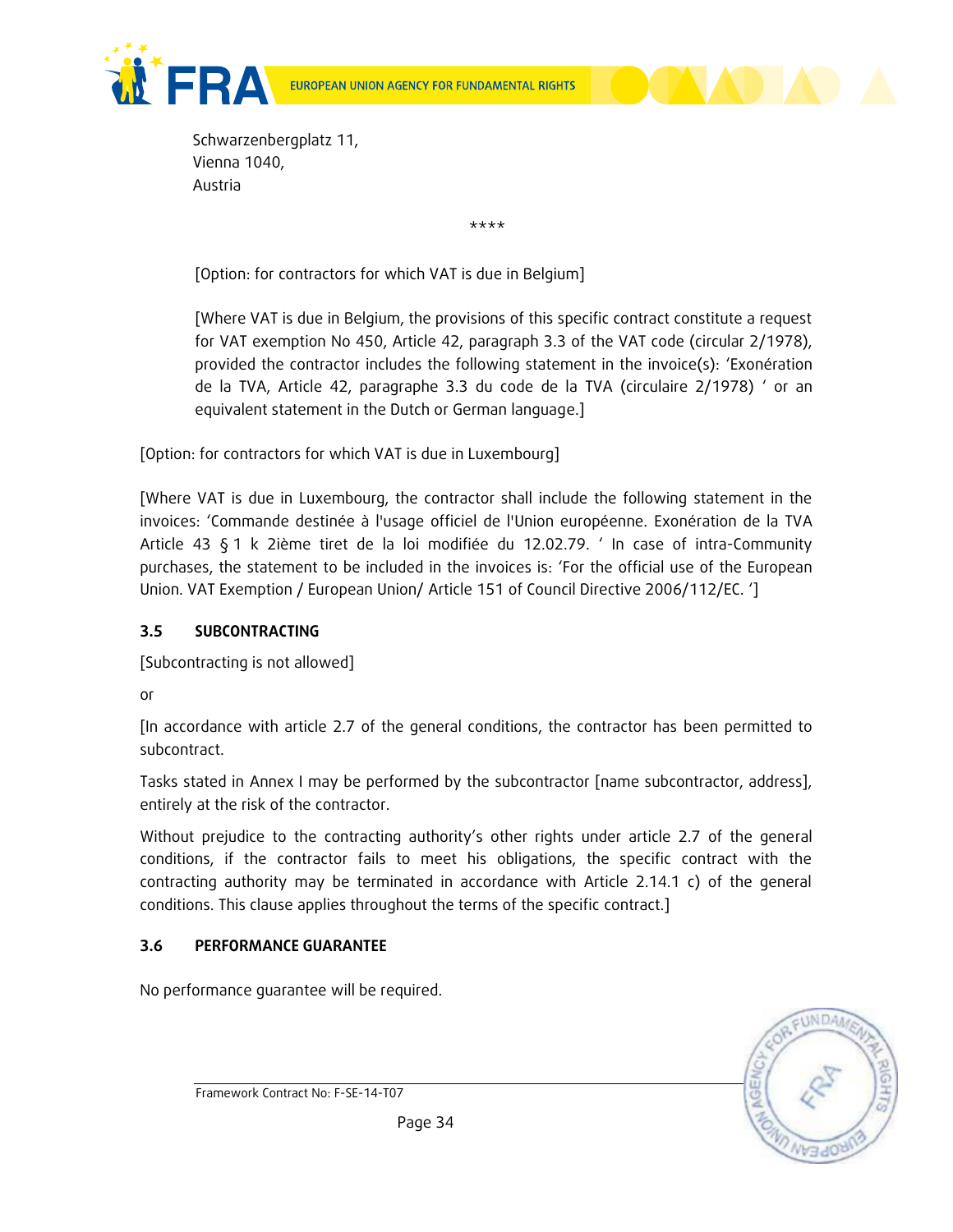



### **3.7 USE OF RESULTS**

[Refer to article 1.8 of the framework contract.]

or

[Insert details on the intended use of results linked to the specific request for service supplementing or replacing clause 1.8 of the special conditions]

### **3.8 ADMINISTRATIVE PROVISIONS**

The persons responsible for implementing this specific contract are:

For the contracting authority:

Administrative matters: [name and telephone number]

Technical matters: [name and telephone number]

For the contractor: [name and telephone number]

Administrative matters: [name and telephone number]

Technical matters: [name and telephone number]

All communication relating to the implementation of this specific contract must be in the form of written correspondence and be sent to the appropriate responsible persons.

#### **3.9 ANNEXES**

The following documents are annexed to the specific contract and form an integral part of it:

| Annex I:   | Technical Annex/Description of the Tasks               |
|------------|--------------------------------------------------------|
| Annex II:  | Contractor's specific tender of [date to be completed] |
| Annex III: | Task Acceptance Form                                   |

#### **SIGNATURES**

For the contractor, The contracting authority,

[name]

[function]

[name] [function]

Done at \_\_\_\_\_\_\_\_\_\_\_\_\_\_\_ date:

Done at Vienna date:

signature[s]:\_\_\_\_\_\_\_\_\_\_\_\_\_\_\_\_\_\_\_\_\_

EUNDA

Framework Contract No: F-SE-14-T07

Page 35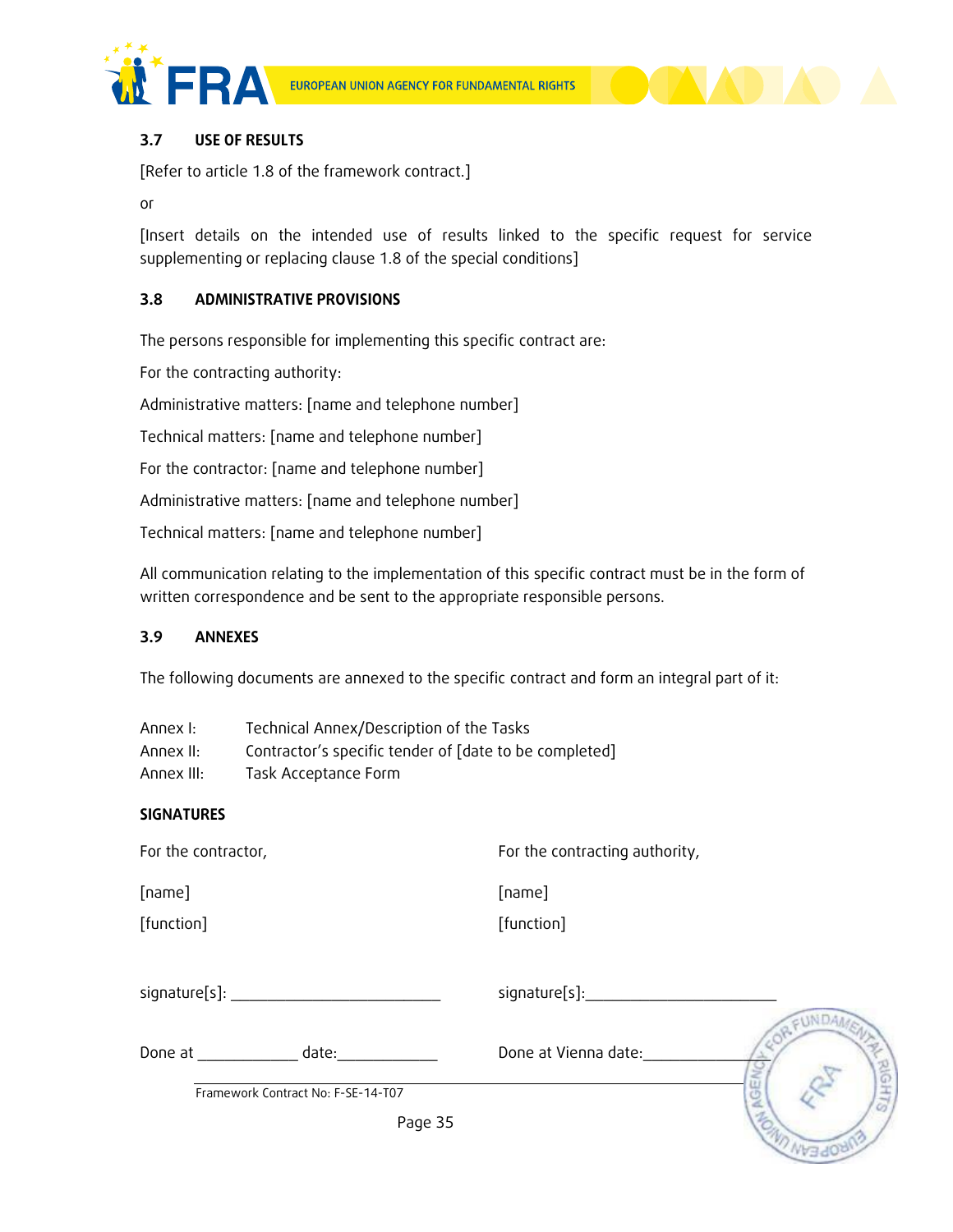

EUROPEAN UNION AGENCY FOR FUNDAMENTAL RIGHTS



In duplicate in English.

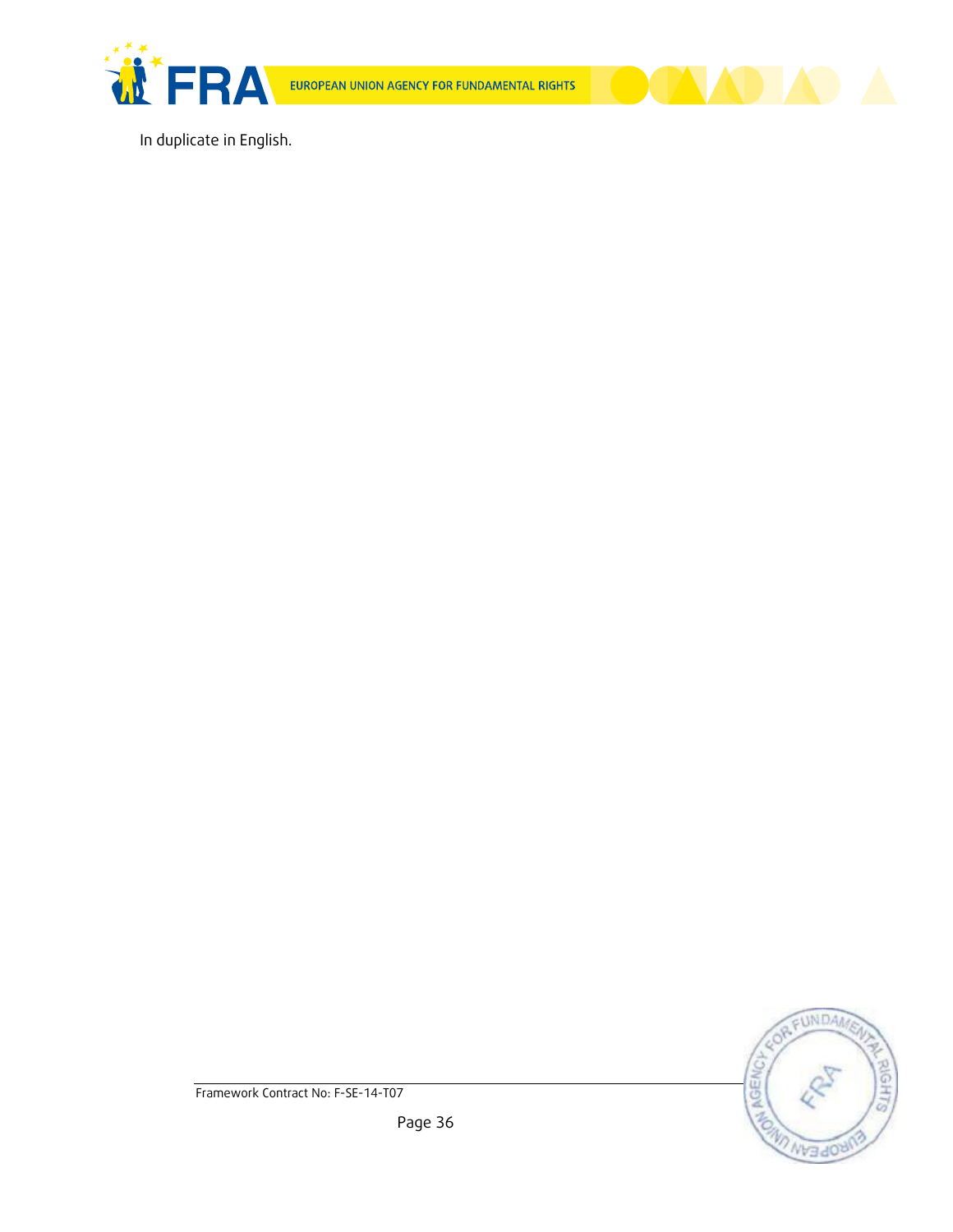



### **ANNEX I**

## **Technical Annex/Description of the Tasks**

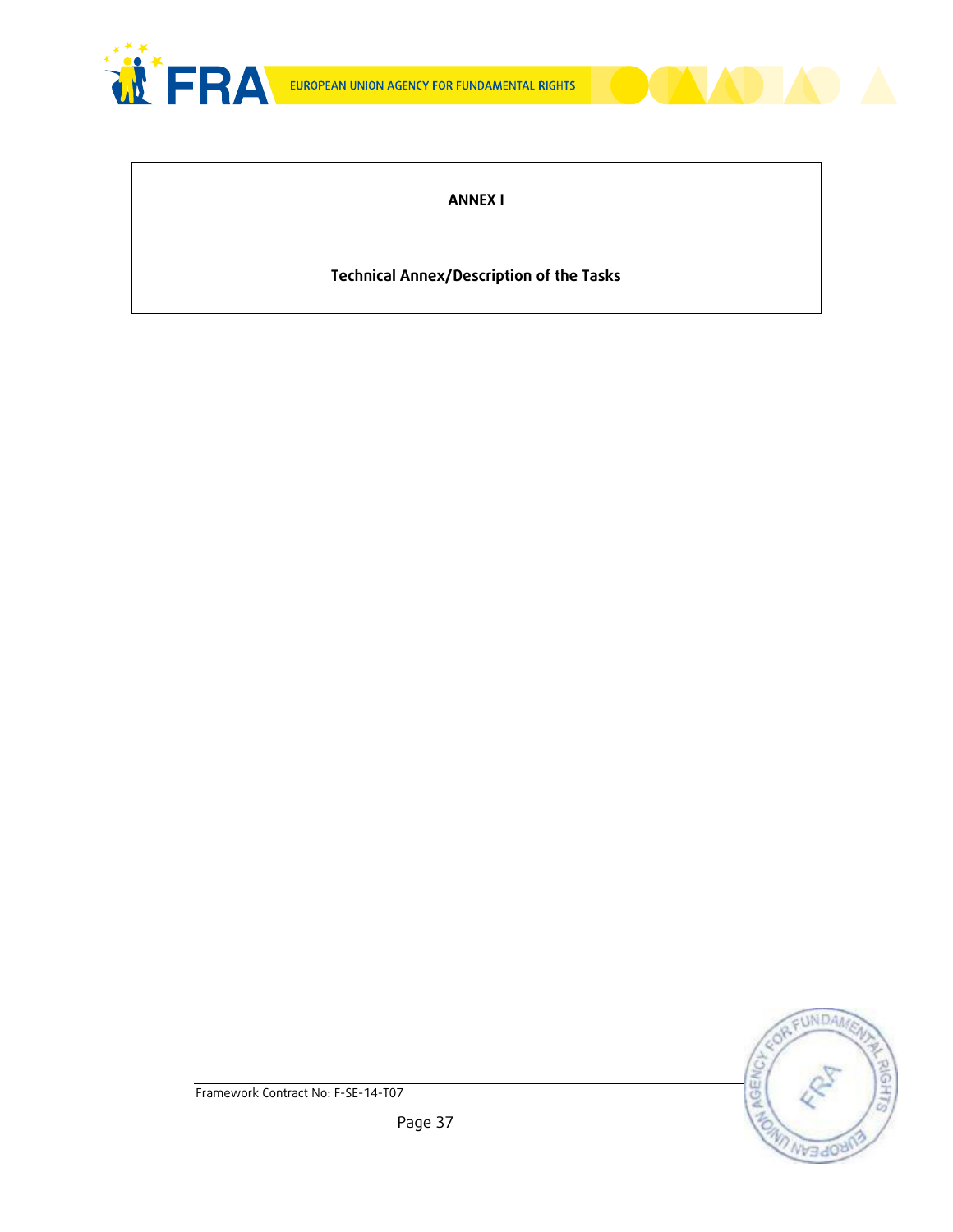



### **ANNEX II**

### **Contractor's specific tender**

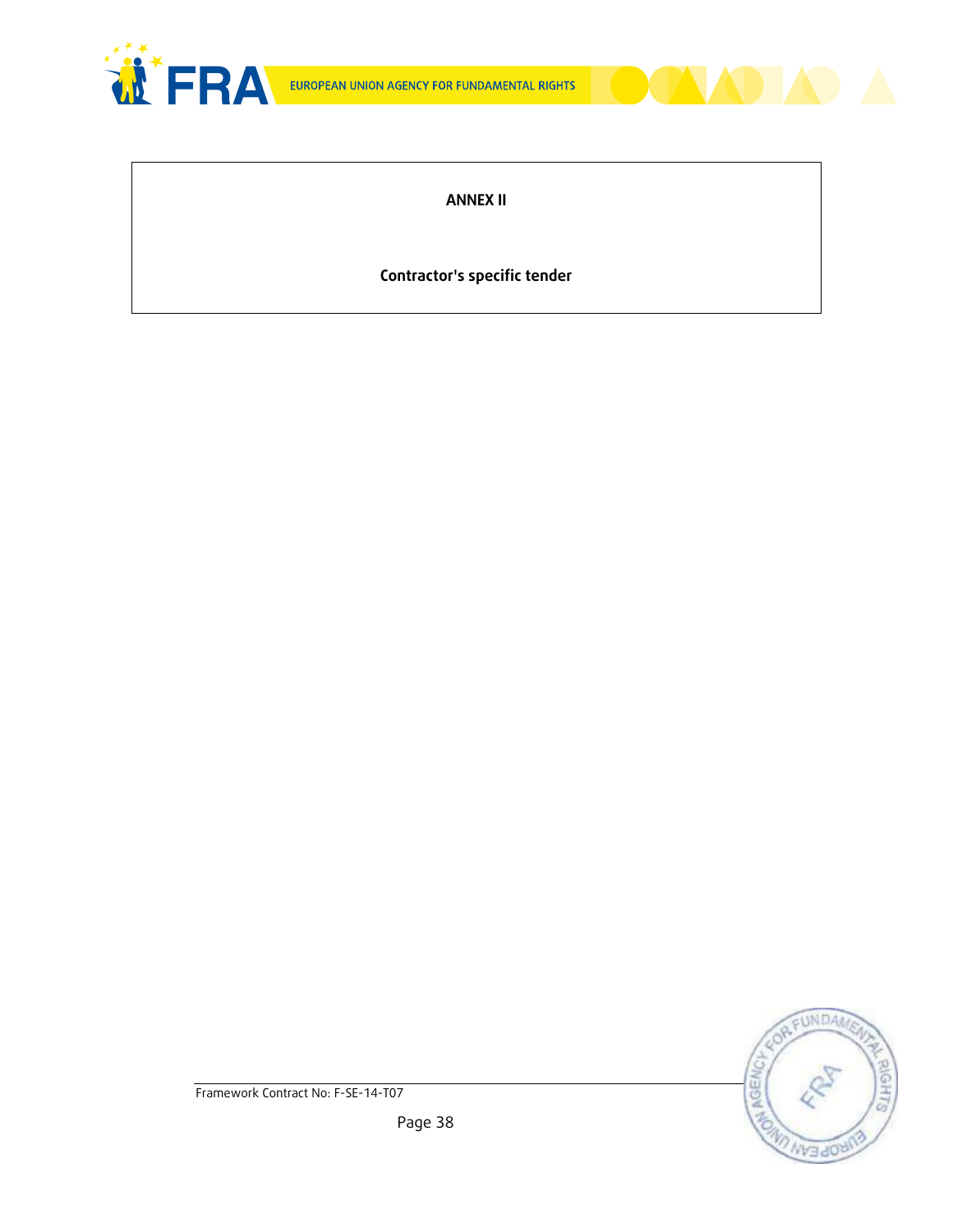



**ANNEX III**

**Task Acceptance Form**

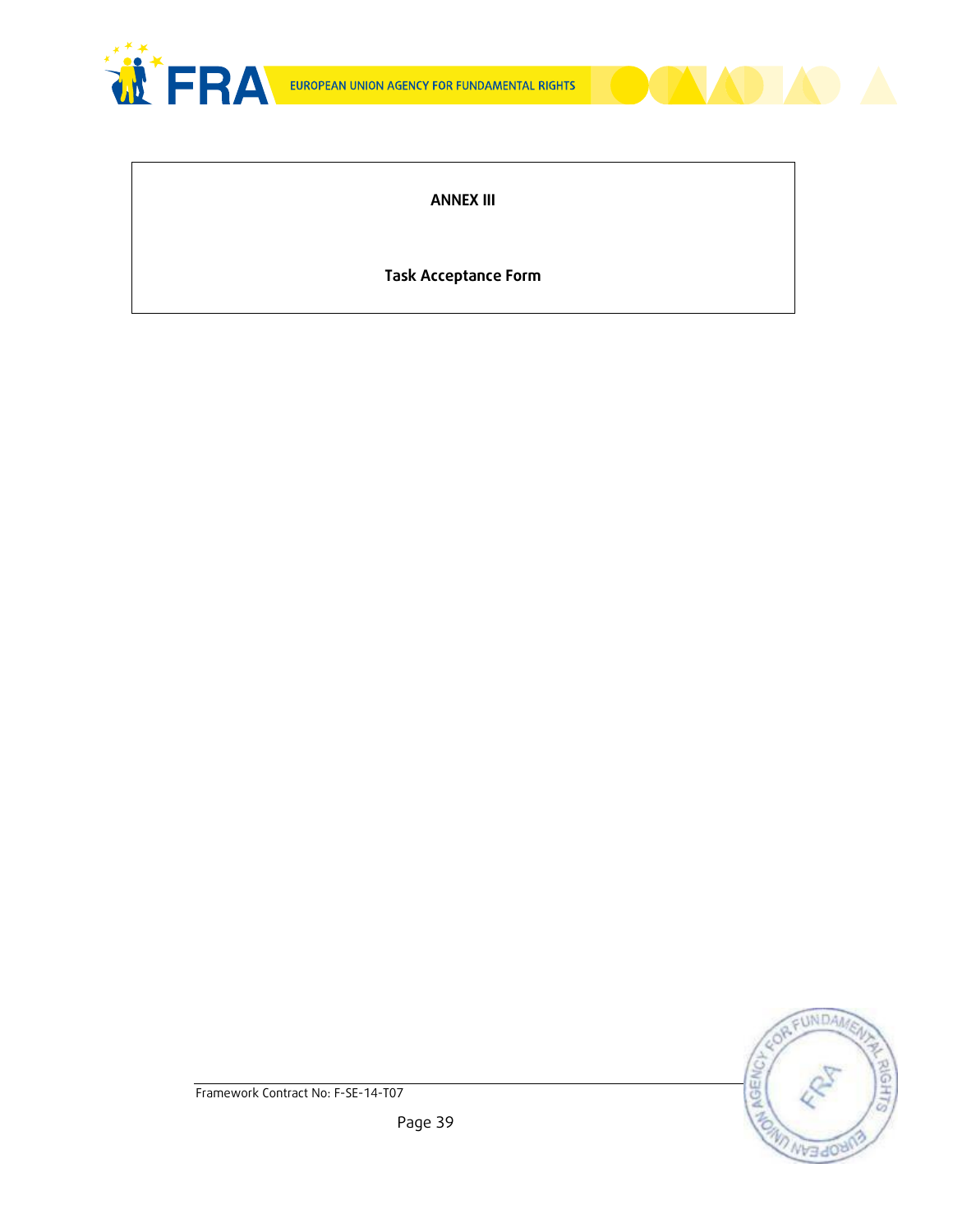



### **ANNEX III –TASK ACCEPTANCE FORM**

#### **FOR SPECIFIC CONTRACT No [to be completed]**

#### **UNDER FRAMEWORK CONTRACT No F-SE-14-T07**

One original - duly signed - to be attached to the invoice.

| Deliverable: |  |
|--------------|--|

#### **SIGNING FOR WORK**

*To be filled in by the contractor and the contracting authority:*

|                                                            | Contractor | Contracting<br>authority |
|------------------------------------------------------------|------------|--------------------------|
| Date of delivery/signing:                                  |            |                          |
| Person responsible for checking compliance with<br>the SC: |            |                          |
| Comments:                                                  |            |                          |
| Date and signature:                                        |            |                          |

Г

#### **ACCEPTANCE OF WORK**

*To be filled in by the contracting authority:*

| Person responsible for accepting the work:                     |  |
|----------------------------------------------------------------|--|
| Date and signature denoting final acceptance<br>and invoicing: |  |

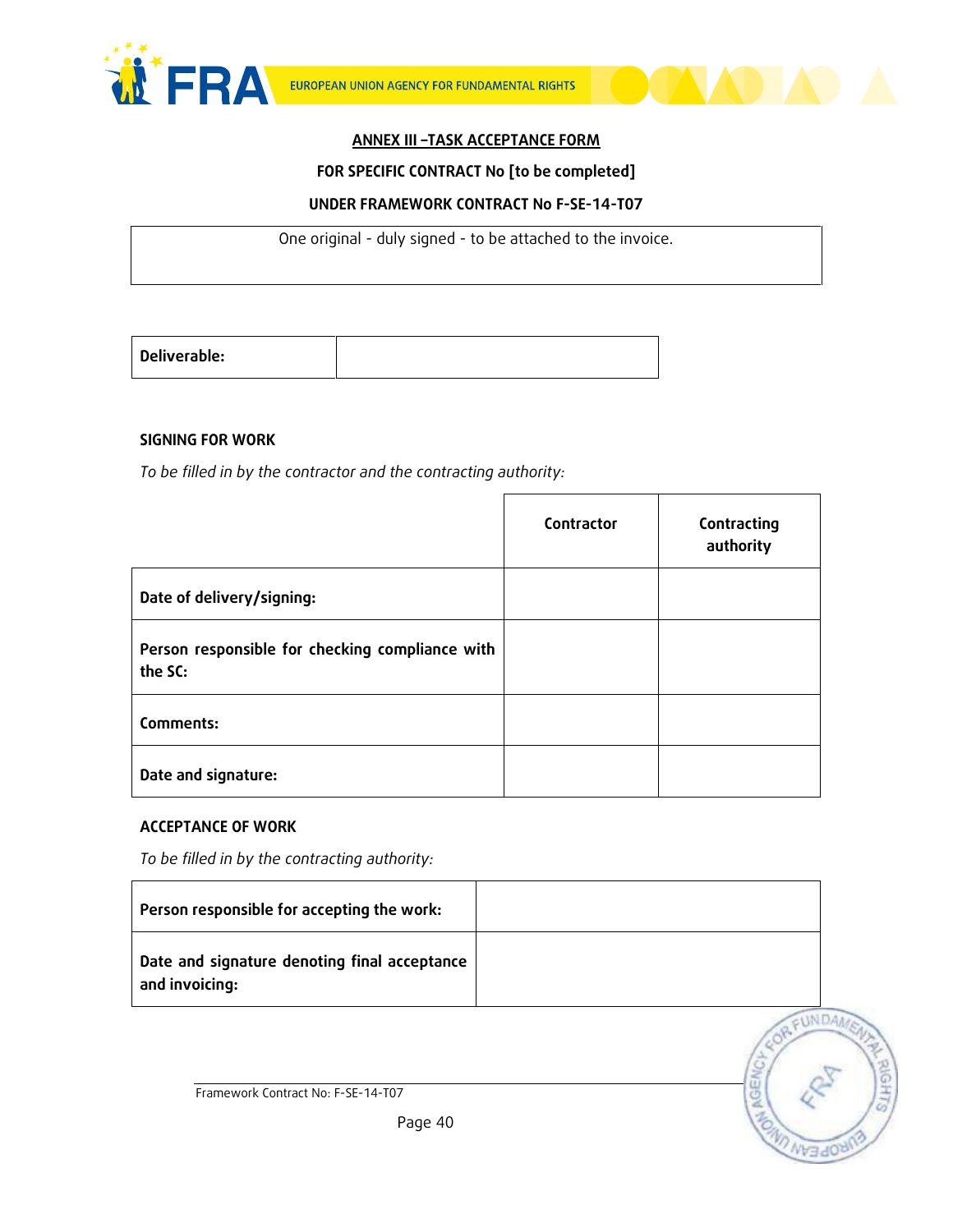





**FORD NV3d08(13** 

Schwarzenbergplatz 11, A-1040 Vienna, Austria

| <b>Department</b>                                                                                                              |                                                               | <b>ORDER FORM</b>                    |                                                                                                                | Numb                   | Sheet                      |          | Date and reference of       |                  |  |  |
|--------------------------------------------------------------------------------------------------------------------------------|---------------------------------------------------------------|--------------------------------------|----------------------------------------------------------------------------------------------------------------|------------------------|----------------------------|----------|-----------------------------|------------------|--|--|
|                                                                                                                                |                                                               |                                      |                                                                                                                | er of                  | <b>No</b>                  |          | your quote                  |                  |  |  |
|                                                                                                                                | [to be completed]                                             |                                      | (to be mentioned in all correspondence)                                                                        | sheets                 |                            |          |                             |                  |  |  |
|                                                                                                                                | [to be                                                        |                                      |                                                                                                                |                        |                            |          |                             |                  |  |  |
| Tel.:                                                                                                                          | completed]                                                    | No:                                  | [to be completed]                                                                                              | 1                      | 1                          |          | [to be completed]           |                  |  |  |
|                                                                                                                                | [to be                                                        |                                      |                                                                                                                |                        |                            |          |                             |                  |  |  |
|                                                                                                                                | completed]<br>Contractor's code:<br>[to be completed]<br>Fax: |                                      |                                                                                                                |                        |                            |          |                             |                  |  |  |
| Country of origin:<br>[to be completed]                                                                                        |                                                               |                                      |                                                                                                                | [official legal form]  |                            |          |                             |                  |  |  |
|                                                                                                                                |                                                               | Currency of                          |                                                                                                                |                        | [official address in full] |          |                             |                  |  |  |
|                                                                                                                                |                                                               | payment:                             | <b>EUR</b>                                                                                                     |                        |                            |          |                             |                  |  |  |
|                                                                                                                                |                                                               | Code country of origin/currency:     |                                                                                                                |                        |                            |          |                             |                  |  |  |
|                                                                                                                                |                                                               | [complete]/EUR                       |                                                                                                                |                        |                            |          |                             |                  |  |  |
|                                                                                                                                |                                                               |                                      | This order is governed by the provisions of Framework Contract No F-SE-14-T07 in force from [to be             |                        |                            |          |                             |                  |  |  |
|                                                                                                                                | completed] to [to be completed]                               |                                      |                                                                                                                |                        |                            |          |                             |                  |  |  |
|                                                                                                                                |                                                               |                                      | Acceptance of this order implies that the contractor waives all other terms of business or of execution of the |                        |                            |          |                             |                  |  |  |
|                                                                                                                                | services/goods.                                               |                                      |                                                                                                                |                        |                            |          |                             |                  |  |  |
|                                                                                                                                |                                                               | DESCRIPTION OF THE GOODS OR SERVICES |                                                                                                                |                        |                            |          | PRICE in $\epsilon$         |                  |  |  |
|                                                                                                                                |                                                               |                                      |                                                                                                                | <b>UNIT</b>            |                            | QUANTITY | <b>UNIT</b><br><b>PRICE</b> | <b>TOTA</b><br>L |  |  |
|                                                                                                                                |                                                               |                                      |                                                                                                                |                        |                            |          |                             |                  |  |  |
|                                                                                                                                |                                                               |                                      |                                                                                                                |                        |                            |          |                             |                  |  |  |
|                                                                                                                                |                                                               |                                      | If the order form is subject to VAT outside Austria, but within                                                | Packaging:             |                            |          |                             |                  |  |  |
|                                                                                                                                |                                                               |                                      | the scope of application of Council Directive 2006/112/EC in its                                               | Insurance:             |                            |          |                             |                  |  |  |
|                                                                                                                                |                                                               |                                      | current legally valid wording, the contractor declares to accept                                               | Transport:             |                            |          |                             |                  |  |  |
|                                                                                                                                |                                                               |                                      | (for submission to the relevant tax authorities) the duly                                                      | Assembly:              |                            |          |                             |                  |  |  |
|                                                                                                                                |                                                               |                                      | completed form according to Art. 151 of the specified Directive,                                               | VAT:                   |                            |          |                             |                  |  |  |
|                                                                                                                                |                                                               |                                      | and to invoice FRA the net price of the order form excluding                                                   | <b>Total</b>           |                            |          |                             |                  |  |  |
|                                                                                                                                |                                                               |                                      | VAT. In this case, the FRA will only pay the net price of the                                                  | (No VAT):              |                            |          |                             |                  |  |  |
| order form excluding VAT.                                                                                                      |                                                               |                                      | <b>Total</b>                                                                                                   |                        |                            |          |                             |                  |  |  |
| [Where VAT is due in Belgium, the provisions of the contract                                                                   |                                                               |                                      | (VAT Incl.):                                                                                                   |                        |                            |          |                             |                  |  |  |
|                                                                                                                                |                                                               |                                      | constitute a request for VAT exemption No 450, Article 42,                                                     | Contractor's signature |                            |          |                             |                  |  |  |
|                                                                                                                                |                                                               |                                      | paragraph 3.3 of the VAT code (circular 2/1978), provided the                                                  |                        |                            |          |                             |                  |  |  |
|                                                                                                                                |                                                               |                                      | contractor includes the following statement in the invoice(s):                                                 |                        |                            |          |                             |                  |  |  |
| 'Exonération de la TVA, Article 42, paragraphe 3.3 du code de la<br>TVA (circulaire 2/1978)' or an equivalent statement in the |                                                               |                                      |                                                                                                                |                        |                            |          |                             |                  |  |  |
|                                                                                                                                |                                                               |                                      |                                                                                                                |                        |                            |          |                             |                  |  |  |
| Dutch or German language.]                                                                                                     |                                                               |                                      |                                                                                                                |                        | [to be completed]<br>Name: |          |                             |                  |  |  |
| [Where VAT is due in Luxembourg, the contractor shall include                                                                  |                                                               |                                      |                                                                                                                |                        |                            |          |                             |                  |  |  |
| the following statement in the invoices: 'Commande destinée à                                                                  |                                                               |                                      |                                                                                                                |                        |                            |          | CUNDAN                      |                  |  |  |
| l'usage officiel de l'Union européenne. Exonération de la TVA                                                                  |                                                               |                                      |                                                                                                                |                        |                            |          |                             |                  |  |  |
| Article 43 § 1 k 2ième tiret de la loi modifiée du 12.02.79.' In<br>case of intra-Community purchases, the statement to be     |                                                               |                                      |                                                                                                                |                        |                            |          |                             |                  |  |  |
|                                                                                                                                |                                                               |                                      |                                                                                                                |                        |                            |          |                             |                  |  |  |
|                                                                                                                                |                                                               | Framework Contract No: F-SE-14-T07   |                                                                                                                |                        |                            | ω        |                             | GH.              |  |  |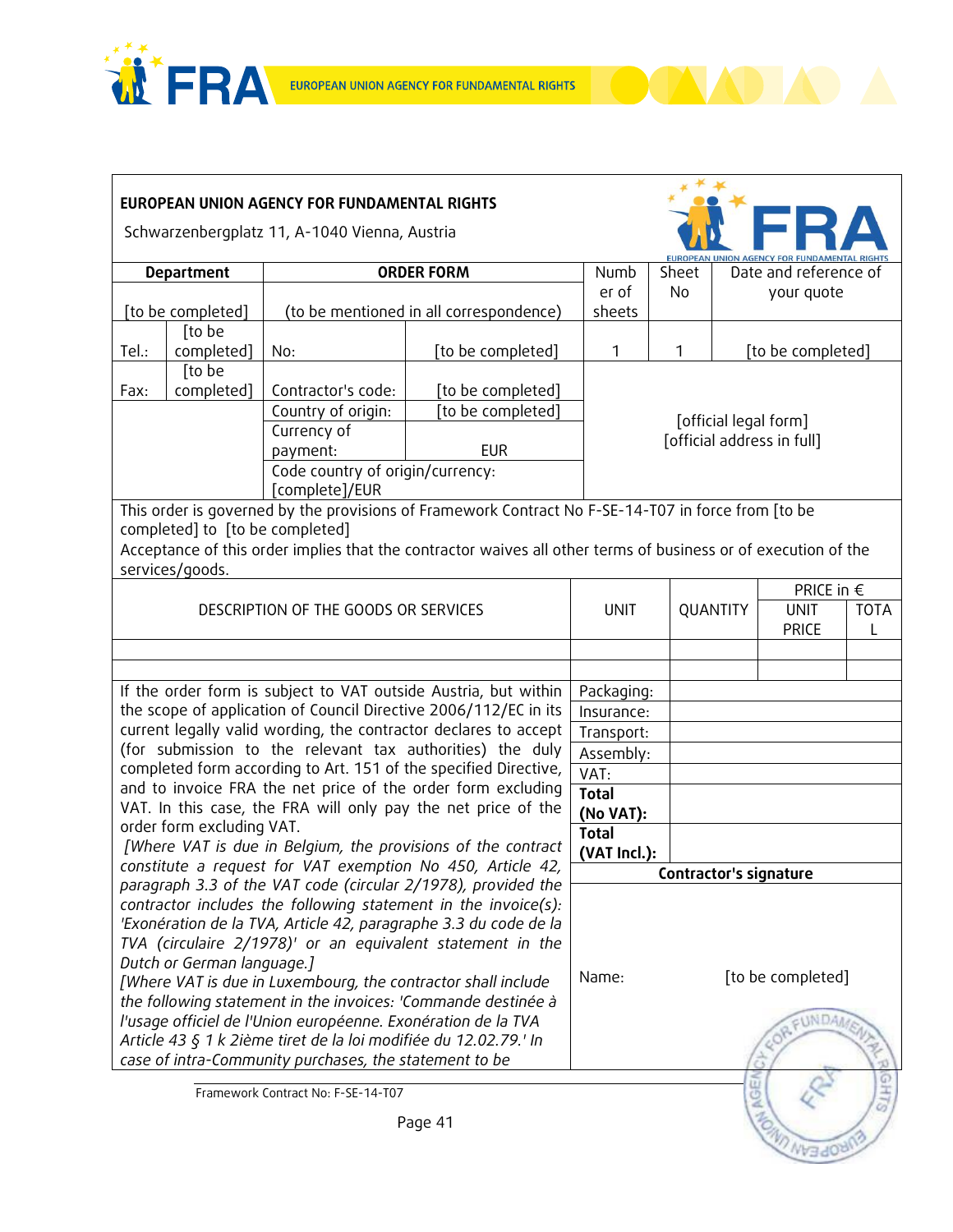



| included in the invoices is: 'For the official use of the European                              |  |                  |                                                                                                          |                                                                                                                                                                                         |           |  |                   |
|-------------------------------------------------------------------------------------------------|--|------------------|----------------------------------------------------------------------------------------------------------|-----------------------------------------------------------------------------------------------------------------------------------------------------------------------------------------|-----------|--|-------------------|
| Union. VAT Exemption / European Union/ Article 151 of Council                                   |  |                  |                                                                                                          |                                                                                                                                                                                         |           |  |                   |
| Directive 2006/112/EC.']                                                                        |  |                  |                                                                                                          |                                                                                                                                                                                         |           |  |                   |
| Delivery / performance                                                                          |  | from: [complete] | to:                                                                                                      |                                                                                                                                                                                         |           |  |                   |
| dates:                                                                                          |  |                  | [complete]                                                                                               |                                                                                                                                                                                         |           |  |                   |
| Payment: [to be completed]                                                                      |  |                  |                                                                                                          |                                                                                                                                                                                         | Position: |  | [to be completed] |
| Contractor's bank account: [to be completed]                                                    |  |                  |                                                                                                          |                                                                                                                                                                                         | Date:     |  |                   |
| Invoicing address:<br>European Union Agency for Fundamental Rights                              |  |                  | Place of delivery/performance and/or Incoterm<br>and opening hours:<br>Contact Person: [to be completed] |                                                                                                                                                                                         |           |  |                   |
| for the attention of Administration Department<br>Schwarzenbergplatz 11, A-1040 Vienna, Austria |  |                  | [opening hours - to be completed]                                                                        |                                                                                                                                                                                         |           |  |                   |
| <b>Authorising Officer:</b>                                                                     |  |                  | The request for payment shall be admissible only if                                                      |                                                                                                                                                                                         |           |  |                   |
| Signature:                                                                                      |  |                  |                                                                                                          | the contractor returns a signed copy of this order<br>form with the invoice.<br>This Contract shall be governed by Austrian law and<br>any dispute shall be brought before the Court of |           |  |                   |
| [name - to be completed]                                                                        |  |                  |                                                                                                          |                                                                                                                                                                                         |           |  |                   |
| Date of issue:                                                                                  |  |                  |                                                                                                          |                                                                                                                                                                                         |           |  |                   |
| Commitment nr.<br><b>Budget item</b>                                                            |  |                  |                                                                                                          | Justice of the European Union.                                                                                                                                                          |           |  |                   |
| [to be completed]<br>[to be completed]                                                          |  |                  |                                                                                                          |                                                                                                                                                                                         |           |  |                   |

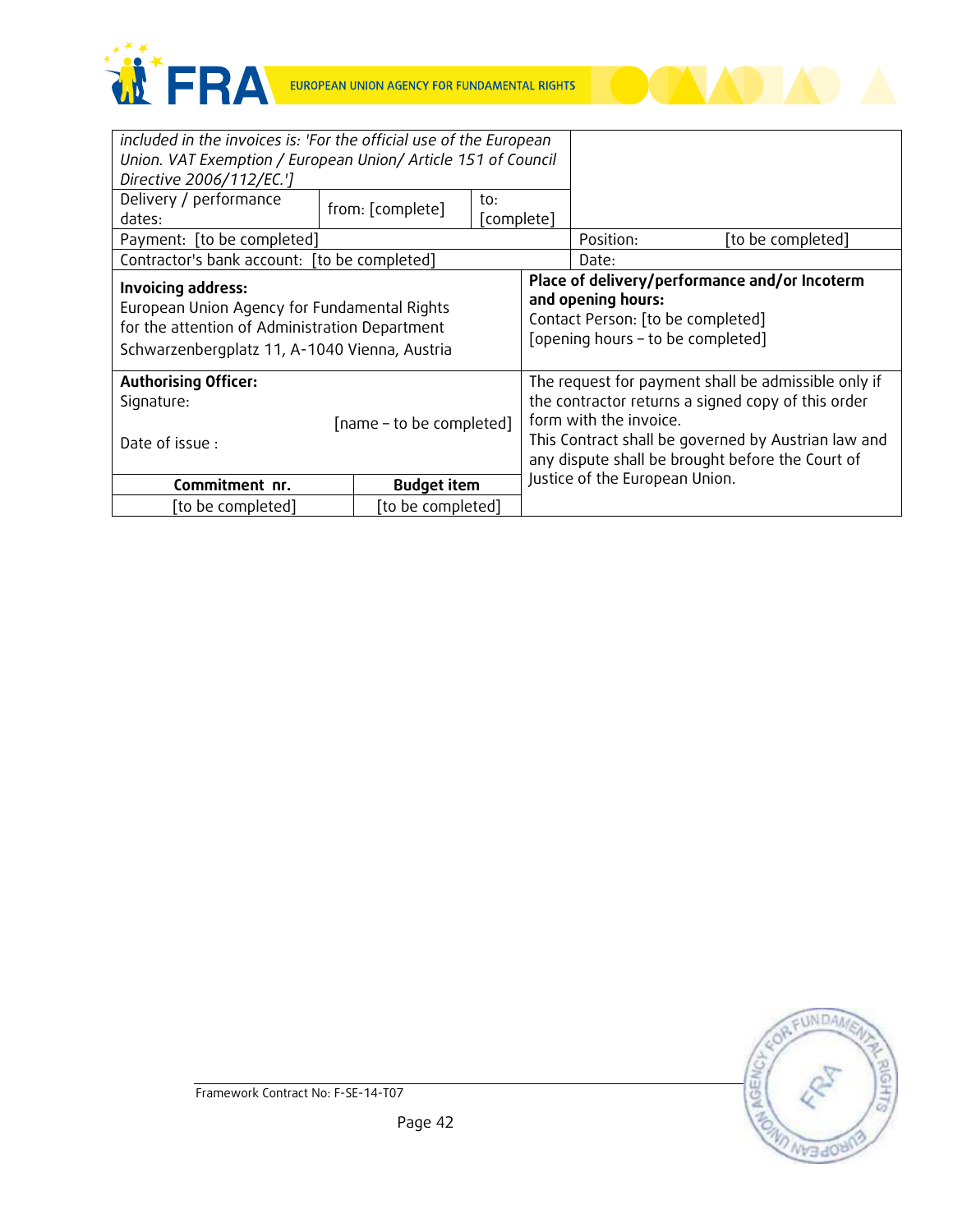



**ANNEX I**

**Tender and Technical Specifications**

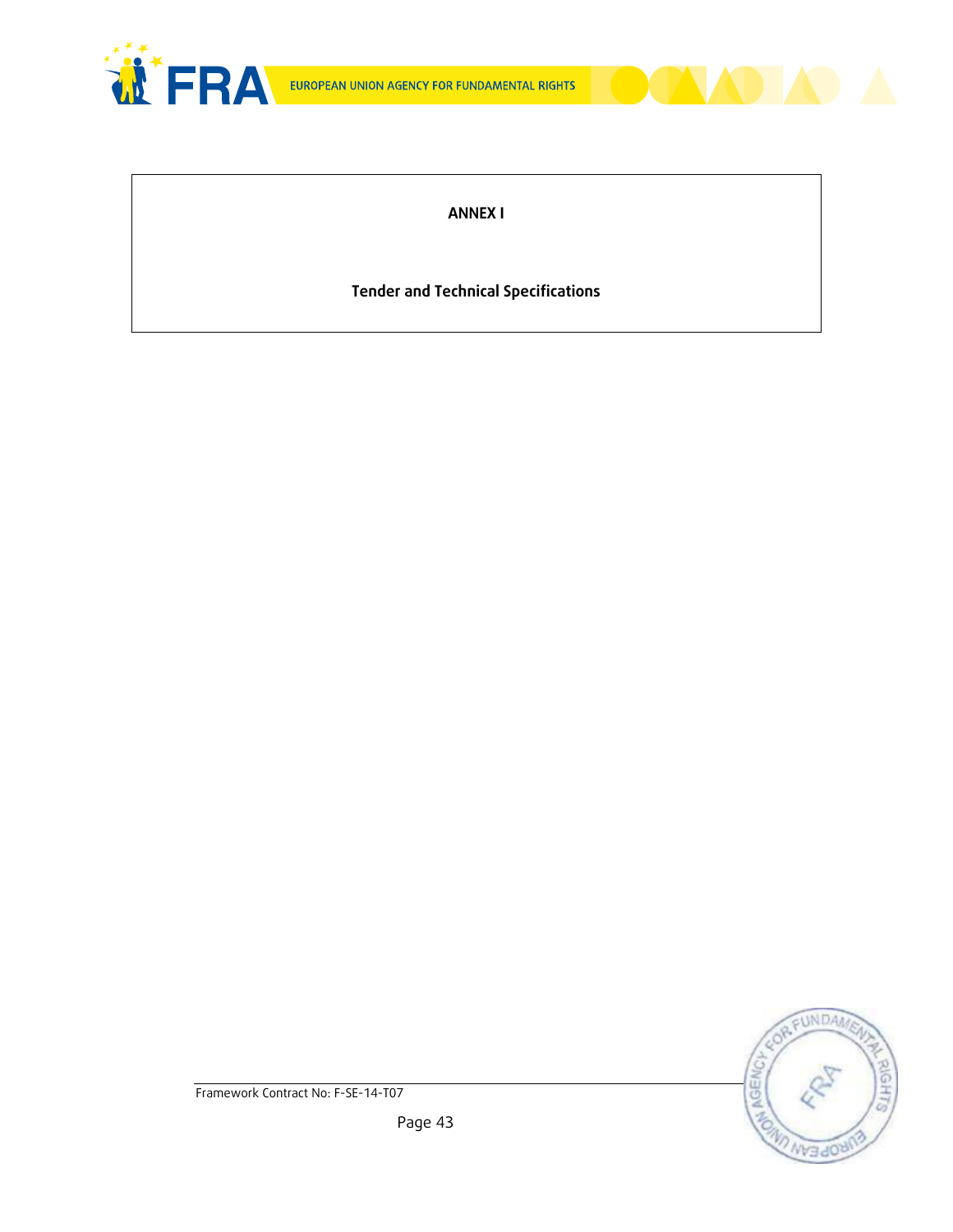



### **ANNEX II**

**Contractor's Tender**

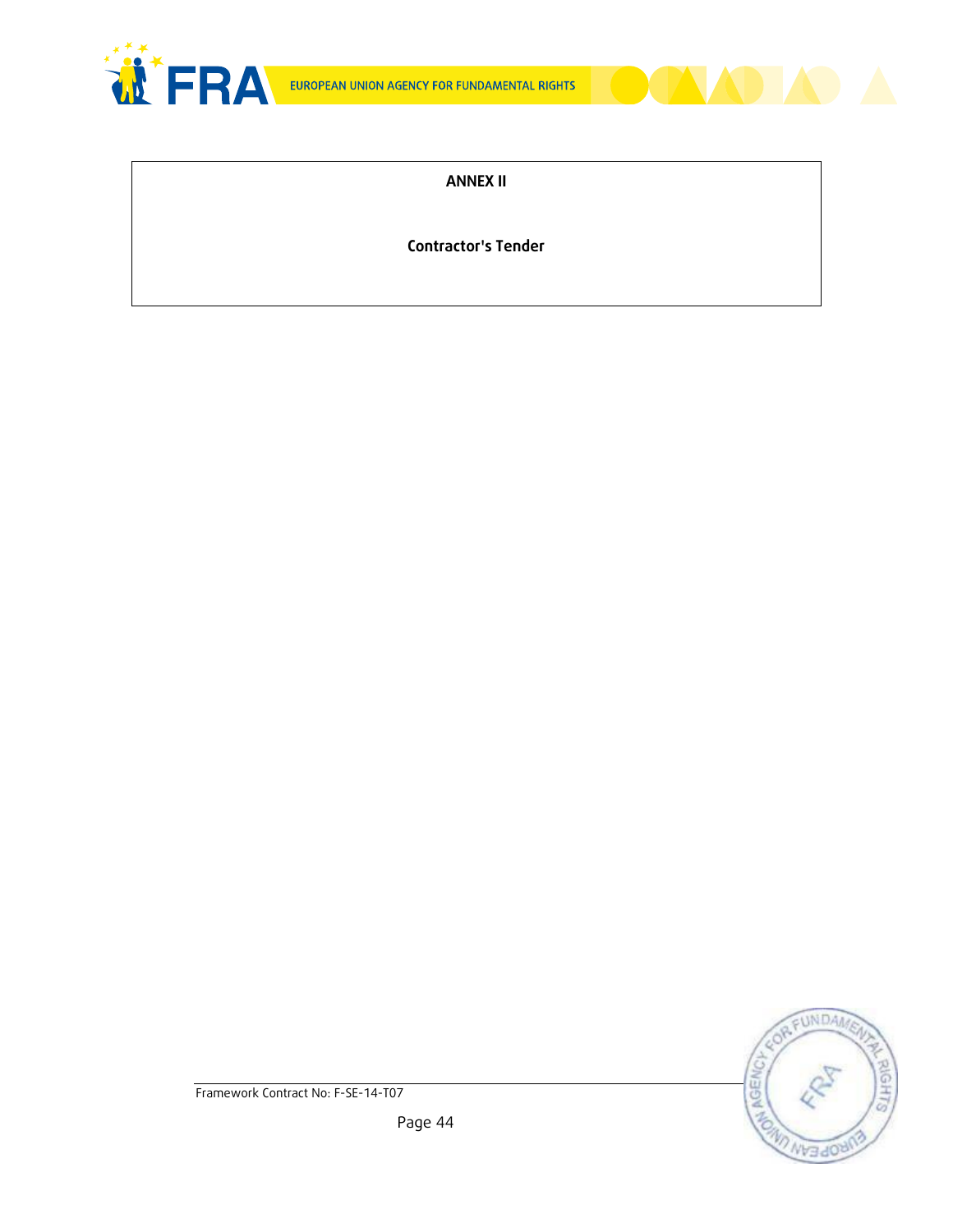



#### **ANNEX III**

**Bank Identification Form and Legal Entities File**